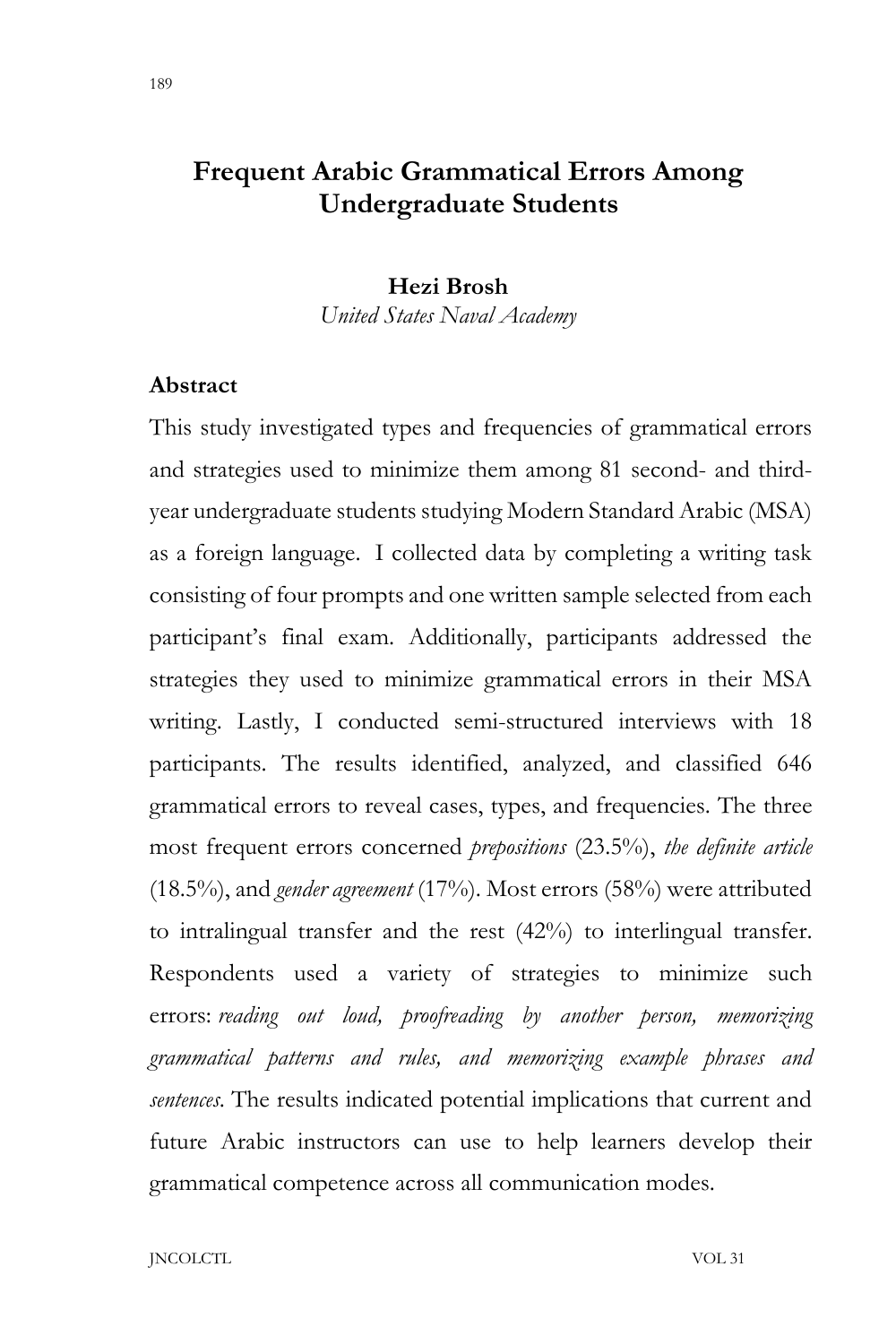**Keywords:** Arabic grammatical errors; Error analysis; Interlingual and intralingual transfer; Undergraduate students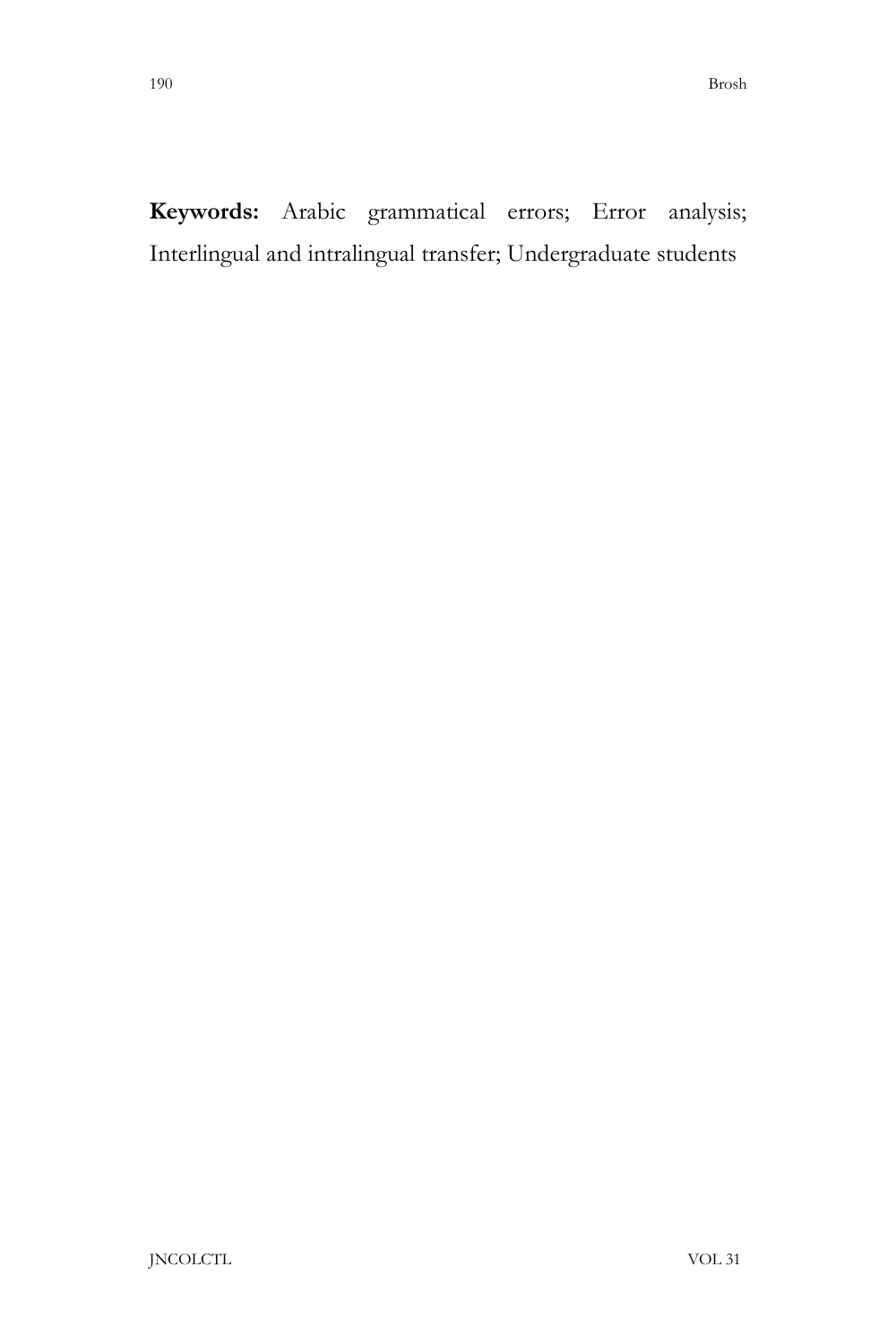## **Introduction**

Developing proficiency in a second language or a foreign language (L2) is a lifelong process, and a learner is likely to make errors in all aspects of the language (Dörnyei, 2001). One of the key components of learning a new language is grammar, as it facilitates the order of words and phrases in a sentence to effectively convey thoughts and intents, and to clarify the meanings of messages (Ellis, 2006, 2016; Oxford, 2017; Richards & Reppen, 2016; Spada & Tomita, 2010). Grammar instruction differs in its significance in a second-language learning setting compared with a foreign-language learning one. In second-language learning, grammar generalizations can result from the considerable amount of comprehensible input and opportunities that a learner has to use the language across real-life communicative contexts outside the classroom. Conversely, in a foreign-language learning context, exposure to the language and opportunities to use it in genuine communication outside the classroom are very limited. Consequently, a learner must learn grammar in the classroom and faces challenges in making grammar generalizations.

Given the importance of grammar in developing language proficiency, I assert that examining, identifying, and understanding a learner's grammatical errors, their nature, sources, and linguistic consequences are critical to the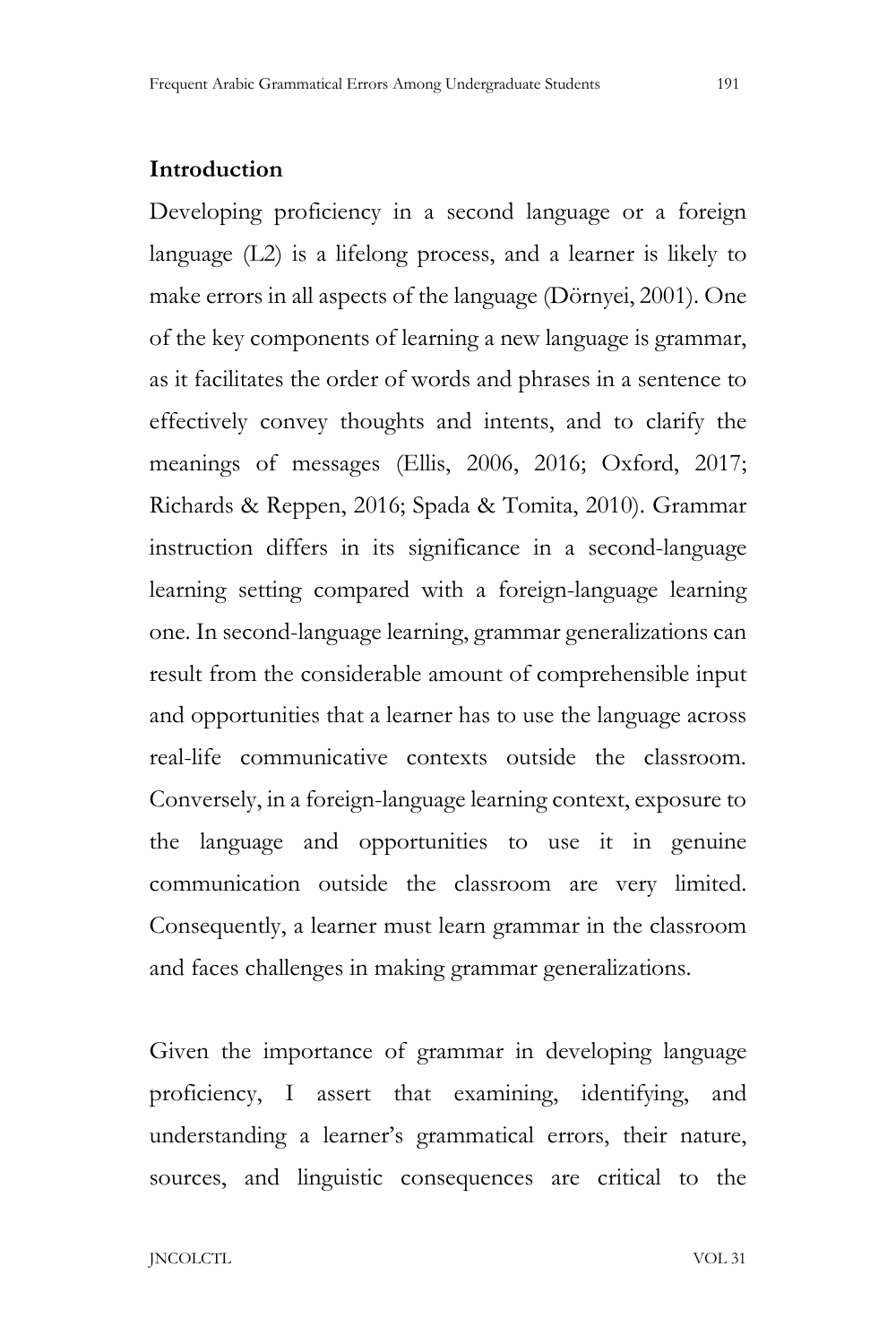teaching/learning process. Besides advancing the knowledge base of the discipline, a focus on grammatical errors provides an instructor with feedback on a variety of levels: First, it helps diagnose the challenges that a learner faces in different stages of learning grammar (see Brosh, 2017; Cook & Suter, 1980), and how error patterns change over time. Second, it helps the instructor design and develop customized and effective remedial interventions for learners. Third, it raises an instructor's awareness of how effective his or her teaching strategies are and what changes to make in order to cater to the needs of the learners. Fourth, an instructor can effectively guide learners on a path to correct their errors, uproot their wrong linguistic behavior, and achieve the learning goals (see also Corder, 1981). Additionally, the classification of grammatical errors can shed light on each learner's progress and on his or her level in learning the language, as well as provide insights into the learner's engagement and how the language is learned. This, in turn, can aid textbook authors, curriculum developers, and test designers concerning specific challenges a learner faces and the types of errors that interfere most with the learner's ability to communicate effectively. Although a substantial body of research has explored grammatical errors in different languages, little research has been conducted to understand errors done by native English speakers learning Arabic as a foreign or second language.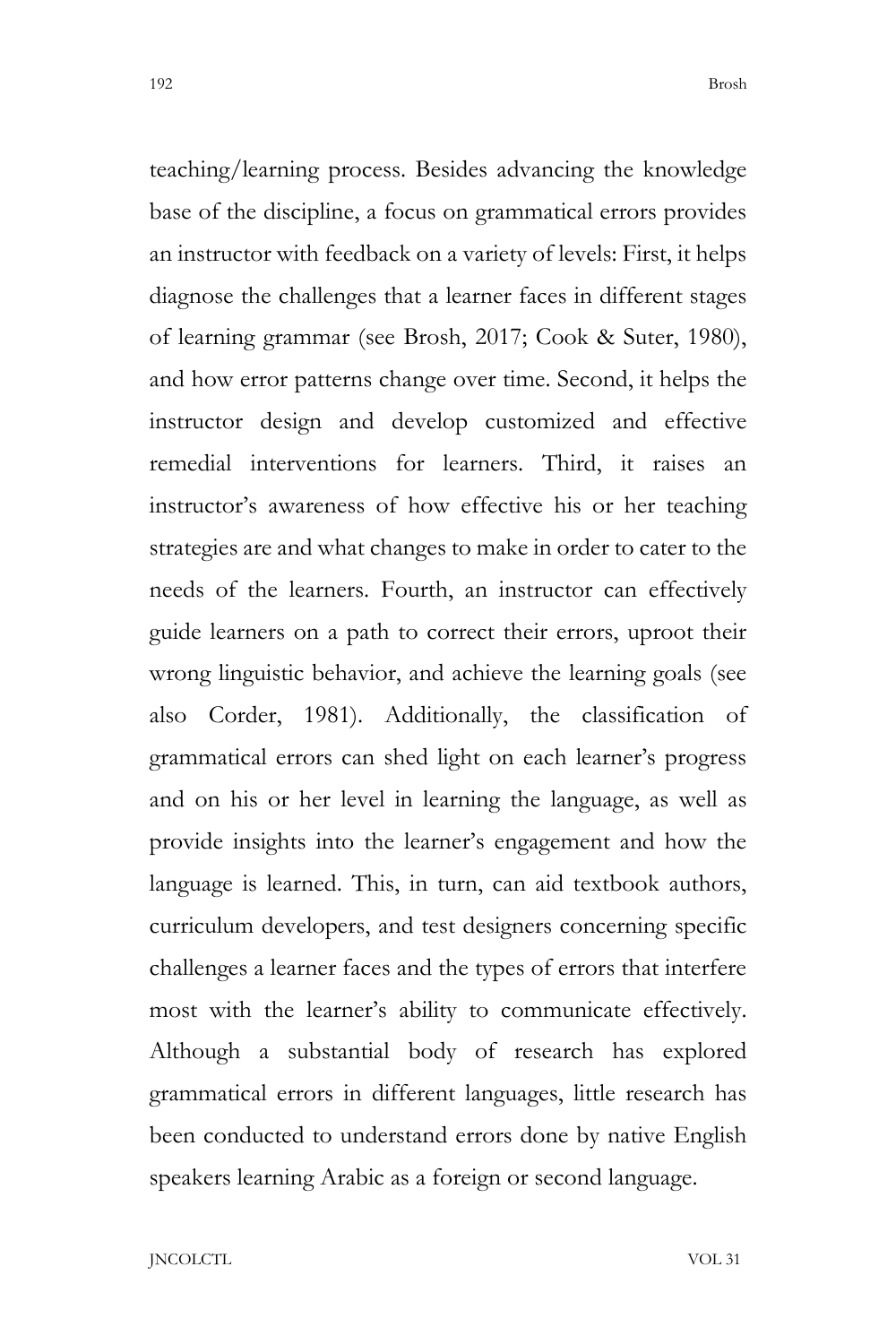To that end, the purpose of this study is

- 1. to explore and map written types of common grammatical errors and their frequencies made by undergraduates, native English speakers who study Modern Standard Arabic (MSA);
- 2. to examine learners' overall improvement from the second to the third year in learning MSA as a foreign language; and
- 3. to identify strategies that learners employ to minimize such errors.

The underlying assumption of this study is that MSA is taught and learned as the primary version of the language in most programs of L2 Arabic at the secondary and postsecondary level (see also Ayari, 1996; Ibrahim & Aharon-Peretz, 2005).

## **Literature Review**

# **The significance of learning grammar**

Second Language Acquisition (SLA) literature provides diverse views regarding the significance of learning grammar. Some scholars consider grammatical knowledge to be essential for the mastery of a second or foreign language. They view grammar as substantial in the wider communicative context of learning the language, creating a coherent and cohesive discourse beyond the sentence level, and essential for a speedy learning process (Celce-Murcia, 2016; Ellis, 2006; Loewen et al., 2009; Ur, 1988; Spada & Lightbown, 2008).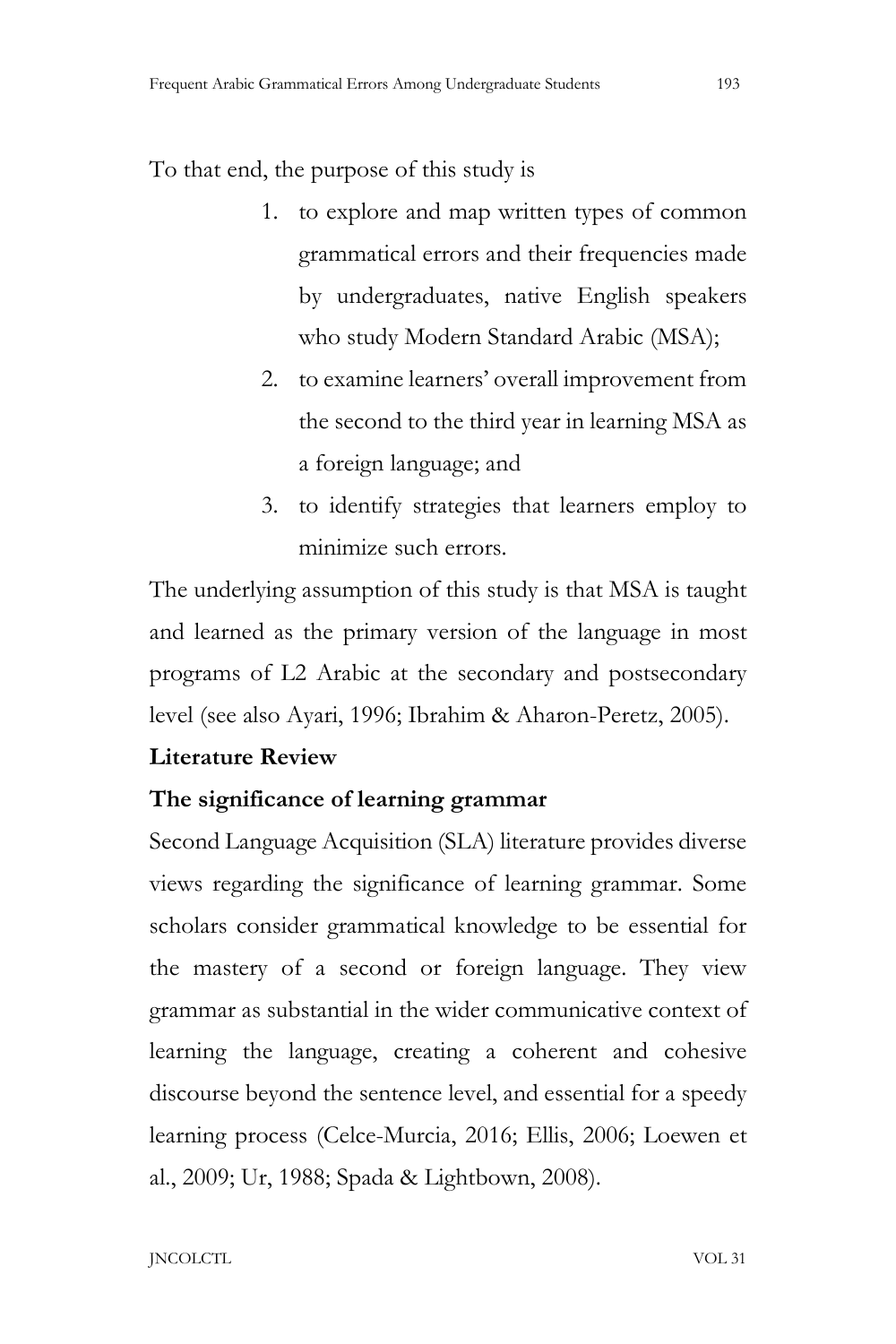Others, on the other hand, view grammar as a secondary skill, which requires limited attention in the L2 classroom (Brown, 2007; Krashen, 1999; Truscott, 1999). They argue that grammar could be postponed to later stages in learning a language because novice students will learn a good deal of grammar independently. They rely heavily on context, communicative strategies, and memorization of lexical chunks to construct sentences. Using these tools, learners can convey significant meaning despite grammatical errors (Ellis, 1984, 2006). Such an argument may be valid for learning a second language or basic communication in a foreign language, however, nuances in meaning or specific points could be miscommunicated without grammar precision (see Loewen et al., 2009). Ultimately, it is these calls for ignoring grammar that are incredibly counterproductive in a foreign-language learning setting, where the exposure to the target language is restricted to formal teaching in the classroom. In such an environment, learners do not have many opportunities to internalize grammar rules subconsciously. Thus, more emphasis on grammar and error correction in the classroom is essential (Lightbown and Spada, 2006). Finally*,* other voices raised the importance of systematically finding the right balance and connection between teaching language structures and communicative language activities (Lee & Valdman, 1999; VanPatten, Williams, & Rott, 2004).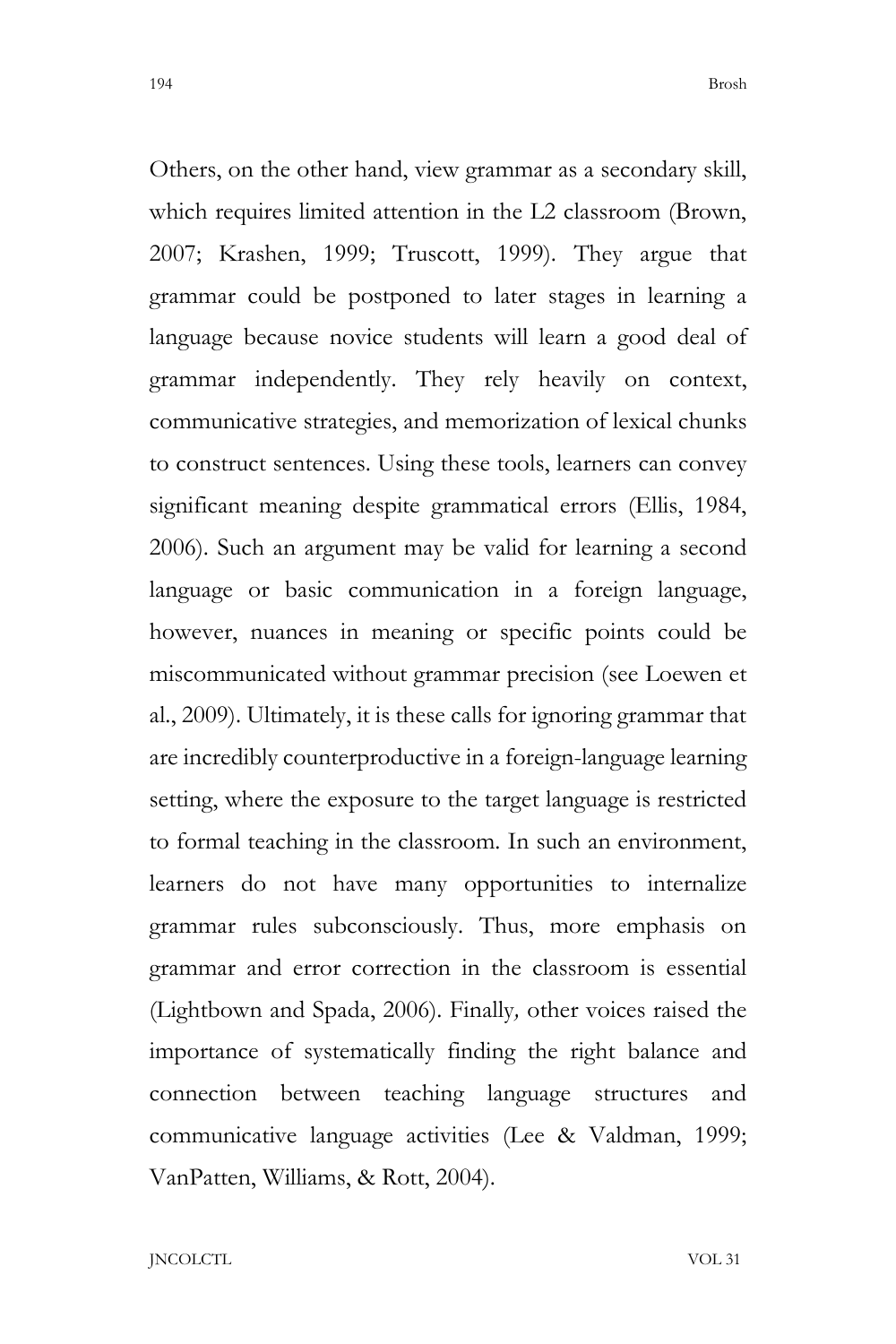SLA literature also provides theoretical and pedagogical arguments for learners to develop *explicit* and *implicit* grammar (Ellis, 2005, 2009). *Explicit grammatical knowledge* is a declarative, conscious knowledge of rules that addresses grammatically correct language. *Implicit grammatical knowledge* refers to procedural knowledge acquired subconsciously. This implicit knowledge moves beyond the accurate-or-inaccurate, dichotomous view of grammar and is employed automatically in oral and written discourses (Conrad, 2016; Ellis, 2006; Larsen-Freeman, 2003; Richards & Reppen, 2014, 2016). We can view explicit and implicit grammatical knowledge as two poles of a continuum. Different points on the continuum represent different degrees of student engagement with grammar in the language-teaching process. Choosing the level of engagement depends on a wide range of variables and conditions under which a specific mixture of form and meaning can be perceived as most appropriate. Among such variables are learners' perceptions and preferences, grammar learning experience, needs, instructional methodology, and learning strategies (Loewen et al., 2009).

Studies on grammar learning strategies (GLS) and how learners apply these strategies in oral and written communicative tasks are neglected within the broader field of language learning strategies (LLS) (Oxford, 2017; Pawlak, 2018). Oxford (2017)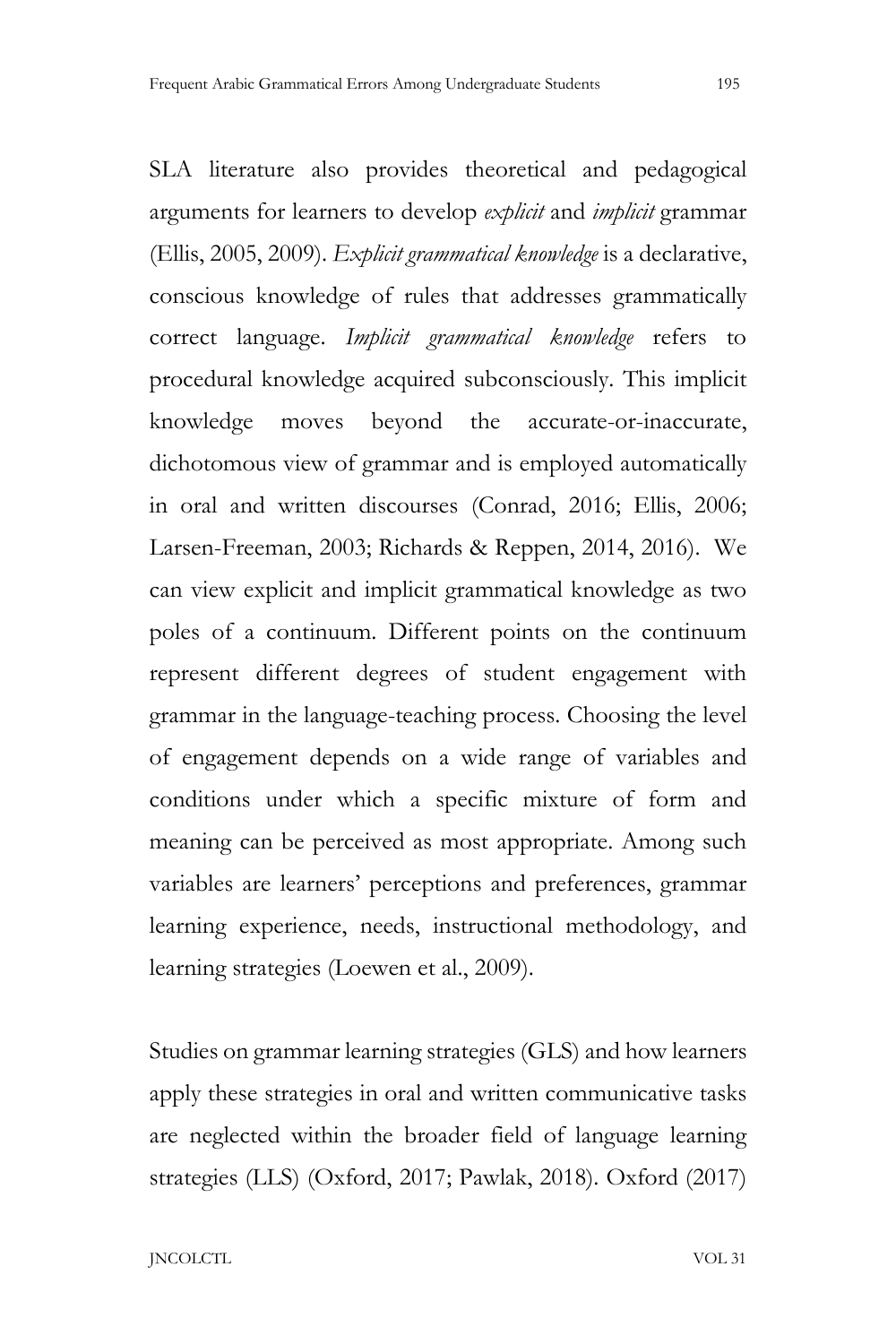defines GLS as behaviors and dynamic thoughts that a learner selects and employs consciously in specific contexts to improve the development and control of L2 grammar. This definition emphasizes that knowing the grammatical rules is essential but not sufficient. The learner needs to develop the ability to employ grammar structures accurately in real-time processing. In other words, the use of GLS can lead to the development of the learner's explicit/implicit grammatical knowledge and provide him or her with better control over grammar in a wide range of real-life communicative tasks. Pawlak (1998, 2020) classified GLS into four main groups, metacognitive, affective, social, and cognitive strategies. These strategies help enhance the learner's explicit/implicit grammar knowledge, improving his or her accuracy in controlled or spontaneous oral and written production.

Space limitations and the focus of this study on grammatical errors prevent me from further reviewing GLS. For an indepth discussion, see Pawlak, 2018, 2020).

# **Grammar, an Error, and a Mistake**

Before delving into the issue of grammatical errors, let us first briefly define the terms *grammar*, an *error*, and a *mistake*. The definitions presented in this section are appropriate for the framework of the present study. *Grammar* is "a description of the structure of a language and how linguistic units such as words and phrases are combined to produce meaningful [and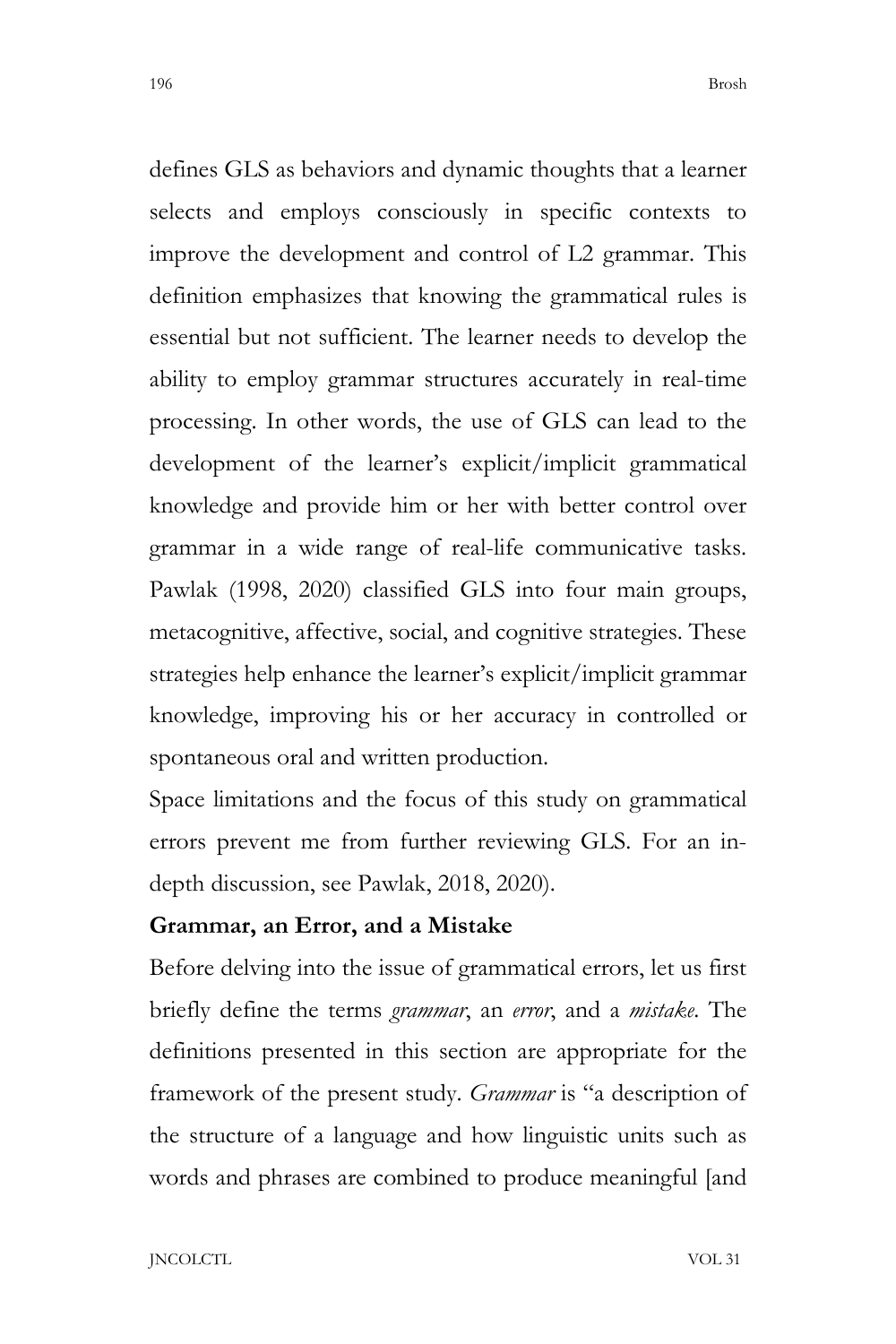socially accepted] sentences in the language" (Richards, Platt, & Platt, 1992, p. 161; see also Cook & Suter, 1980). This definition highlights the significant role of grammar concerning how it may be structured in the learner's mind, influencing his or her ability to understand and use the language productively.

Linguists differentiate between an *error*, which relates to competence, and a *mistake*, which relates to performance—as well as the learner's ability to correct them. An error manifests a noticeable systematic deviation from the standard norms of the target language due to misunderstanding or ignorance of these norms. This could be caused by an incomplete knowledge of the target language model. The error is perceived as the outcome of the actual interlanguage system that the learner develops and therefore cannot identify as incorrect. Since the learner is not aware of the correct form, an error occurs continuously and cannot be self-corrected. A mistake, on the other hand, is typically random and constitutes an unintentional deviation from the norms. It can occur due to a variety of reasons, such as carelessness, memory lapse, lack of attention and concentration, or fatigue. Because the learner knows the correct form, he or she can correct the mistake when attention is called (Allwright & Bailey, 1991; Corder,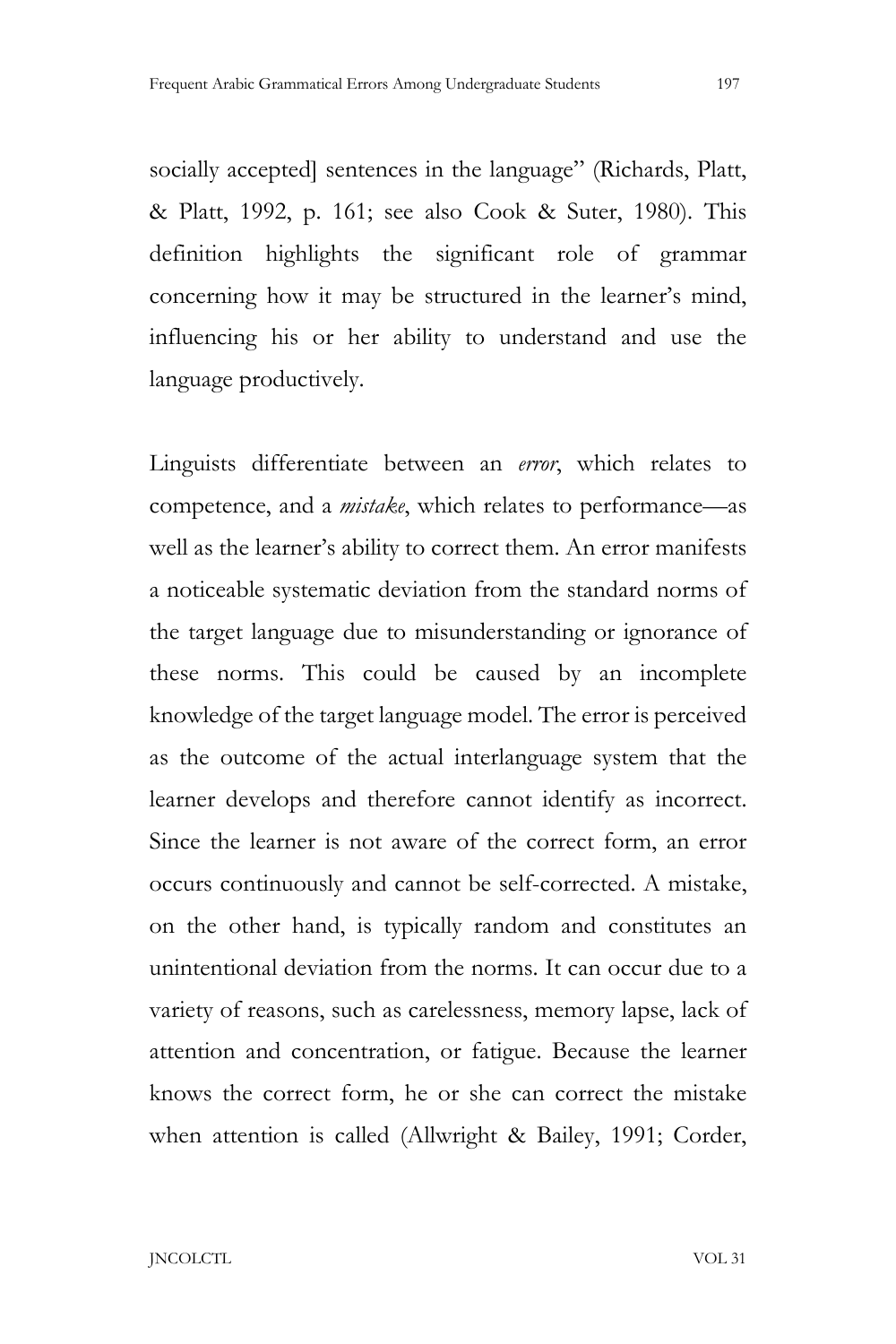1973, 1981; Dulay, Burt & Krashen, 1982; Ellis, 2003, 2015; James, 1998, Lennon, 1991; Richards et al., 1992).

Further, parallel to the distinction between an error and a mistake, scholars distinguish the magnitude of an error—i.e., whether it is a global or a local error. A global error refers to the discourse level and could interrupt the overall structure of a sentence, thereby hindering communication, but a local error involves only a particular segment in the sentence and is less likely to interrupt communication or create processing problems (Brown, 2000; Celce-Murcia 1991; Ellis 2003, 2015; Vásquez & Alberto, 2008).

# **Error Sources: Cross-Linguistic Influence in Language Transfer**

Familiarity with more than one language sometimes leads to deviation from the norms of either language. This deviation is known as *interference*, or *negative transfer* (Weinreich, 1967). Transfer is a psycholinguistic process whereby L2 learners activate their previous linguistic knowledge (L1) to develop and use the target language orally and in writing. Two kinds of transfer exist during language learning. The first is positive or facilitative, which refers to knowledge that advances the learner's ability to access and analyze information about the target language. This sort of knowledge often stems from similarities between the learner's L1 and his or her target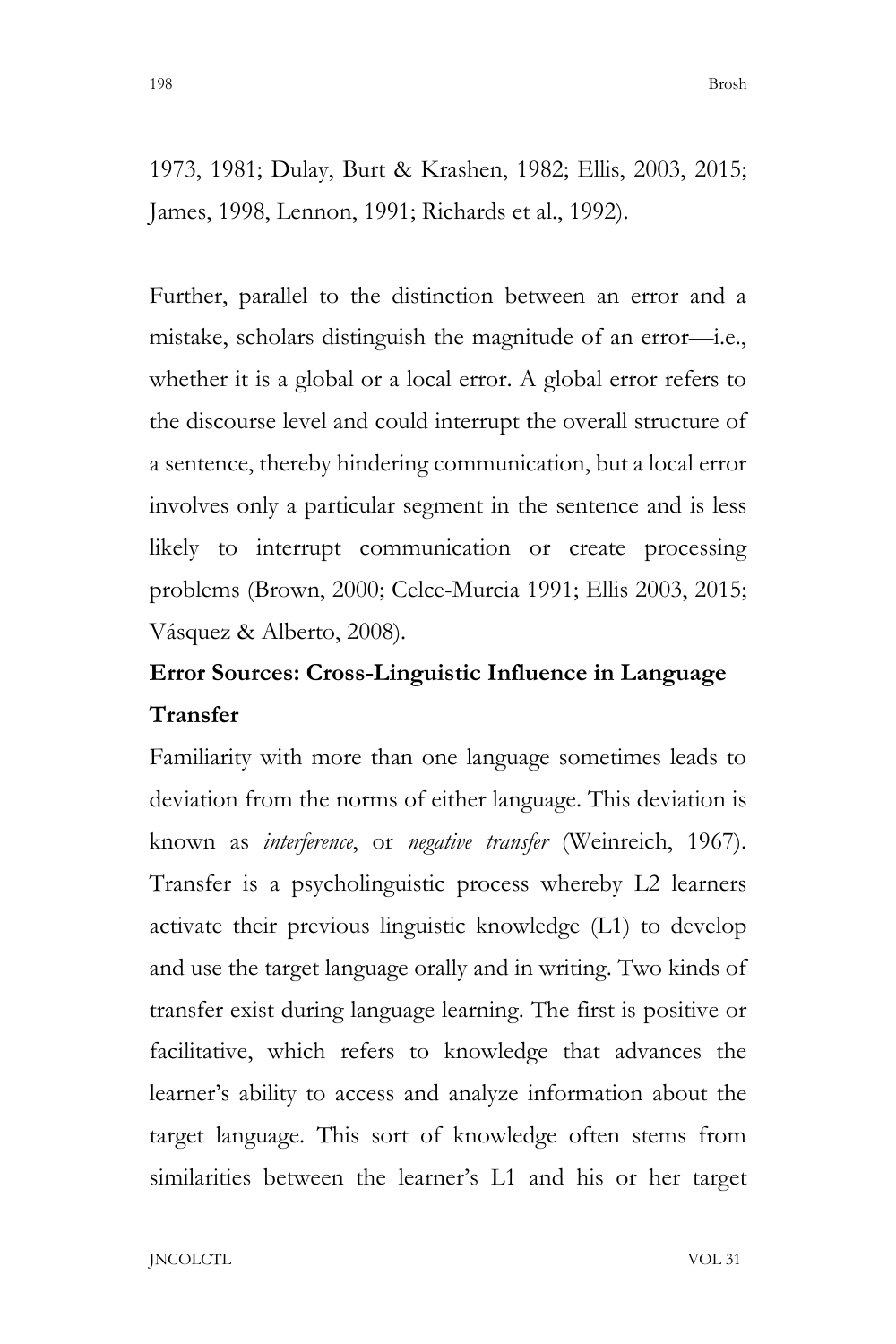language and makes learning easier. The second kind is nonfacilitative, or intrusive, transfer, which refers either to the subconscious attempt to organize information following the principles of L1 or to the difficulty in learning new target structures as a result of L1 interference (Brown 2000; Larsen-Freeman 2000; Odlin, 1989; Richards et al., 1992). (For an overview, see Ringbom and Jarvis [2009].)

Numerous studies have investigated the effect of transfer on L2 writing. For example, Han (2004) investigated 710 Hong Kong Chinese ESL learners at different proficiency levels. The data provided evidence of syntactic transfer from Chinese to English, as the learners were inclined to think in L1 before writing in English. As a result, sentence structures of many of the participants' interlanguage strings were very similar or almost identical to sentence structures used in their native language. Scholars concluded that learners were unable to separate L1 from L2, and they used L1 as a device in learning L2. This process is unavoidable (Newmeyer, 1996; Zobl, 1980). Different approaches have been used to analyze language transfer, make predictions, and understand the sources of learners' errors, including the Contrastive Analysis Hypothesis (CA) (Fries, 1945; Lado, 1957), the Error Analysis Theory (EA) (Corder, 1967), and the Interlanguage approach (IL) (Selinker, 1972, 1992). According to the CA approach, second-language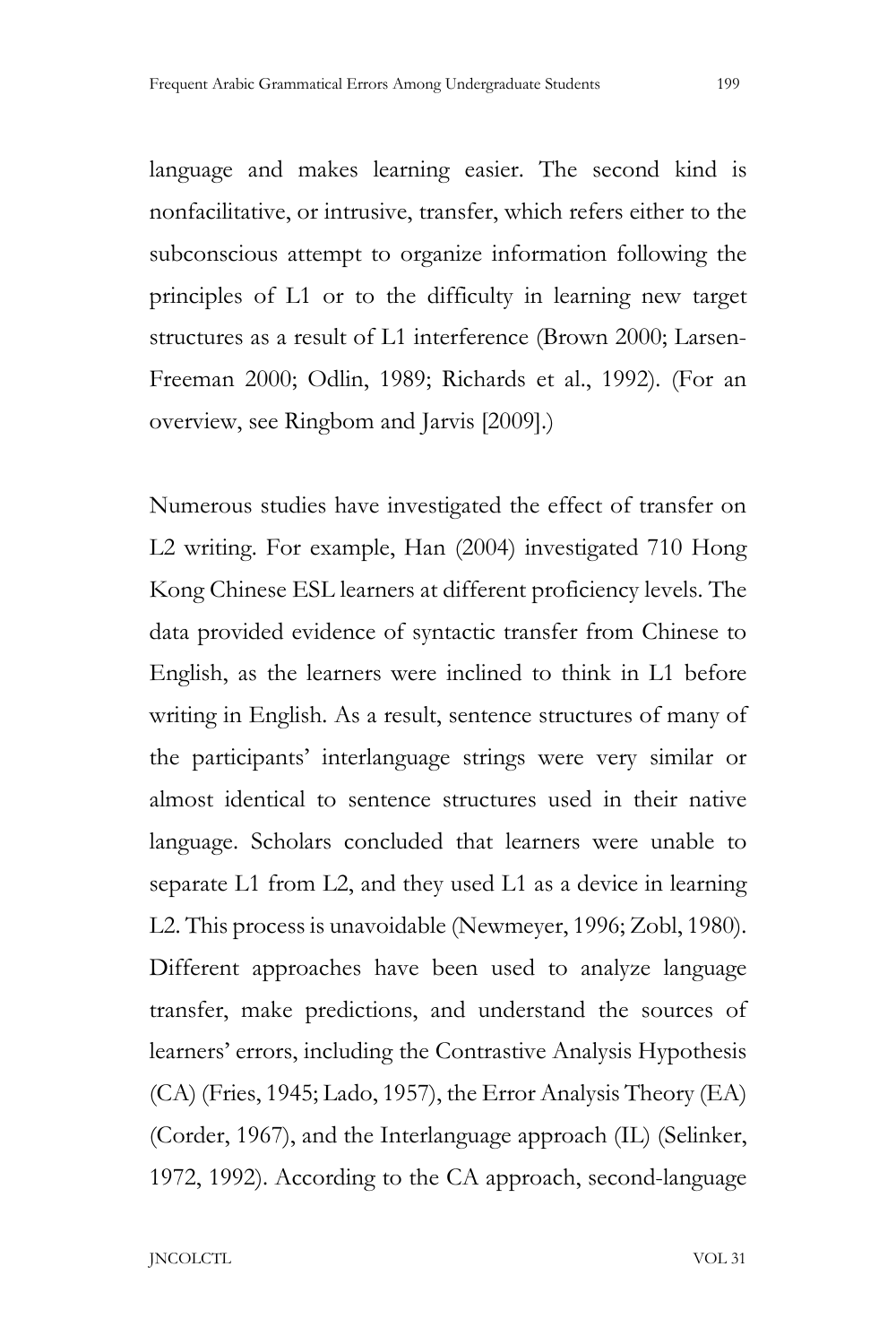learning is mostly determined by the transfer of structures from the learner's native language (L1) to the target language (L2). If a given structure of L2 matches the corresponding structure of L1, a positive transfer occurs, and the structure is learned with ease. Contrasting structures, on the other hand, result in negative transfer, producing errors known as *interlingual errors*. This approach assumes that the native language is the major source for the learner's errors and that the errors are attributed to formal linguistic distinctions between the two languages. Therefore, to determine areas of potential errors, a detailed and systematic comparison between L1 and L2 is required (Brown, 2000; Gass, Behney, & Plonsky, 2013). According to Odlin (1989), there is evidence of interlingual transfer in foreign-language settings where the learner's exposure to the target language is confined to the limited input provided through formal instruction and where the native language is excessively used in explaining unfamiliar lexical and grammatical items. Reliance on the interlingual transfer strategy is one way to compensate for the inadequate knowledge of the target language; therefore, many L2 errors can be predicted through the differences between L1 and L2 (Wardhaugh, 1970). Comparison alone between L1 and L2 structures without investigating how the learner deals with these structures in comprehension and production results in CA's failure to predict a significant amount of a learner's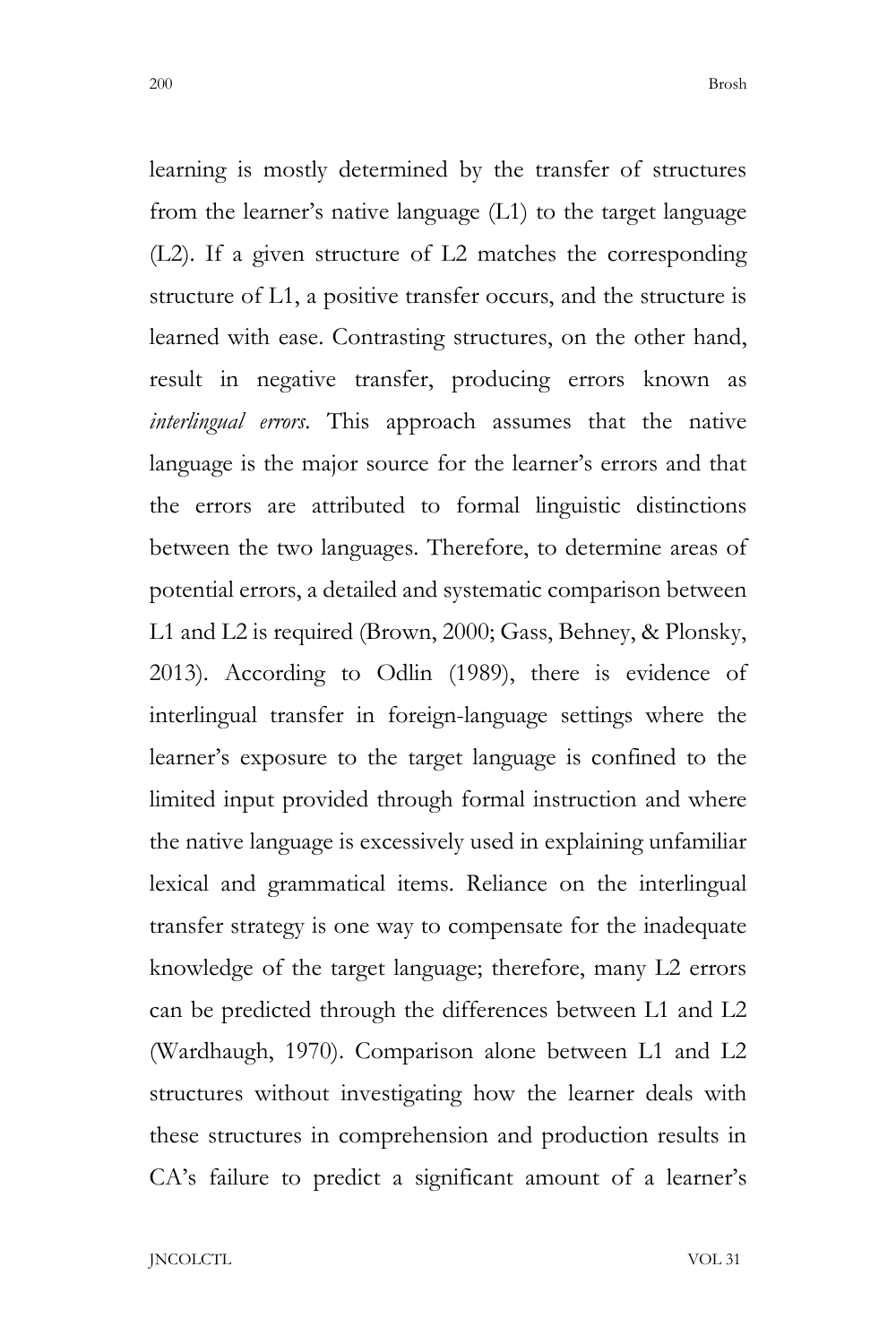errors. The unsatisfactory results of CA—which just views language transfer as the central process involved in learning a new language—have led to the emergence of EA and IL, which consider a learner's performance in speaking and writing.

According to the the Error Analysis Theory (EA) approach, errors not only are due to negative language transfer from L1 but also reflect universal strategies to process information. This, in turn, results in faulty inferences about the rules of the target language causing intralingual errors (Corder, 1967; Keshavarz, 2012; Schachter and Celce- Murcia, 1977). Such errors are directly connected not to the differences between L1 and L2 but rather to overgeneralization, fossilization, wrong hypotheses, incomplete application of grammatical rules, or ignorance of those rules. The contribution of EA is both theoretical and practical—i.e., to identify, describe, classify, and explain hypothesized causes of the errors and to systematically evaluate their effect on the efficiency of communication in the target language (Crystal, 2008). EA thereby enables scholars to understand the psychological and cognitive processes of second-language learning, identify the strategies a learner employs in the learning process, and uncover the nature of the relationships between the learner's knowledge and the teaching methodology (Corder, 1981; Ellis,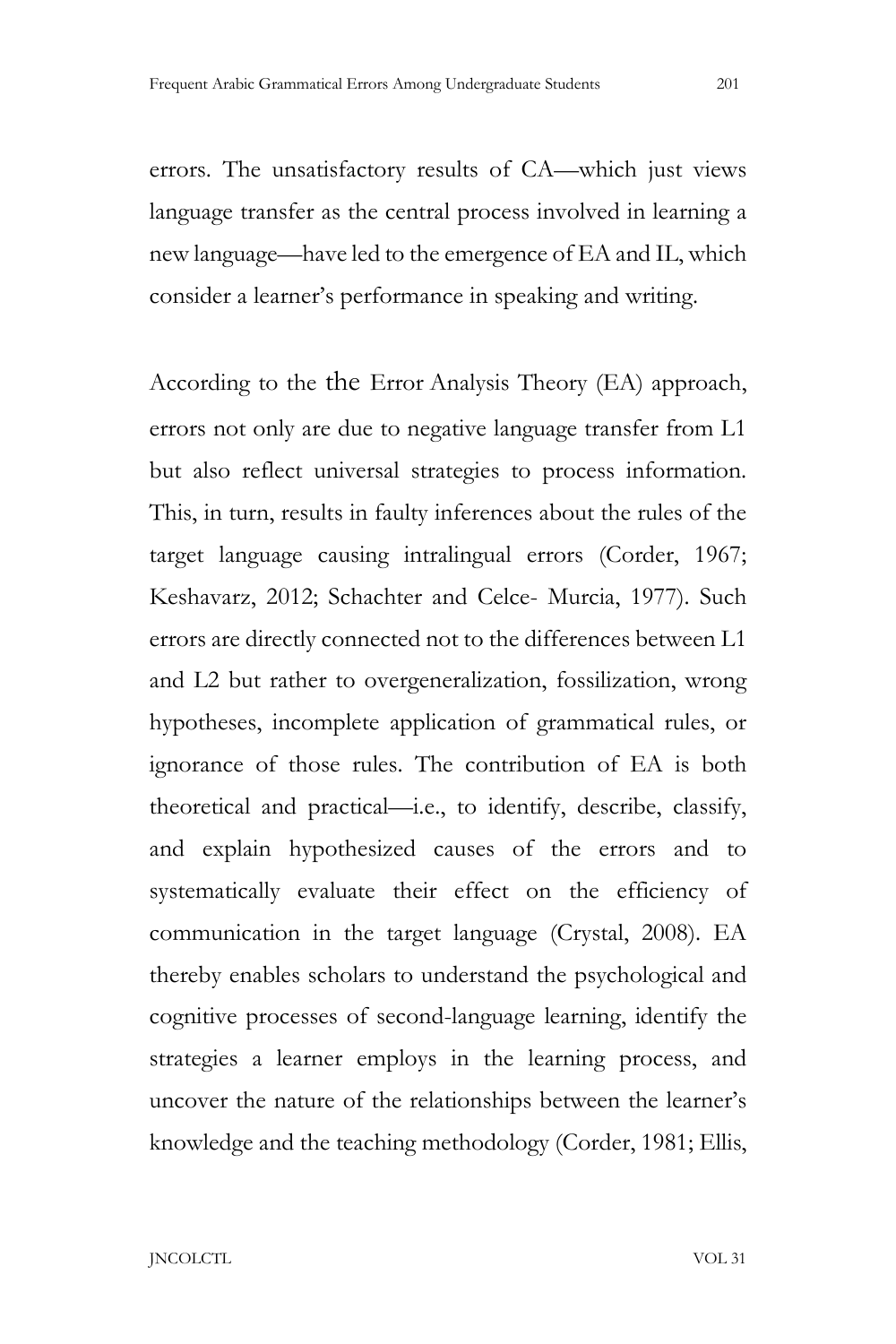2015; Ellis & Barkhuizen, 2005; Gass & Selinker, 2008; Richards, 1985; Vásquez & Alberto, 2008).

According to the Interlanguage (IL) approach, the learner of a foreign language, attempting to construct the target language norms, develops his or her own self-contained independent linguistic system with its own set of rules. These rules are different from those of the mother tongue and the target language. This system is dynamic and constantly evolving (Corder, 1981; Ellis, 2015; McLaughlin, 1988; Mitchell & Myles, 2013; Selinker, 1972, 1992). According to Selinker (1972), five cognitive processes are accountable for the development of interlanguage: (a) *simplification*, a process where the learner in the early stages of L2 development employs communicative strategies to convey messages using a little of the language within a simplified system; (b) *overgeneralization*, a process where the learner extends the application of a grammatical rule of L2 beyond its accepted context by making words or structures follow a more regular pattern (see also Richards et al., 1992); (c) *restructuring*, a process where the learner uses the target language as a means to modify and rearrange existing grammar knowledge representations of his or her L1; (d) *fossilization*, a process where the learner keeps using incorrect linguistic features when using the language and does not progress further despite continuous exposure (see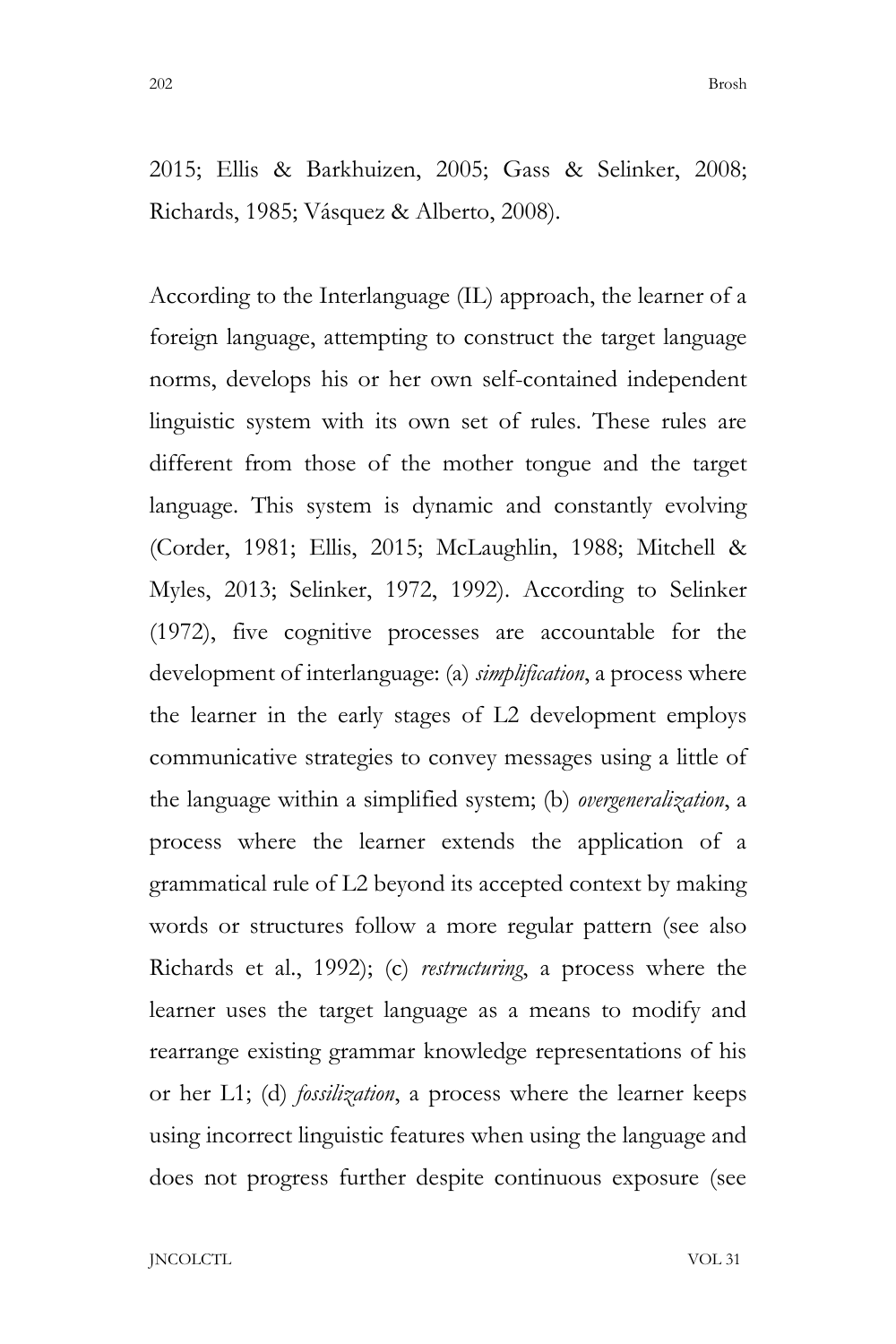also Han [2004]); and (e) *language transfer*, where interlanguage rules are sometimes impacted and shaped by language transfer from the mother tongue (see also Broselow [1984]). According to IL, the errors a learner makes during the learning process tend to reflect the influence of the mother tongue more than the target language.

## **Classification of Grammatical Errors**

Learners' errors have been classified in different categories, such as the following (Brown, 2007; Corder, 1973, 1981; Dulay et al., 1982; Ellis, 2009, 2015; Han, 2004; Ur, 2011):

- 1. Omission of necessary elements (words) that should appear in a well-formed written piece of text or an oral utterance—a phrase, a clause, or a sentence
- 2. Addition of redundant linguistic elements
- 3. Wrong selection of word forms (substitution)
- 4. Misordering of elements

Richards (1971) investigated intralingual errors in English produced by L2 learners—speakers of Burmese, Chinese, Czech, French, Japanese, and other languages. He identified five main types of errors: (a) errors in the production of verb groups, (b) errors in the distribution of verb groups, (c) errors in the use of prepositions, (d) errors in the use of articles, and (e) errors in the use of questions. El-Farahaty (2017) investigated written grammatical errors made by 12 final-year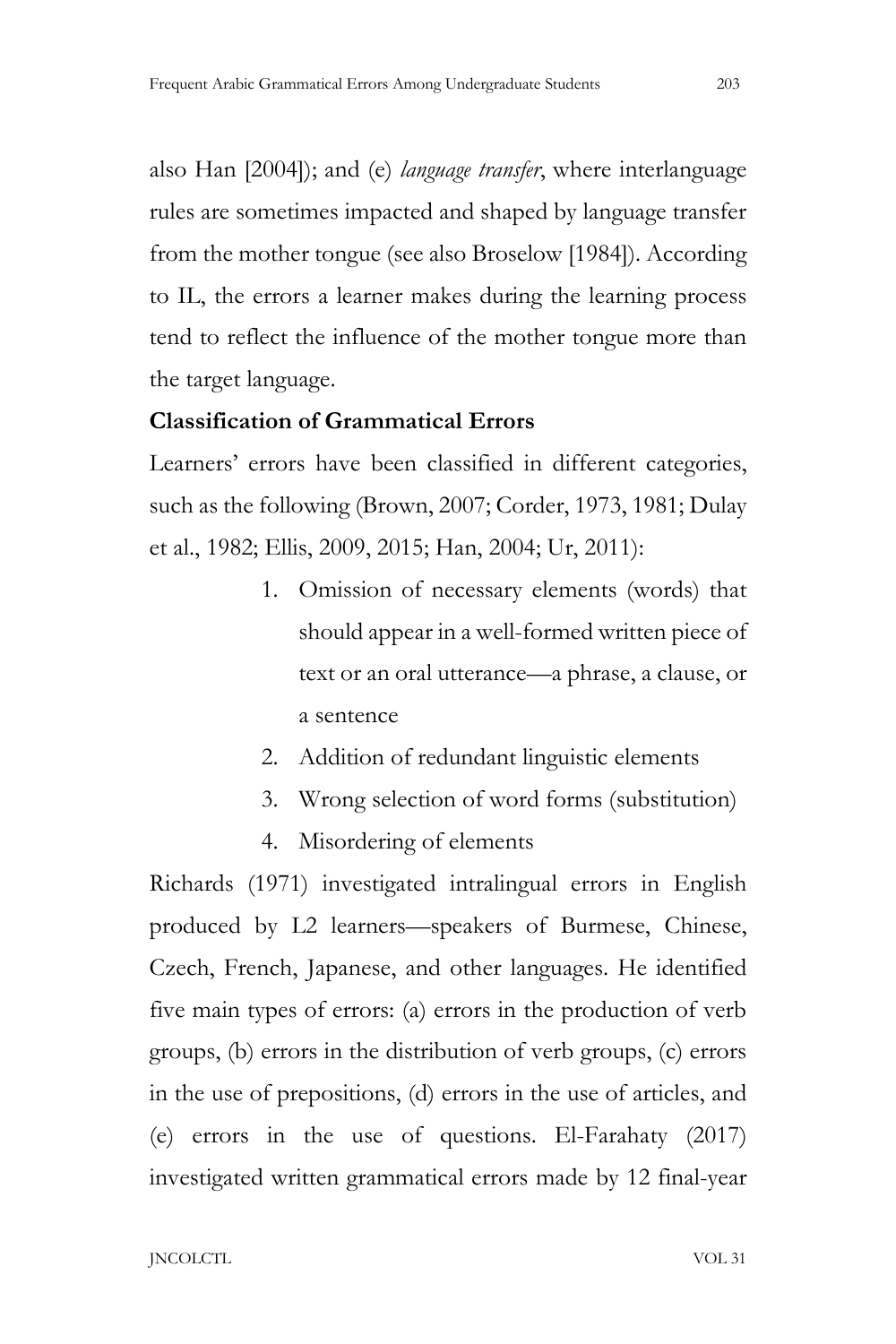students of MSA. The three most common types of errors were *agreement* (37%), *wrong grammatical structure* (25%), and *prepositions* (14%). She concluded that the first two were attributed to the differences between Arabic and English, whereas preposition errors were attributed to methods of teaching prepositions.

Brosh and Lubna (2015) investigated the influence of L1, the Arabic Palestinian dialect, on writing in MSA among 30 high school native Arabic-speaking students in Israel. The findings showed a variety of errors in the morphosyntactic domain as a result of L1 interference due to the syntactic distance between MSA and the mother tongue. Such errors included violation of word order; incorrect use of verbs (singular, dual, and plural; active and passive); incorrect use of case endings; and errors in using prepositions, relative pronouns, and demonstrative determiners. Al-Yaari, Al-Hammadi, and Alyami (2013) investigated grammatical errors of 10 senior learners (all nonnative English speakers, except 1 learner, who studied Arabic as a second language in Saudi Arabia). The most common errors were in differentiating between common and proper nouns, composing verbs in the infinitive, determining the placement and gender of adjectives, and determining the time and manner of adverbs. The researchers concluded that the grammatical errors were wide-ranging and were due to a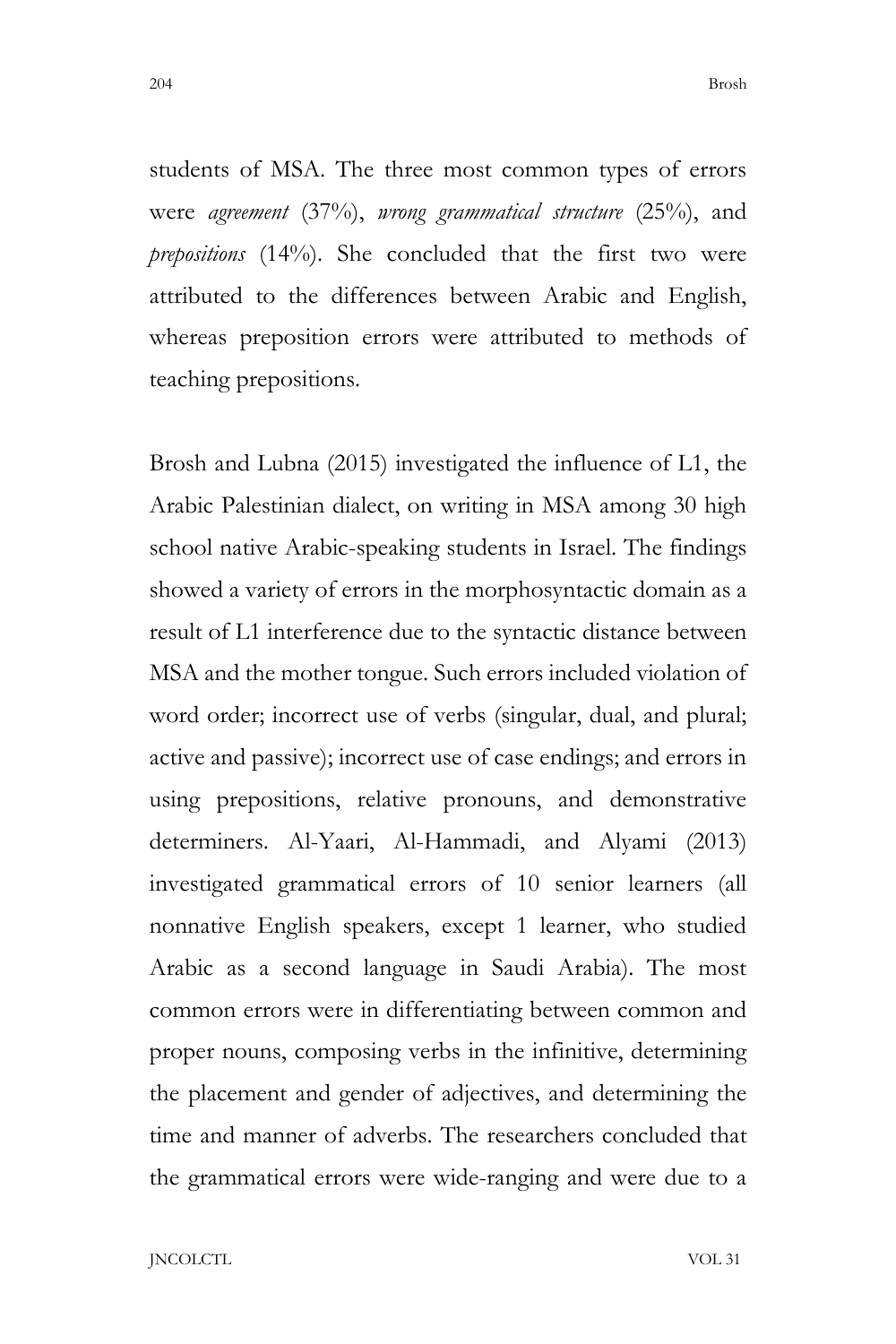variety of factors, including the fact that the respondents struggled to demonstrate mastery of Arabic grammar.

In sum, L2 learners apply interlingual and intralingual transfer to solve their communicative challenges and to simplify the task of learning the target language (Ringbom, 1987; Seliger, 1988). Throughout this process, learners deviate from the norms of the target language, committing errors in using nouns, adjectives, verbs, and adverbs—errors that affect word order, phrase structure, and inter-sentence cohesion within a paragraph (James, 1998; Richards, 1975, 1985).

## **Research Questions**

The aforementioned benefits of learners' individualized strategies for more effective language learning motivated the research undertaken in this study involving Arabic learners in the American undergraduate university demographic. The study investigated the role of grammar in foreign-language learning and the significance of identifying error types, recognizing their sources, and detecting learning strategies applied by learners to prevent such errors. This descriptive inquiry-based study addressed the following research questions:

> What types of grammatical errors do secondand third-year Arabic undergraduate students make in writing?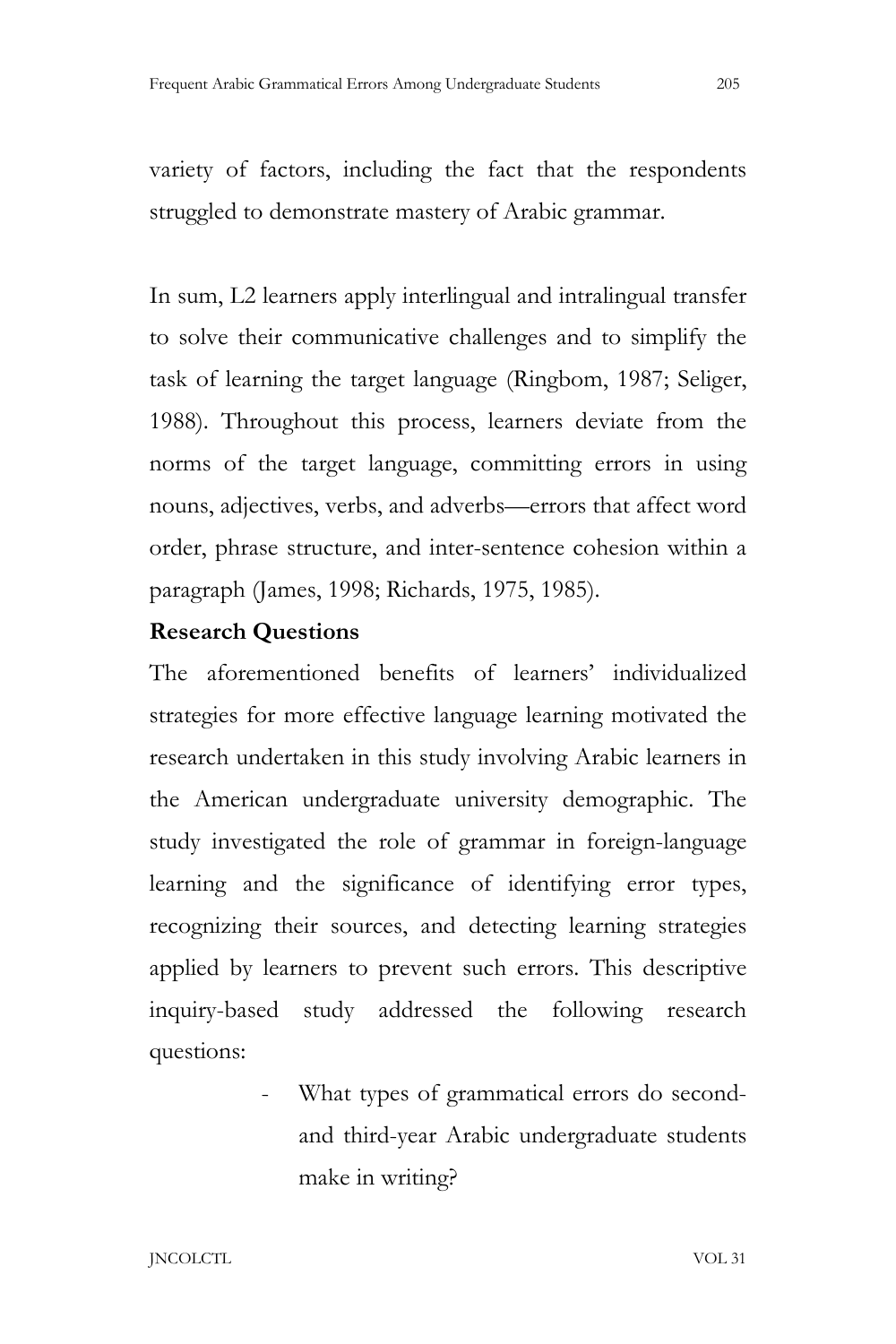- To what extent do grammatical errors diminish from the second year to the third year?
- What strategies do undergraduate students use to prevent grammatical errors?

## **Methodology**

#### **Data Collection**

To investigate the research problem, I collected both quantitative and qualitative data (see Creswell, 2014), utilizing a writing task (pen and paper), a questionnaire, and follow-up in-depth semistructured interviews. Each form of data provides a distinctive type of information, which can lead to a deeper understanding of the research problem and thereby afford a more comprehensive picture. In line with the guidelines recognized by the Institutional Review Board (IRB) for ethical research, I provided participants with appropriate information on the study, including its aim, methods, and means of data storage and handling, as well as the assurance that participation was voluntary and could be withdrawn at any time. After receiving this information, each participant signed a consent form. I obtained IRB approval before beginning the study.

#### **Participants**

The participants in this study were 81 undergraduates (68% males and 32% females) between 19 and 22 who were enrolled in the second- and third-year MSA courses. The details about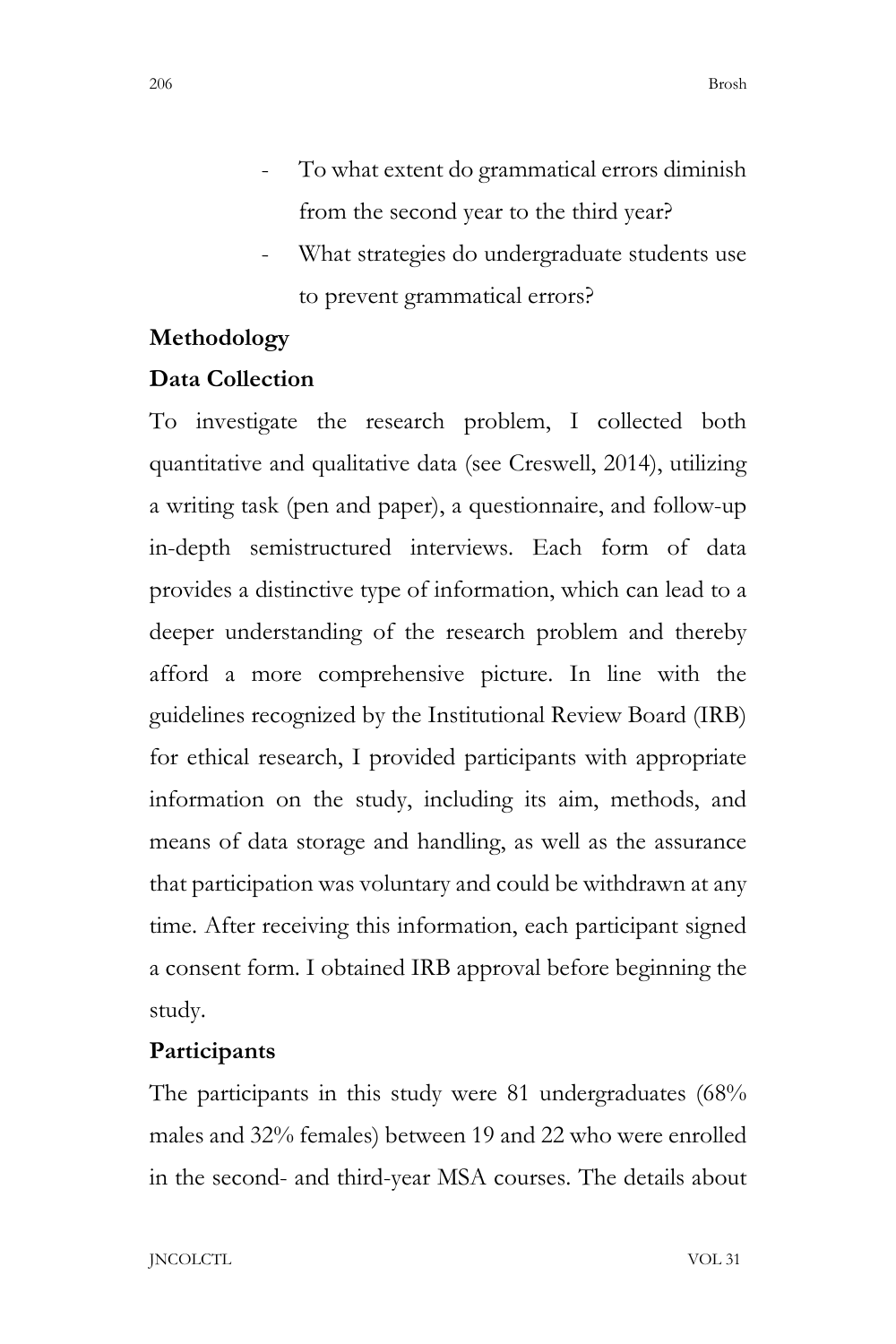participants being males and females are provided for information only without exploring the effect of gender on the production or correction of grammatical errors. Participants were L1 English speakers who had started learning Arabic as a foreign language for three hours a week at the postsecondary level in a majority-male institution. The participants did have previous exposure to the language. To clarify the comparison between second- and third-year students, I divided the participants into two groups: Group 1 (*N*=45; 30 males and 15 females), participants who had completed two years of instruction, and Group 2 (*N*=36; 25 males and 11 females), participants who had completed three years of instruction. The sample did not include heritage speakers or participants who had formally studied Arabic before their current enrollment. The participants' contact with Arabic outside the classroom (i.e., social media, consumption of movies, shows, songs) was minimal, if it occurred at all.

## **Writing Task**

I gave participants 1 hour to complete a writing task consisting of four prompts, and I asked them to write as full a response as possible. To ensure familiarity and suitability to their language level, the prompts related to the materials in their textbooks, although participants had not previously addressed these particular topics in writing (for example, "Describe a typical day at your college" and "Write about a trip you have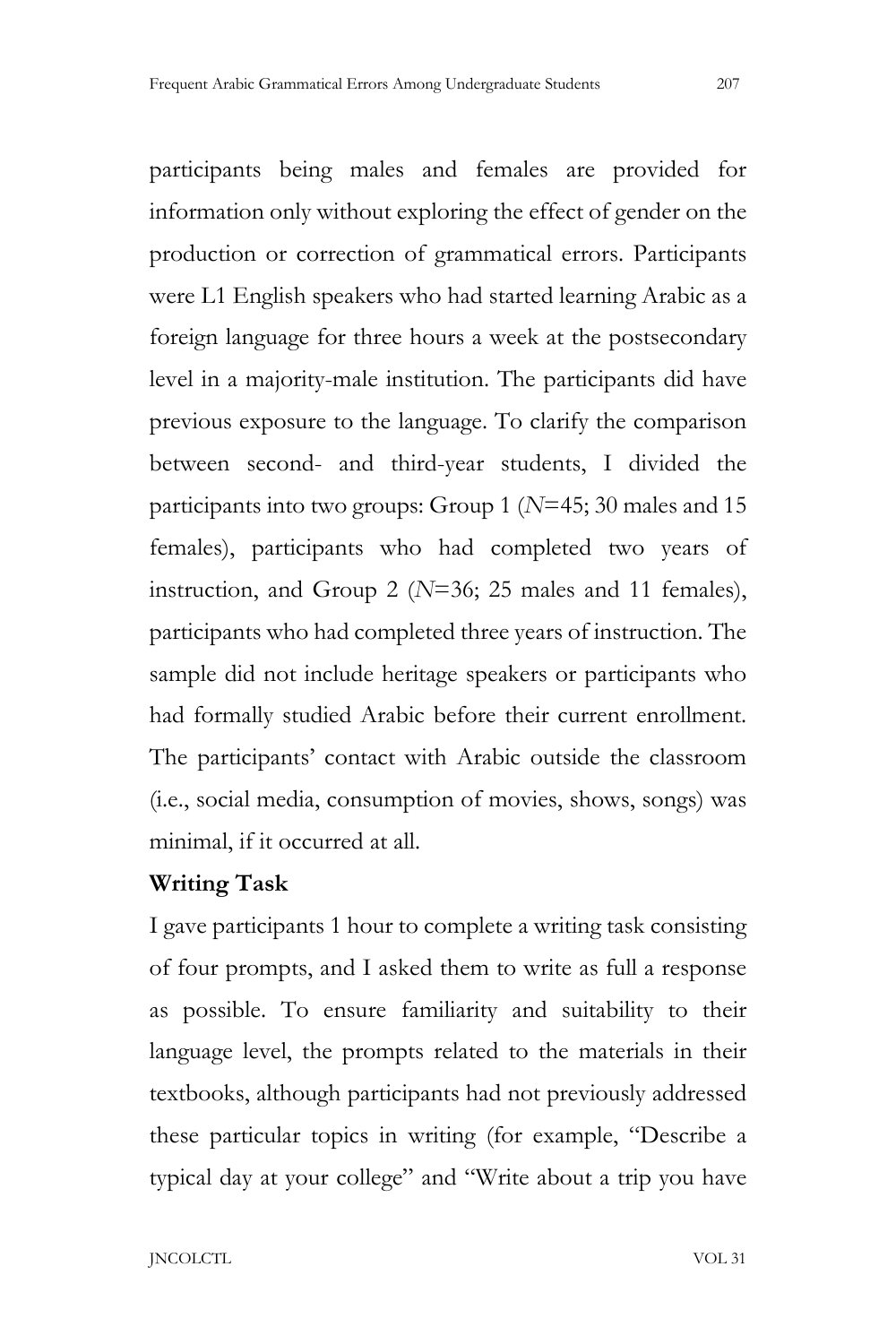taken with a friend or a family member"). I also selected one written sample from each participant's final exam (an answer to a question related to a text he or she had read). Each participant in Group 1 wrote an average of 120 words when responding to all five writing assignments in the task (a total of 5,400 words). Each participant in Group 2 wrote an average of 155 words (a total of 5,580 words). Participants reported that this time frame was sufficient and that they had revised and edited their writing tasks.

#### **Analysis**

I based the analysis of errors on Brown's (2000) model—i.e., identification, classification, description, explanation, and evaluation. Two qualified judges analyzed the grammatical errors in each participant's written responses at the word, phrase, and sentence levels. They marked as an error any violation of syntactic rules, including repeated violations. Here are some examples of errors:

- This is a (f.) professor. < أستاذة **ھذا** < should be: <ھذه أستاذة >
- To the Islamic Center < الإسلامي **مركز** إلى< < إلى **الـمركز** الإسلامي > :be should

Dina is a great student. - < طالبة **ممتازة** دینا < should be: < دینا طالبة ممتازة >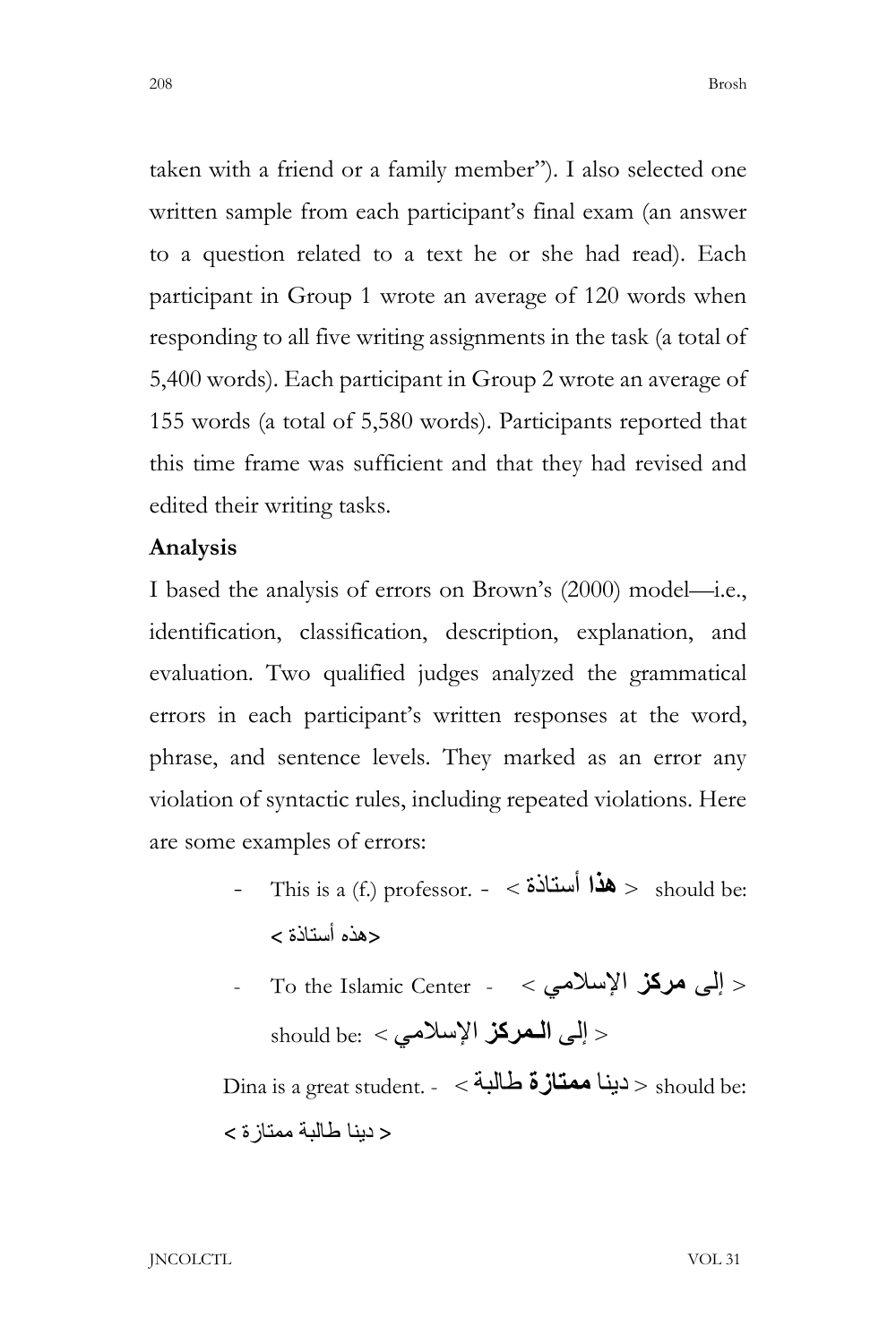- Close to the university. - < الجامعة **إلى** قـریب < <قـریب **من** الجامعة > :be should

If the two judges did not agree regarding a particular error, it was removed from the sample. Errors that can be attributed to instructors who do not always respect grammatical norms of MSA were not dealt with in this study because of the difficulty to systematically evaluate them.

After identifying the errors in all of the written samples, they were classified based on their linguistic nature to reveal emerging categories and subcategories and what types of errors were more frequent than others. The next step was to determine why a particular error had been committed—i.e., identifying which of the two major types of sources: either interlingual transfer or intralingual transfer (Brown, 2007). The last step was to evaluate the effect of the different errors on the efficiency of communication, which is the ultimate goal of Arabic learning. In other words, I aimed to investigate the extent to which errors violated the overall sentence structure and thereby led to an interruption in communication.

## **Questionnaire**

A week after collecting the written samples, I administered a survey questionnaire to participants during class time. It consisted of a single open-ended question, which aimed to collect information about the strategies that participants used to minimize grammatical errors in their MSA writing. I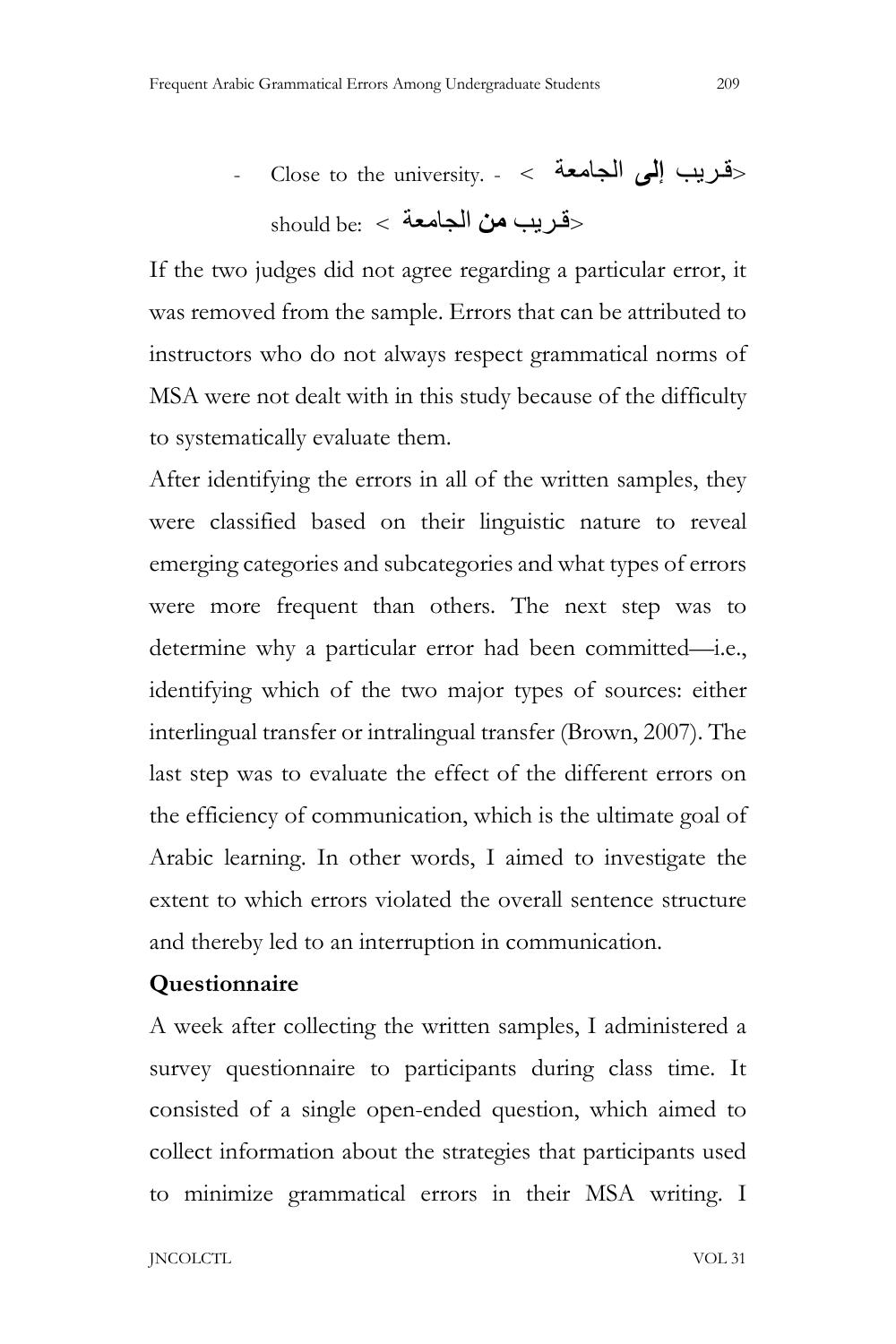categorized the responses according to the number of times the same strategies were mentioned, ranging from the most frequently mentioned to the least frequently mentioned.

## **Semistructured Interviews**

The second phase of the study was qualitative in nature: I conducted semistructured in-depth interviews with a sample of 18 participants representing both groups (10 males and 8 females). The interviews aimed to supplement and explain the quantitative data regarding the sources of participants' grammatical errors and the strategies they used to minimize them. By interviewing participants from both groups, I could compare the sources for errors and the strategies applied to prevent them. I selected the interviewees randomly to ensure that participants with different proficiency levels will be included. I assigned participants from each group consecutive numbers from 1 to *N*, followed by the word *male* or *female*; then, I selected numbers from the two lists of participants. I prepared a predetermined set of open-ended questions to prompt discussion, enabling participants to freely express their views and ideas in their own terms and providing reliable, comparable, and qualitative data. Here are some examples:

> 1. Do you find yourself thinking in English when you write a text in Arabic?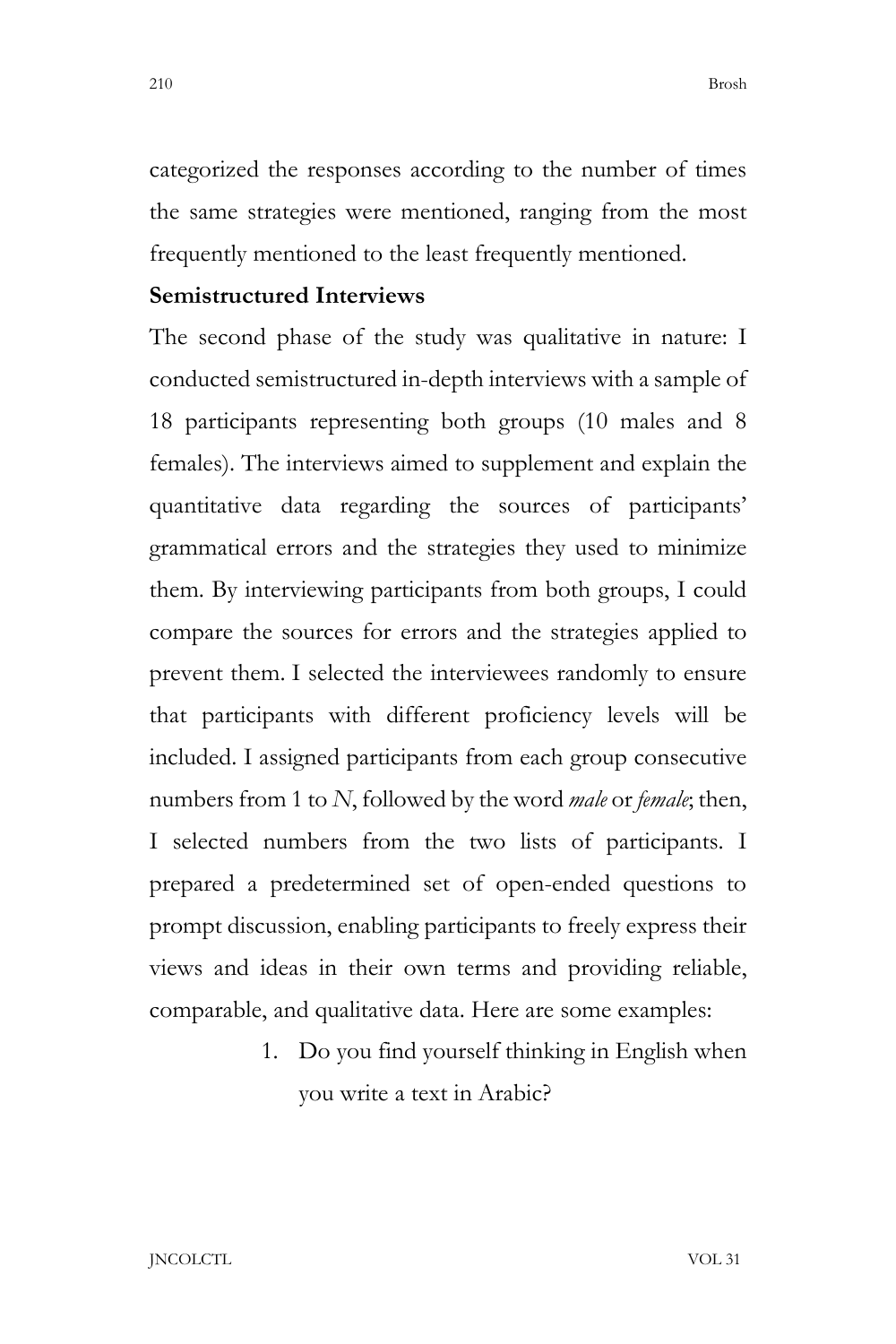- 2. What kind of challenges do you have when writing a text in Arabic? Can you give some examples?
- 3. When using grammatical structures in Arabic, do you compare them to English? If yes, can you give some examples?
- 4. In your opinion, does comparison between Arabic grammar and English grammar help your writing in Arabic? Can you give some examples?
- 5. Every language learner makes mistakes. What, in your opinion, are the main reasons for you to make mistakes in Arabic grammar?
- 6. Do you experience problems when learning Arabic grammar? If yes, how do you solve them?
- 7. What do you do to make sure you can use Arabic structures correctly in your writing?
- 8. In your writing, you made several errors concerning the use of prepositions. What grammar correction strategies do you use to target this kind of error?

I phrased the interview questions in a way not to affect the interviewees' responses or to lead to specific answers. The questions also enabled me to flexibly probe for details or to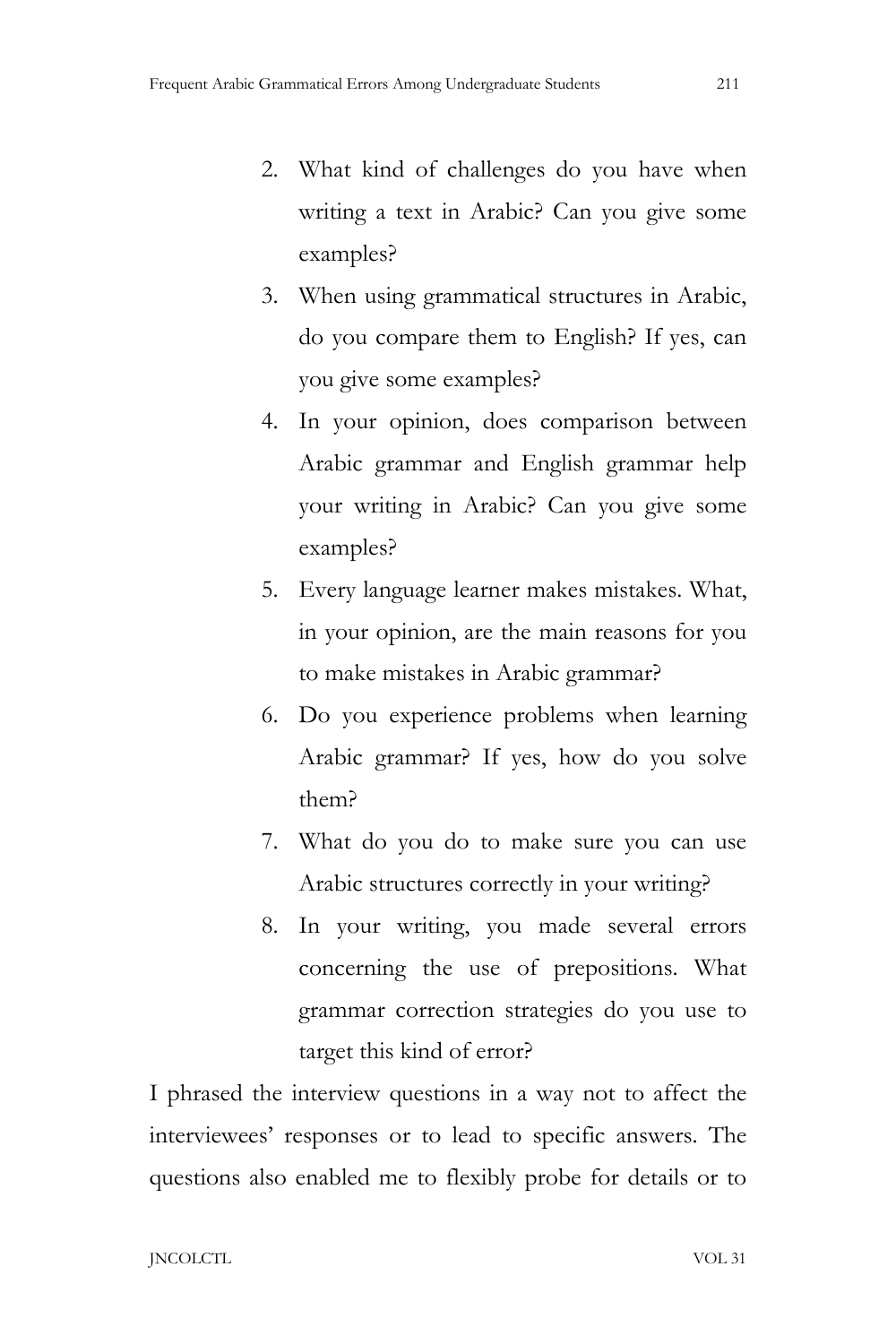212 Brosh

discuss issues. I conducted and recorded the interviews in a quiet and relaxed atmosphere. I categorized the data into different themes that related to the research questions.

#### **Results**

The total number of grammatical errors observed was 646 (Group 1, the second-year students, was 376; Group 2, the third-year students, was 270). Most errors (58%) were attributed to intralingual transfer and developmental factors. For example, participants ignored grammatical rules, chose simple forms and structures (simplification), did not apply rules correctly, did not fully understand complex grammatical structures, extended the use of a grammatical rule beyond its accepted uses (overgeneralization), or were simply ignorant of the grammatical rules. Such errors could also result from wrong hypotheses formed by the learner, and from inadequate learning. The rest of the errors (42%) were attributed to interlingual transfer.

#### **Types of Grammatical Errors**

After I identified all the errors (in each group separately), I classified them into grammatical types. Table 1 shows the distribution of frequencies and percentages of each type of error for each group separately and for both groups combined.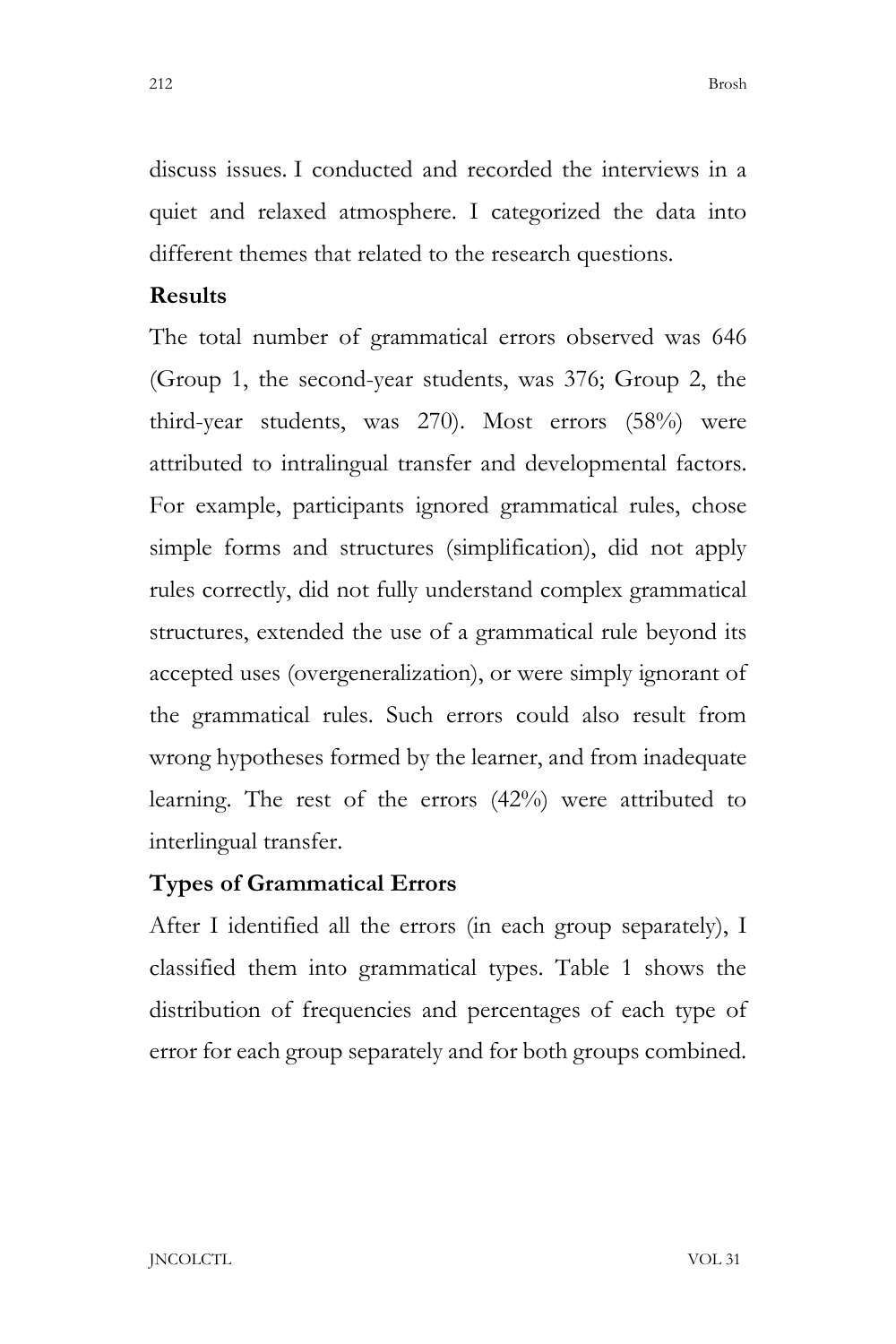|                   | Group 1          | Group 2  | Group 1 and |
|-------------------|------------------|----------|-------------|
|                   | $N=45$           | $N = 36$ | Group 2     |
|                   |                  |          | $N=81$      |
| Number of errors  | $\overline{376}$ | 270      | 646         |
| Error             |                  |          |             |
| classification    |                  |          |             |
| Prepositions      | 19.5%            | $16.0\%$ | 35.5%       |
| definite<br>The   | 19.5%            | 14.5%    | $33.5\%$    |
| article           |                  |          |             |
| Gender            | 17.5%            | 14.5%    | $32.0\%$    |
| agreement         |                  |          |             |
| Case ending       | $9.0\%$          | 11.0%    | 20.0%       |
| Word order        | $4.5\%$          | $4.0\%$  | $8.5\%$     |
| Verb transitivity | $5.0\%$          | $2.5\%$  | $7.5\%$     |
| Relative          | $2.0\%$          | 5.0%     | 7.0%        |
| pronouns          |                  |          |             |
| Nonhuman          | 2.0%             | 4.5%     | 6.5%        |
| nouns             |                  |          |             |

*Table 1. Types of Grammatical Errors Made by Second- and Third-Year Students of Arabic, and Distribution of Frequencies in Percentage*

The data shown in Table 1 indicate that L1 English-speaking participants who studied Arabic at the undergraduate level made a wide variety of grammatical errors. Of all these errors (646), the four most common ones concerned *prepositions* (35.5%), *the definite article* (33.5%), *gender agreement* (32.0%), and *word choice* (28.5%). Examples of errors and their sources are examined in the Discussion section.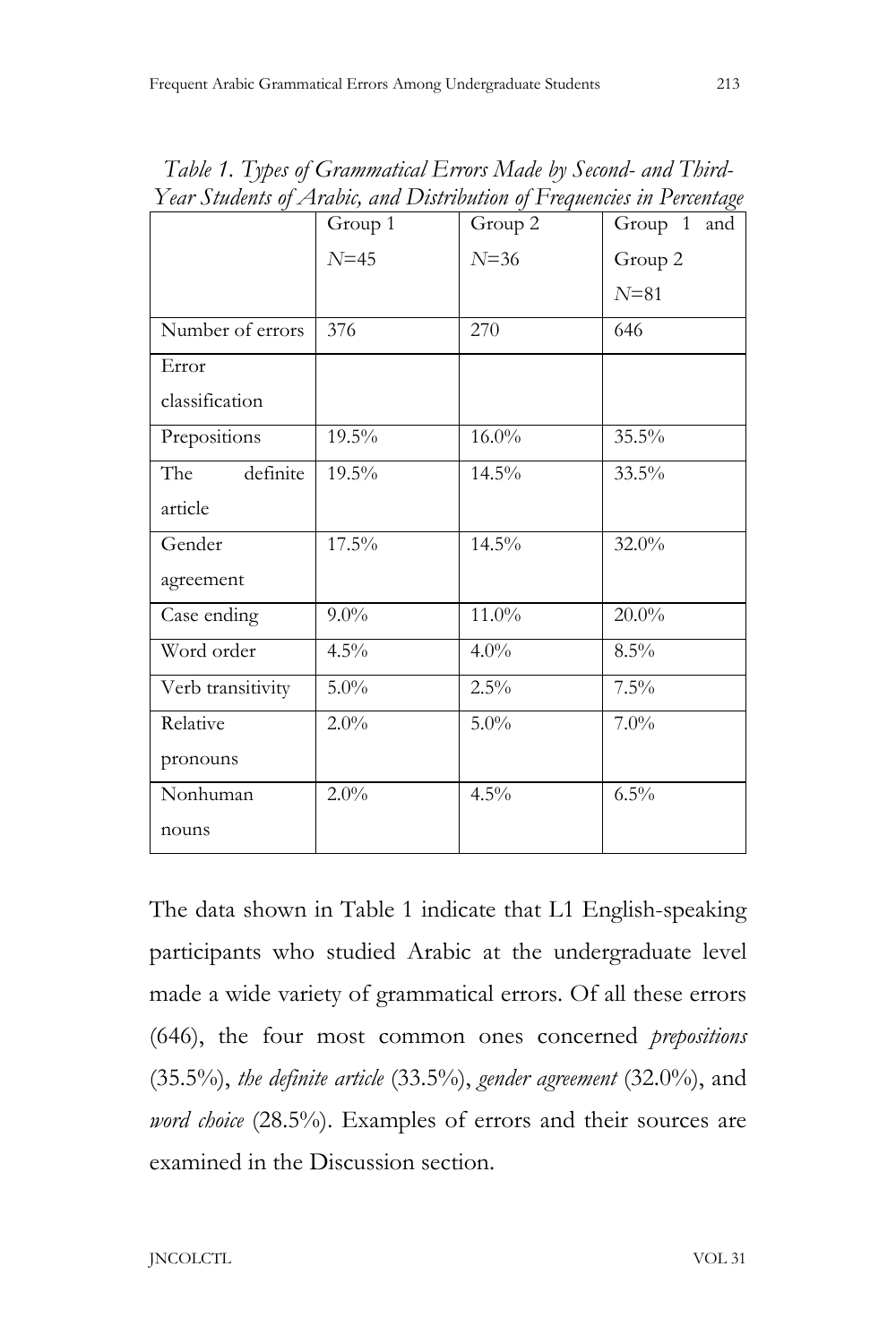# **Improvement in Grammar from Second Year to Third Year**

A side-by-side comparison between second- and third-year participants (Group 1 and Group 2) reveals interesting trends concerning the number, type, and distribution of grammatical errors (see Table 1). In general, the results show that third-year participants committed fewer grammatical errors than did second-year participants. In the two most common types of errors, *prepositions* and *the definite article*, second-year participants had more errors than third-year participants. Considering *word choice*, *case ending* (using the plural and the dual), and using the *relative pronouns*, however, third-year participants had more errors than second-year participants. Considering *word order* and *gender agreement*, there was no significant distinction in the number and distribution of errors comparing both groups. It should be noted, though, that manifestation of interlingual error patterns was greater with second-year participants than with third-year participants (see Brown, 2000, 2007).

## **Strategies to Minimize Grammatical Errors**

Table 2 addresses the types of strategies participants used to reduce errors and increase grammatical accuracy (in percentage).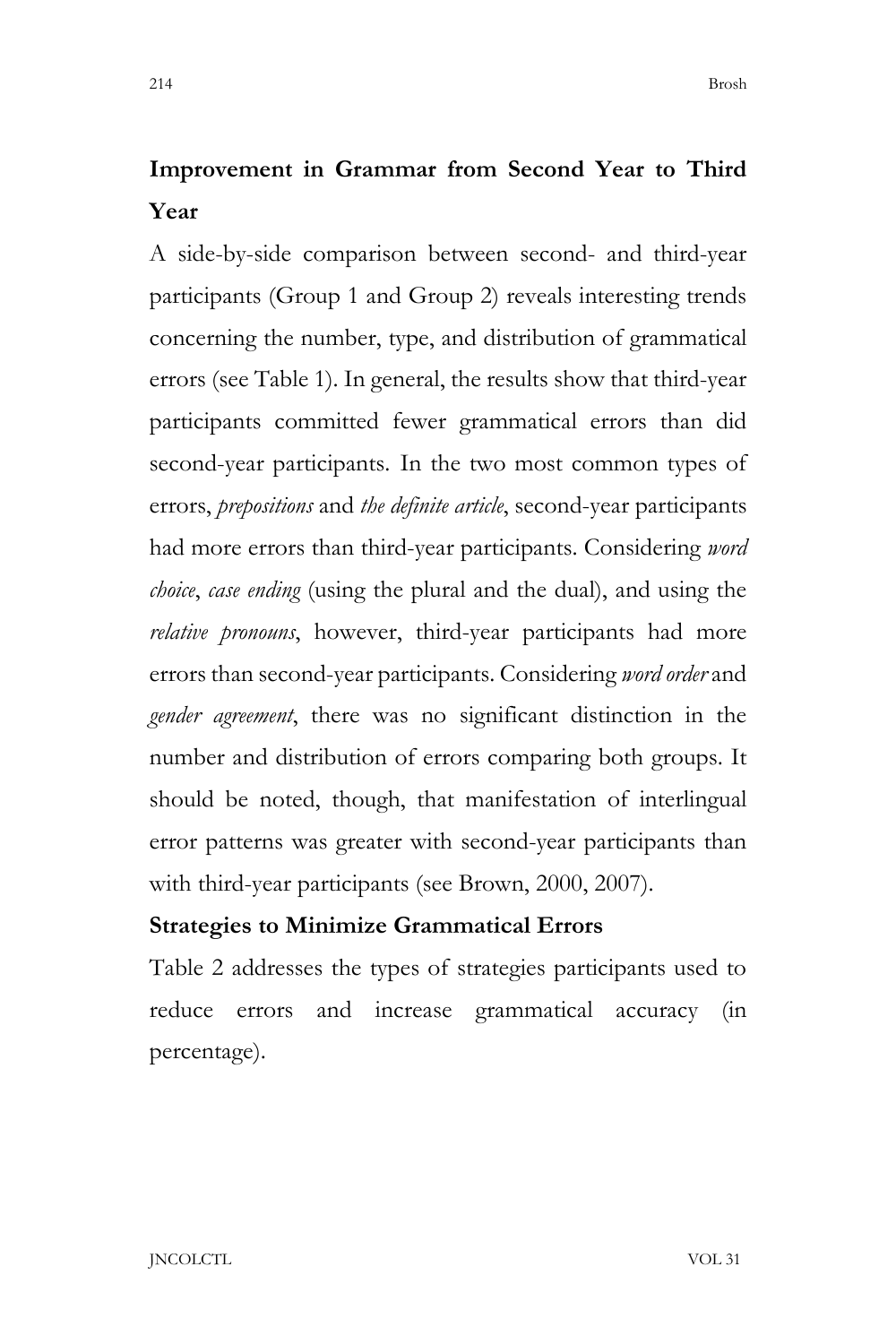|                                                    | Group    | Group    | Group 1<br>and |
|----------------------------------------------------|----------|----------|----------------|
|                                                    | 1        | 2        | Group 2        |
|                                                    | $N = 45$ | $N = 36$ | $N = 81$       |
| Number of strategies                               | 134      | 84       | 218            |
| Strategy used to<br>minimize<br>grammatical errors |          |          |                |
| Reading out loud                                   | $30.0\%$ | $5.0\%$  | 35.0%          |
| Proofreading by another person                     | 14.0%    | 14.5%    | 28.5%          |
| Memorizing<br>grammatical<br>patterns and rules    | 13.0%    | $14.5\%$ | 27.5%          |
| Memorizing example phrases<br>and sentences        | $12.0\%$ | 11.0%    | 23.0%          |
| Using the textbook                                 | 7.5%     | $9.5\%$  | 17.0%          |
| Practice writing sentences                         | 4.5%     | $5.0\%$  | $9.5\%$        |
| Using the internet and Google<br>Translate         | $4.5\%$  | $5.0\%$  | $9.5\%$        |
| Learning from error correction                     | $4.5\%$  | $5.0\%$  | $9.5\%$        |
| Simplification (avoidance)                         | $1.5\%$  | $6.0\%$  | 7.5%           |
| Consultation with the instructor                   | $7.0\%$  |          | 7.0%           |
| with<br>Comparing<br>English<br>grammar            | $7.0\%$  |          | $7.0\%$        |
| Making charts                                      | $1.5\%$  | $5.0\%$  | $6.5\%$        |
| Reading for pleasure                               |          | 5.0%     | $5.0\%$        |
| Using the dictionary                               | $1.5\%$  | $2.0\%$  | $3.5\%$        |

*Table 2. Strategies to Minimize Grammatical Errors Used by Second- and Third-Year Students of Arabic, and Distribution of Frequencies in Percentage*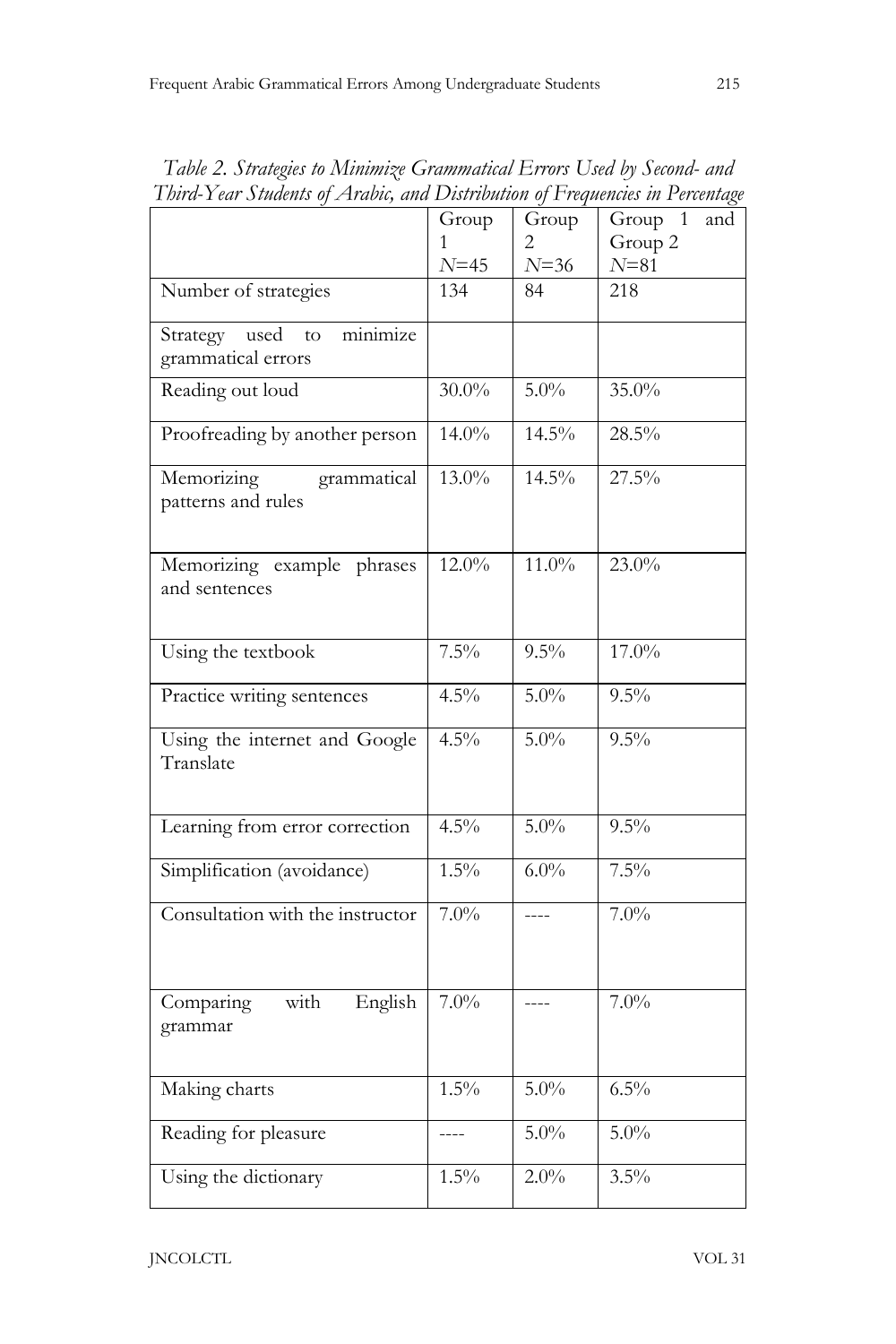Data revealed that the five most useful strategies applied by participants to minimize grammatical errors and increase accuracy were (a) *reading out loud*, (b) *proofreading by another person*, (c) *memorizing grammatical patterns and rules*, (d) *memorizing example phrases and sentences*, and (e) *using the textbook*. Other strategies *practice writing sentences, using the internet and Google Translate,* and *learning from error correction—*were all used with equal frequency.

## **Discussion**

## **Grammatical Errors**

The results of this preliminary study suggest that undergraduate L1 English-speaking participants who studied Arabic made a variety of grammatical errors that can be traced, in large part, to intralingual and interlingual transfer. These two kinds of transfer are interrelated, as learners think in English when writing Arabic and compare between the two languages to find similarities or differences, which, in turn, contribute to the learners' ability to make some familiar associations and assumptions. Thus, as learners engage in learning Arabic and increase their competence level, they develop an erroneous intuitive understanding of how the grammar works, create their grammatical system, and apply its underlying erroneous rules in expressing their oral or written messages—hence, in many cases interfering with communication.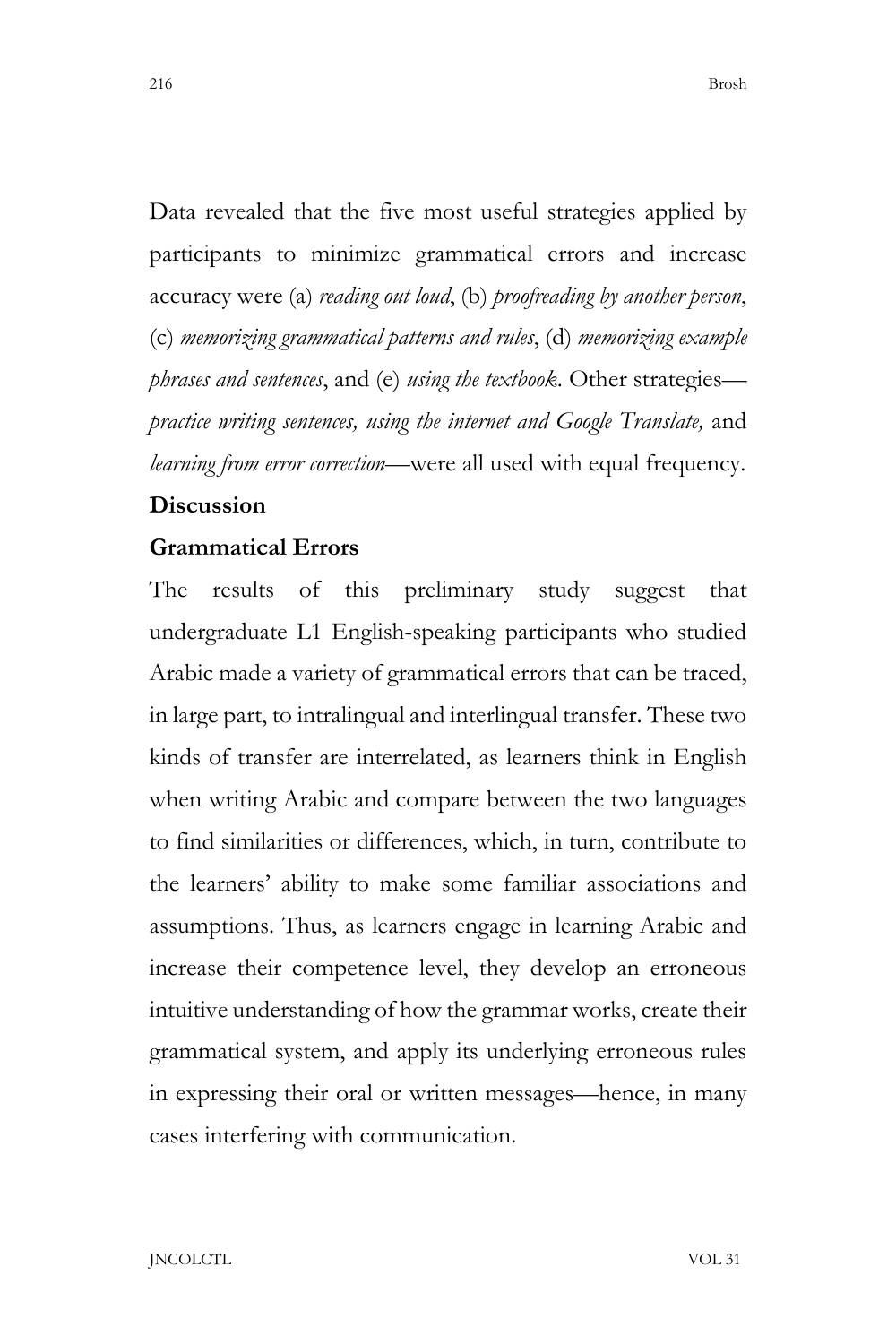Grammatical errors could simply be a result of insufficient time allotted to the teaching and practicing of grammar and writing. Many instructors perceive grammar as a secondary skill, which requires limited attention, and they believe that learners can learn a good deal of grammar on their own (Brown, 2007; Ellis, 2006, 2015; Krashen, 1999). From participants' interviews, it became clear that instructors put more effort on learning vocabulary than on grammar. Instructors use a wide variety of techniques to boost the development of vocabulary, such as drills, flash cards, games, pictures, and songs. In grammar, however, they sometimes give a brief explanation of the topic in the classroom or ask learners to read about it in the textbook. Such methodology and the time-consuming nature of learning grammar could also justify and reinforce learners' unwillingness to study Arabic grammar. Consider, for example, this question posed by a third-year male participant: "Why do we need to learn grammar?" Such a question stems from his experience in English classes in school. In his interview he explained that as a child, he had acquired the language from simply being at home, growing up around the language, and listening to those older than him speak. He made it clear that even though in his English classes in high school the teacher put little emphasis on grammar, he still was able to use the language effectively for communication. Such an argument shows that this participant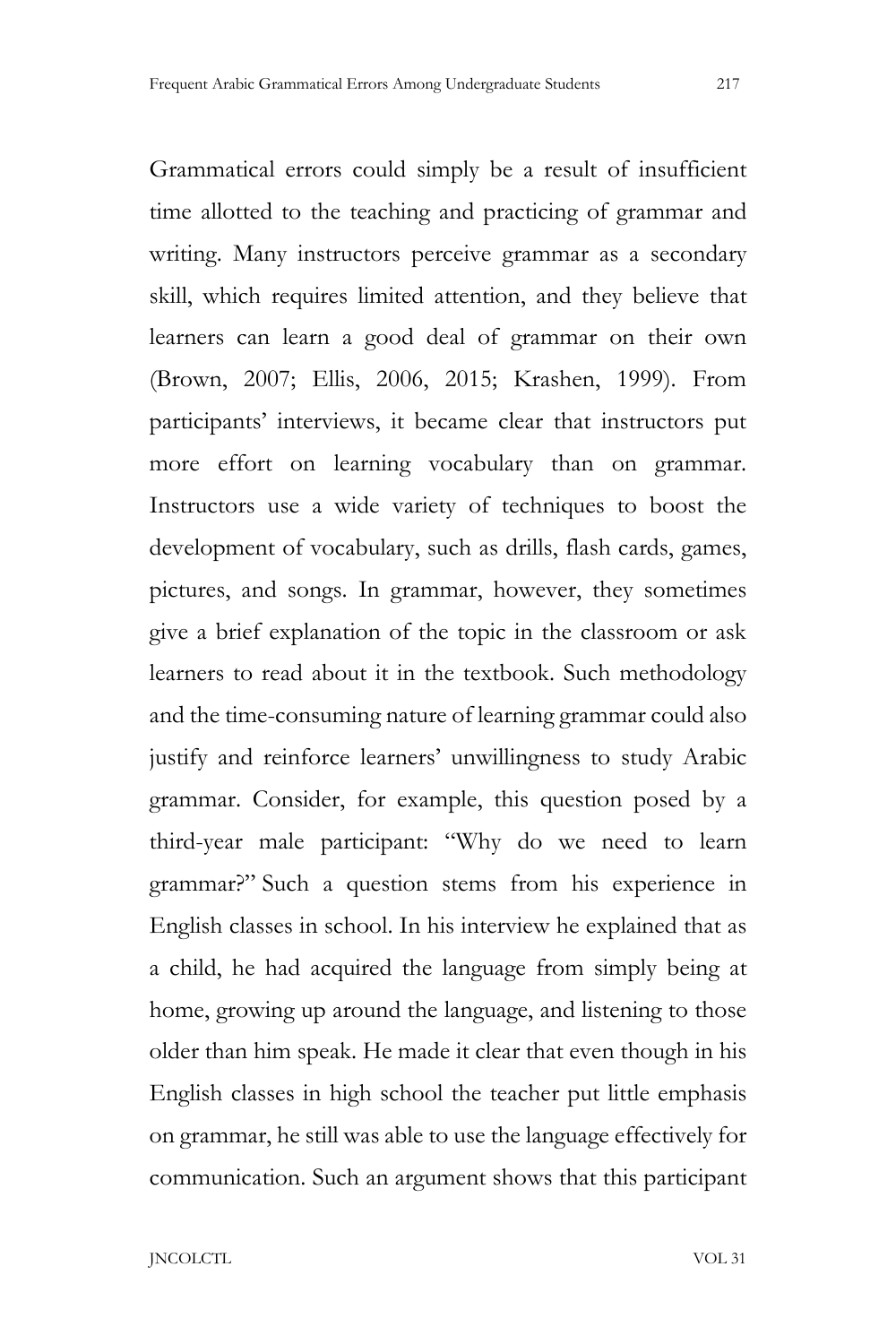did not differentiate between acquiring a mother tongue and learning a foreign language later on. Furthermore, a study that investigated language-learning strategy preferences among undergraduate students who studied Arabic (Brosh, 2019) determined that these students believed that learning vocabulary was more beneficial for them than learning grammar and that with basic grammar and a wide range of vocabulary, they could deliver a sensible message. While this may be true for simple communication in Arabic, nuances in meaning or very specific points are often miscommunicated without the precision of grammar. The students' misperception could result from the fact that some learners find it easier to memorize vocabulary than grammatical rules. One respondent in this study, a second-year female participant, explained: "I don't have problems learning vocabulary. It needs repetition, but it is easy. Memorizing grammatical rules needs much more effort." This comment reveals that certain aspects stick in the mind of learners more than do other aspects. While vocabulary can be slowly developed, grammar remains a topic that must be learned and progressed in the classroom (Loewen, Shaofeng, Fei, Thompson, Nakatsukasa, Ahn, & Chen, 2009).

Additionally, learners may be aware of a grammatical rule but still produce a grammatically unacceptable utterance, also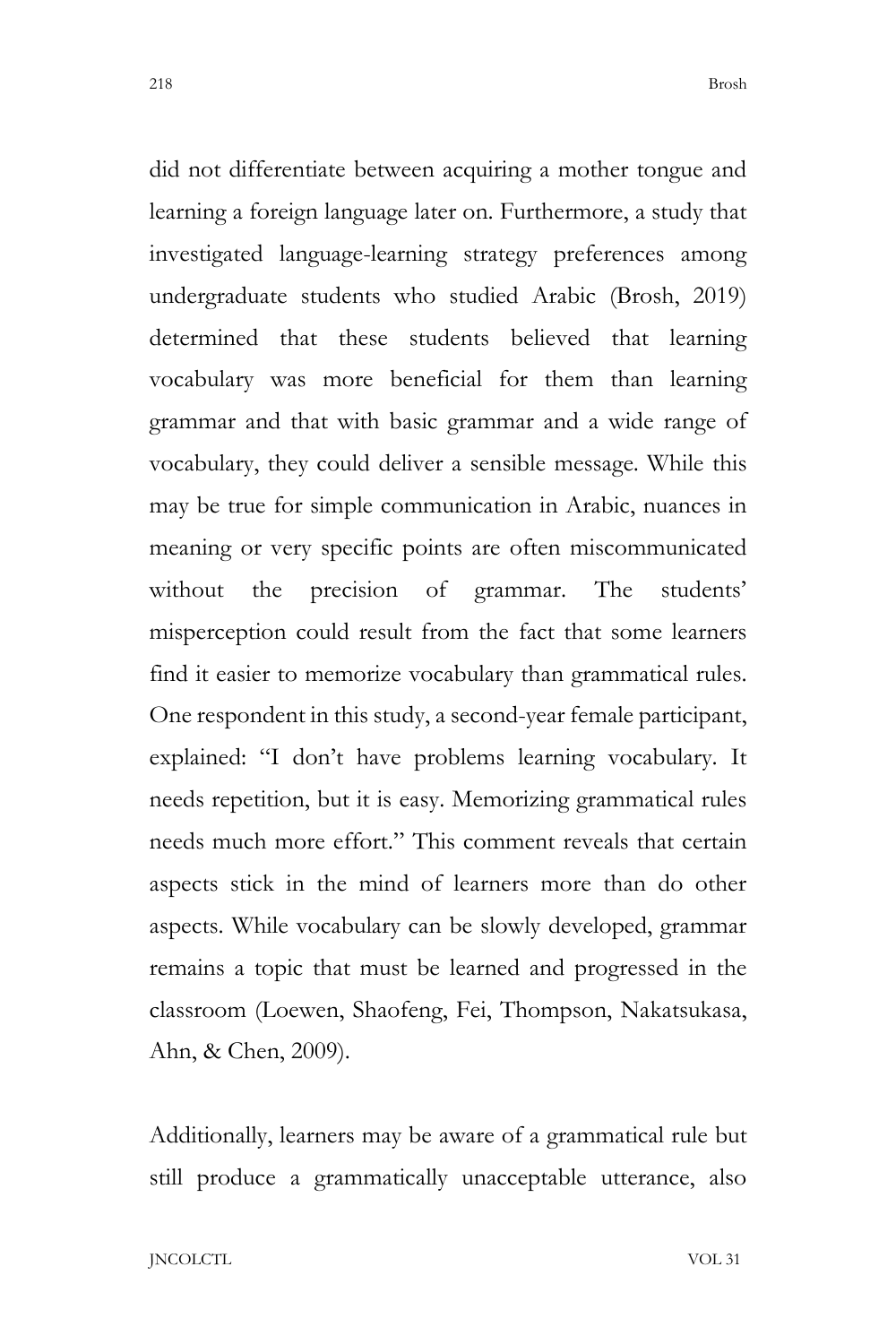referred to as a production error. This could result from carelessness or an incomplete application of rules, but it could also result from lack of understanding the causes of errors. Such lack is often fostered when an instructor corrects a learner without ensuring that the learner is aware of what he or she did wrong. Also, many students could be considered as "grade seekers" rather than "real learners." Grade seekers taking a foreign language could be motivated by simply passing a proficiency exam and getting an A in the class. These things could theoretically be accomplished without giving full attention to grammar.

Poor grammatical ability, then, inhibits a learner's capability to fully understand language structures and grammatical rules, thus causing him or her to make grammatical errors. In this way, learners who are unsure how to use a given grammatical structure in Arabic, orally or in writing, are pushed to consult their L1. On the other hand, some participants indicated in their interviews that as learners of Arabic they strive to understand the grammar of the language, and consequently they feel less dependent on their L1. According to one thirdyear male participant: "When I know how to conjugate a verb correctly, or how to add a pronoun to a preposition, I feel more confident, and I have to think less when I write or speak."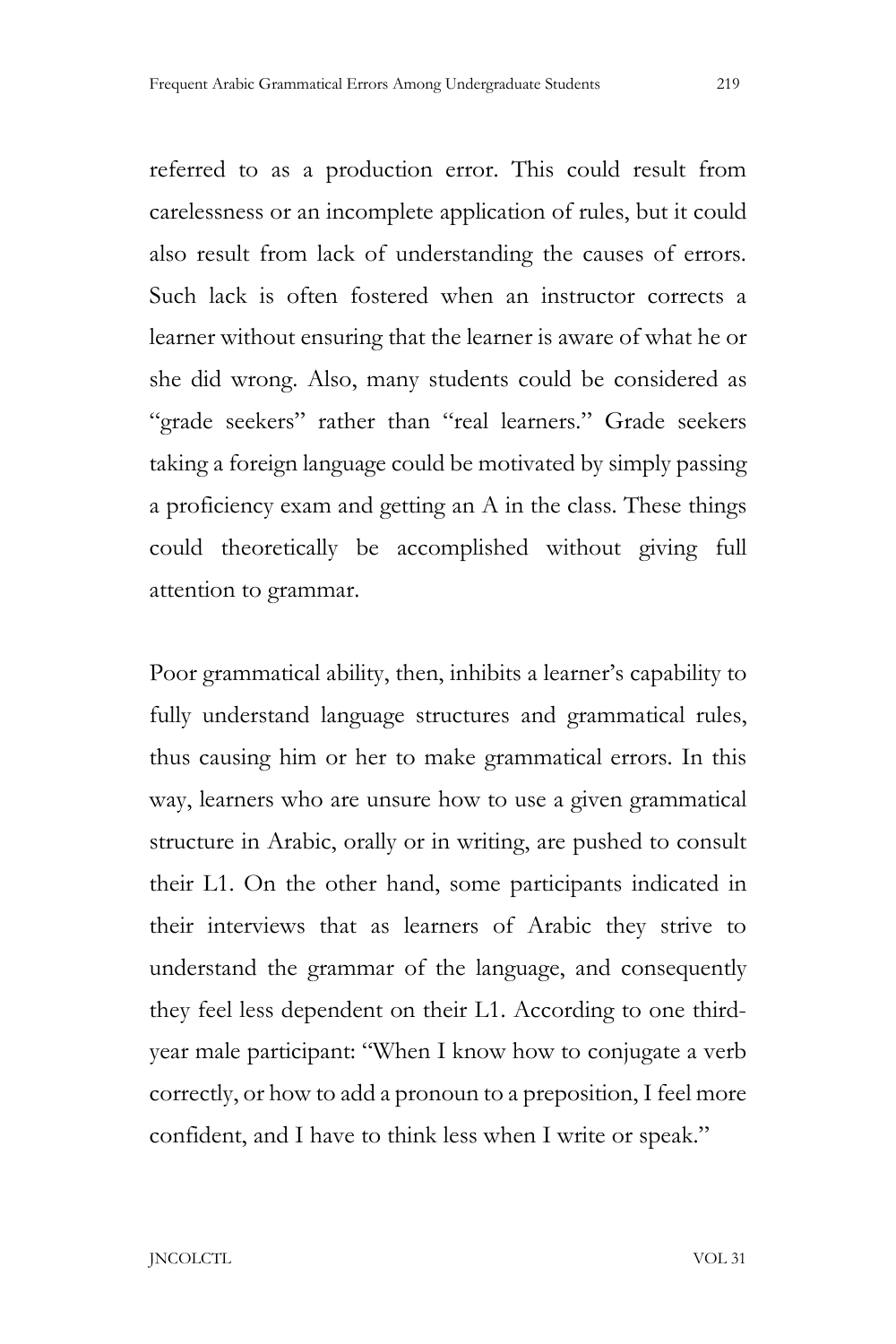#### **Preposition errors**

Despite the limited scope of this article, an in-depth discussion and analysis is appropriate concerning the most common type of error: the use of prepositions. This area is reported to be one of the most difficult and complex mechanisms to master in language learning (Gass et al., 2013). The written data gathered in this study showed that participants made errors by incorrectly using, omitting, or adding prepositions. For native English speakers, the abundance of English prepositions (simple and complex) and the fact that many of them have multiple meanings, depending on the words that follow and the context constitute a hurdle in learning Arabic. Learners face the problem of how to determine the appropriate meaning in Arabic and then use the corresponding preposition. For example, the English prepositions *at*, *on*, and *in* can be used in English with relation to either location or time: *at the university*, *at seven o'clock*, *on Long Island, on Sunday, in Manhattan*, *in the morning*. Hence, while generating Arabic utterances and sentences, participants used an incorrect preposition with a certain noun due to their tendency to apply the direct one-toone translation strategy. As a case in point, in the sentence <الـفـندق في وصـلـت عـندما] < *ʕindama waṣalat fi-lfunduq* ("when she arrived **at** the hotel")]*,* the participant interpreted the meaning of the preposition "*at*" as "*in*" because "*at*" also implies the meaning of "*in*" with relation to place expressions. As a result,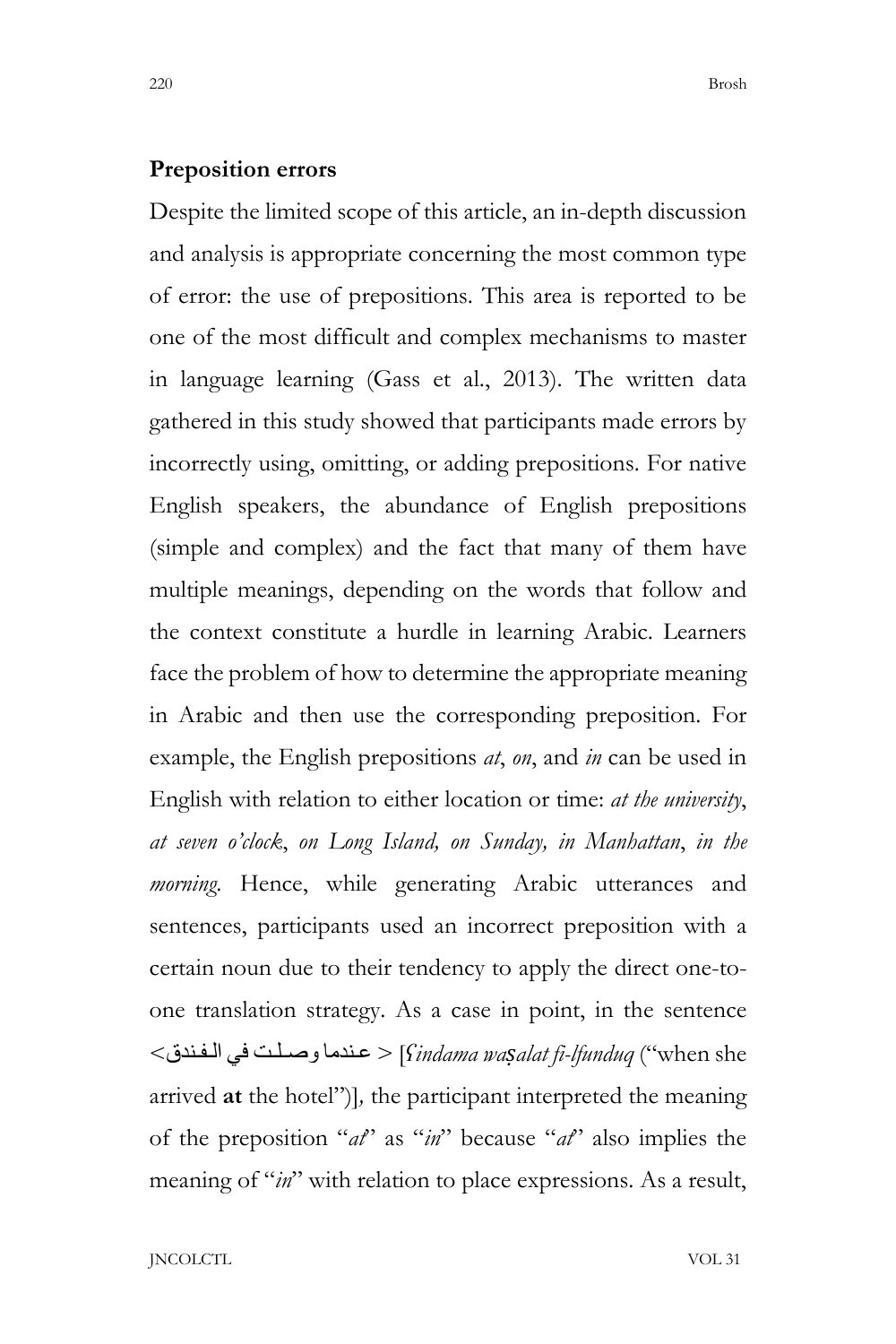the preposition  $\leq \xi$   $\leq$   $\frac{f}{i}$  ("in")] was selected instead of the obligatory preposition < إلى*'*] <*ila*], which is required with the verb < وصـلـت] < *waṣalat* ("she arrived")].

Respondents also used the guessing strategy when they did not know which preposition to use. A second-year male participant explained: "First, I have to decide if I need a preposition or not. If I decide that I need a preposition and I do not know which one to use, I just guess it. Sometimes I get it right, and sometimes not. When I translate prepositions from English into Arabic, it does not always work. Sometimes I have luck" (see also Gass et al., 2013).

Arabic prepositions are used differently than English prepositions, and participants indicated that this difference is challenging. According to a third-year female participant: "Sometimes I have to stop thinking about what I want to write and start thinking whether or not to use a preposition. And if yes, what preposition to use, and what its meaning is. This is frustrating. I am confused when it comes to prepositions. In English, I say 'close to'; why in Arabic do I have to say 'close from'? Sometimes I forget."

Another difficulty for participants vis-à-vis prepositions is the cross-linguistic differences between the two languages. For instance, the asymmetry between Arabic verbs and English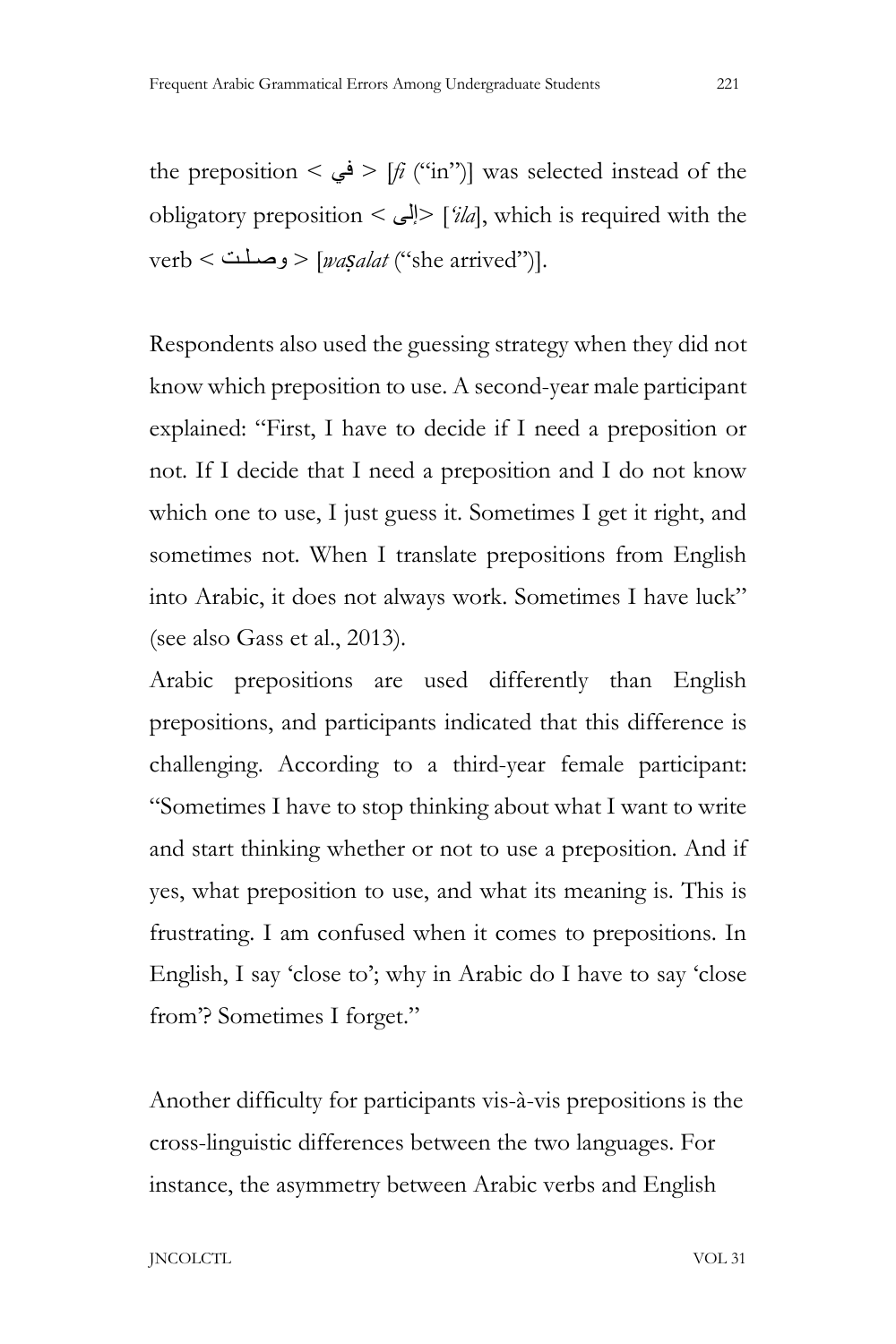verbs on whether they connect to their objects directly (i.e., do not require a preposition) or indirectly (i.e., require a preposition). In the sentence <<الجـدیـد الأسـتاذ الجـدیـد الجـدیـد [*taʕarrafna-l'ustaadhi-ljadiid* ("We met the new professor")], the participant omitted the preposition due to L1 negative interference. The verb *met* in English does not require a preposition to connect to its object, whereas in Arabic, the verb *<* تعـرفـنا] < *taʕarrafna* ("we met")] does require a preposition. Therefore, the correct sentence should include the preposition *ʕala <* عـلى < before the object: < عـلى تعـرفـنا الجـدیـد الأسـتاذ<. In some cases, participants added unnecessary prepositions to verbs. For example, in the sentence < حـماره عـلى ركـب] < *rakiba ʕala ḥimaaruhu* ("He mounted his donkey")], the participant added the preposition < عـلى < after the verb. This error could be attributed to

intralingual transfer, since in both Arabic and English, the verbs do not require a preposition to connect to the object.

In other cases, participants used an incorrect form of a preposition. For example, the participants learned that the verb *to have* in English is expressed in Arabic through prepositions. One of them is  $\langle \bigcup \rangle$  [*li*]. They also learned that a pronoun or a noun could be attached to it. In the sentence < كـبـیـرة عـائـلة دینا لي] <*lii Dina ʕaa'ila kbiira* ("Dina has a big family")], the preposition  $\langle \bigcup \rangle$  [*k*] should be attached to the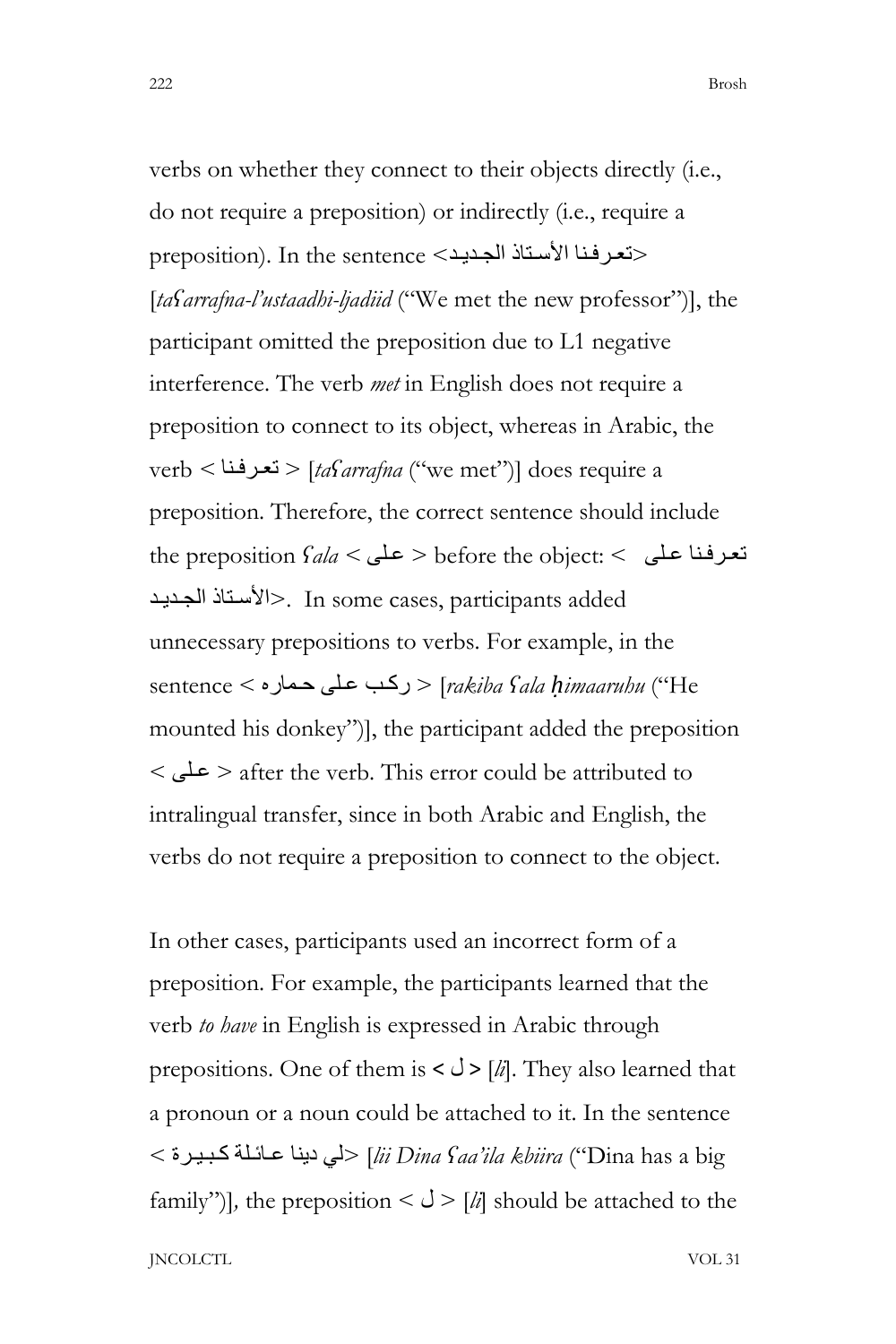proper noun Dina <لـدیـنا] <*lidina* ("Dina has")]. The participant did not differentiate between the meaning of < ل<  $\lceil \frac{li}{ii} \rceil$  when it is followed by a pronoun  $\leq L$   $\lceil \frac{li}{ii} \rceil$  ("I have")] or by a noun < لـدیـنا] < *lidina* ("Dina has")].

The results of this study demonstrate that native English speakers who learn Arabic experience difficulties in achieving grammatical accuracy in writing at the intermediate and advanced levels. These difficulties are mainly related to the use of prepositions. Participants struggled to define their meanings and usage, since the Arabic language system differs significantly from that of English. Native English speakers who learn Arabic are inevitably influenced by their native language; therefore, it is safe to argue they should be made aware that using L1 prepositional knowledge as the transfer from L1 to L2 is not advantageous in many instances.

The results of this study also demonstrate an overall diminishment of grammatical errors between second- and third-year participants in the two most common areas, *prepositions* and *the definite article*. This improvement could well be the effect of an additional year of learning and practicing the language.

#### **Strategies to minimize grammatical errors**

The data suggest that participants used a wide variety of strategies, whether at home or in the classroom, to enhance the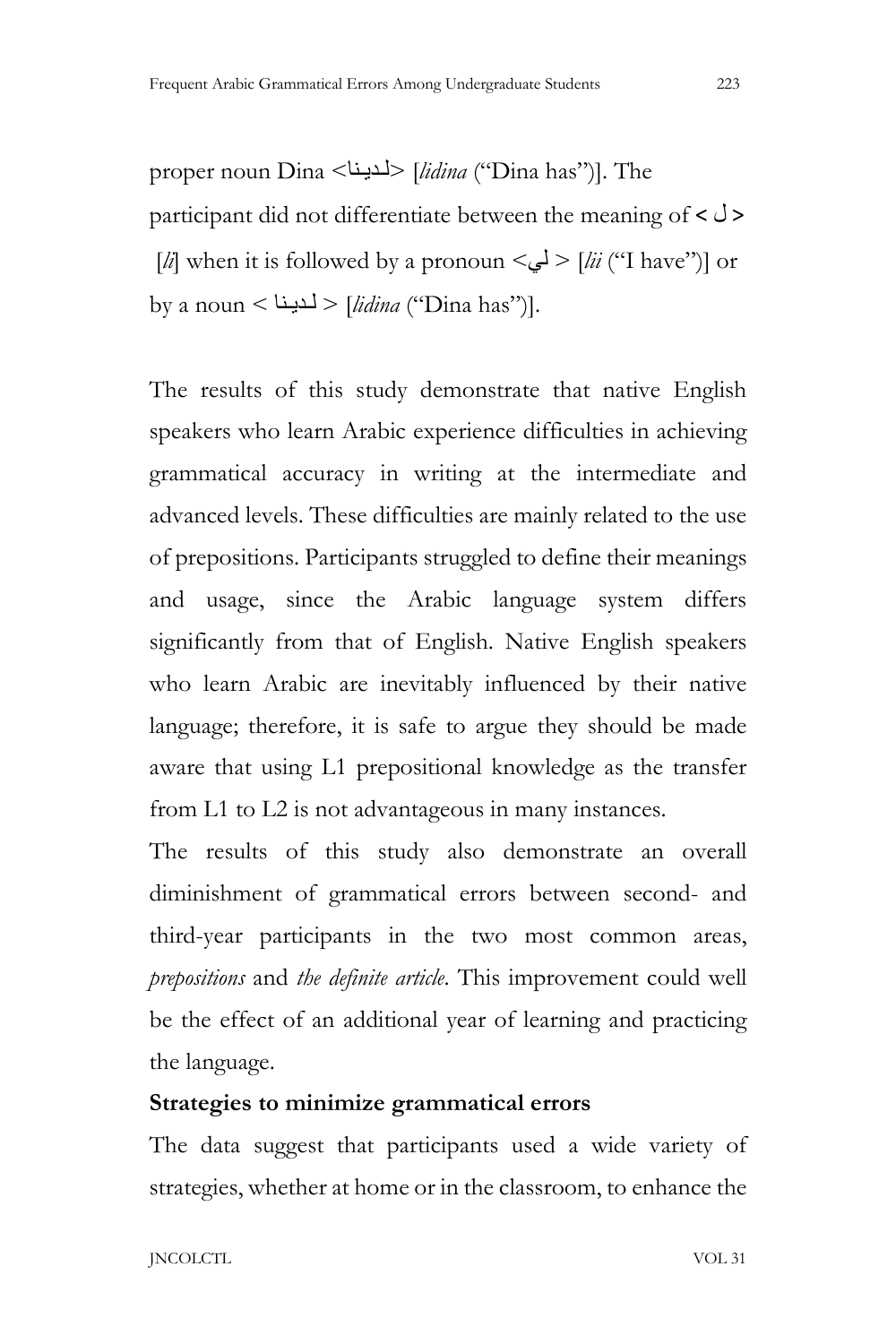production and comprehension of grammatical structures in their oral or written communication tasks. They understood that writing requires grammatical accuracy and clarity in comparison with speaking, where body language and immediate feedback between interlocutors can compensate for incorrect grammar. Participants reported that when they write, they first focus on meaning rather than accuracy to express their ideas; only afterward do they turn to grammatical accuracy. Interestingly, the most commonly used strategy to minimize grammatical errors was *reading out loud*. This is a surprising finding because this strategy is less effective when learners have only a partial knowledge of grammar and limited input. When asked about this strategy, participants explained that sounding phrases and sentences out loud enabled their ears to pick up errors that their eyes did not recognize. They reported that they used this strategy in their English writing, since schools do not emphasize English grammar enough. To compensate for that lack of emphasis, they read aloud, checked what they heard in their heads, and wrote as people talked. Seemingly, since this strategy worked for them in their mother tongue, they transferred it to Arabic learning without noticing that the learning situation was different. When asked about the effectiveness of this strategy concerning Arabic, a third-year female participant explained that she compared the sound of her writing to a few correct sentences or phrases that she had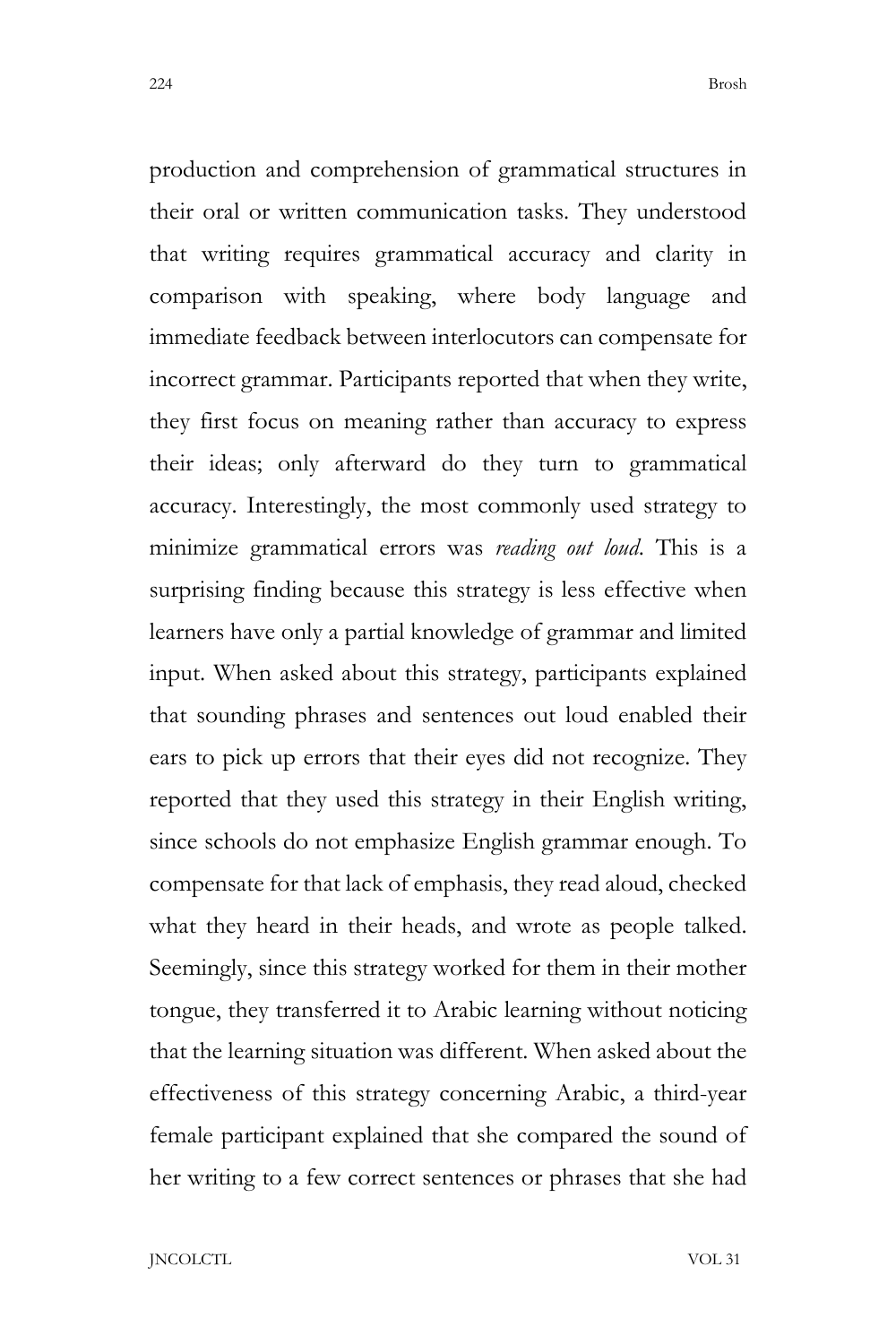heard in the classroom from the Arabic teacher or from a video clip and memorized them.

Participants also reported relying on other strategies that reflect instructional practices trying to notice and self-correct grammatical errors, such as cooperation with peers, *proofreading by another person*, *memorizing grammatical patterns and rules*, and *memorizing example phrases and sentences.* A small percentage of participants reported using *comparison with English grammar*, perhaps because they were aware of the grammatical differences between English and Arabic and that though they could speak English correctly, they could not always articulate the grammatical rules of their native language. This finding in a way supports the results of this study that most grammatical errors are attributed to intralingual transfer rather than to interlingual transfer.

Participants also indicated in their interviews that some strategies tend to be more helpful than others in targeting specific errors. Here are some examples. To use the correct preposition, participants tend to ask their peers or use the dictionary or the textbook; memorization and listening help them with word order, gender agreement, and the definite article; concerning word choice, they prefer to ask peers or the teacher. The extent to which learners use grammar correction strategies to target different types of error they make is significant and deserve a study on its own.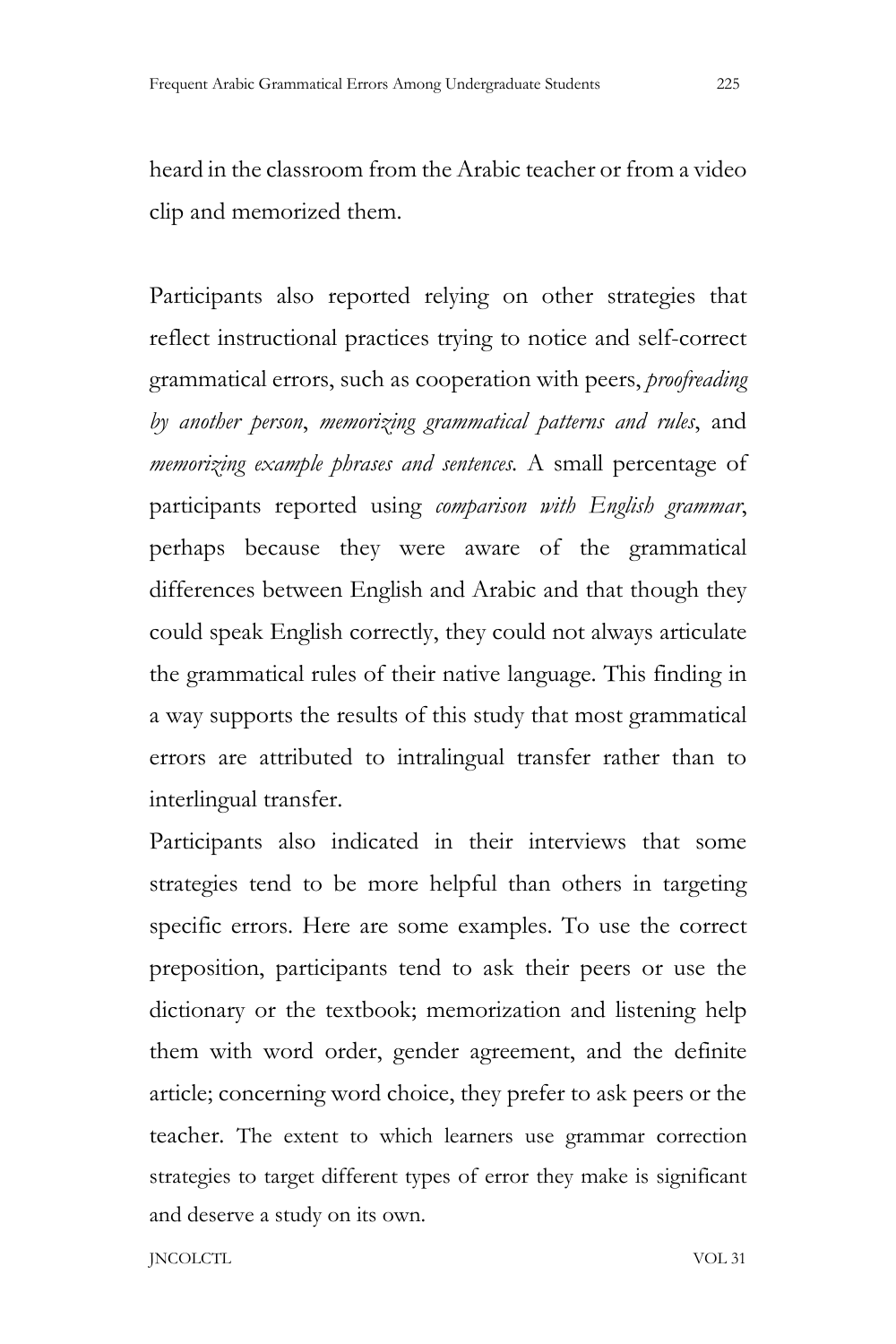#### **Implications**

The results of this preliminary study can assist instructors on theoretical and practical levels. On the theoretical level, understanding learners' frequent grammatical errors can provide instructors with insights about the processes of learning grammar and how learners integrate grammatical knowledge in written communication. Similarly, it unveils the extent that learners rely on their mother tongue at any given point in the learning process. The results can also shed light on the strategies employed by learners to learn grammar (see Brosh, 2019) and the strategies they use to prevent grammatical errors.

On the practical level, such an understanding can guide instructors in designing and developing complementary remedial interventions to address grammatical errors and to provide strategies to minimize their occurrence. The area of prepositions, for instance, does not receive the attention it deserves in textbooks and the classroom. Instructors, therefore, need to introduce and systematically have the learners practice the simple and the more complex prepositions, and they need to explain their meanings (semantic and pragmatic), functions, and equivalency to English prepositions while presenting the dissimilarities in use between Arabic and English. Understanding learners' errors can also assist instructors in providing feedback and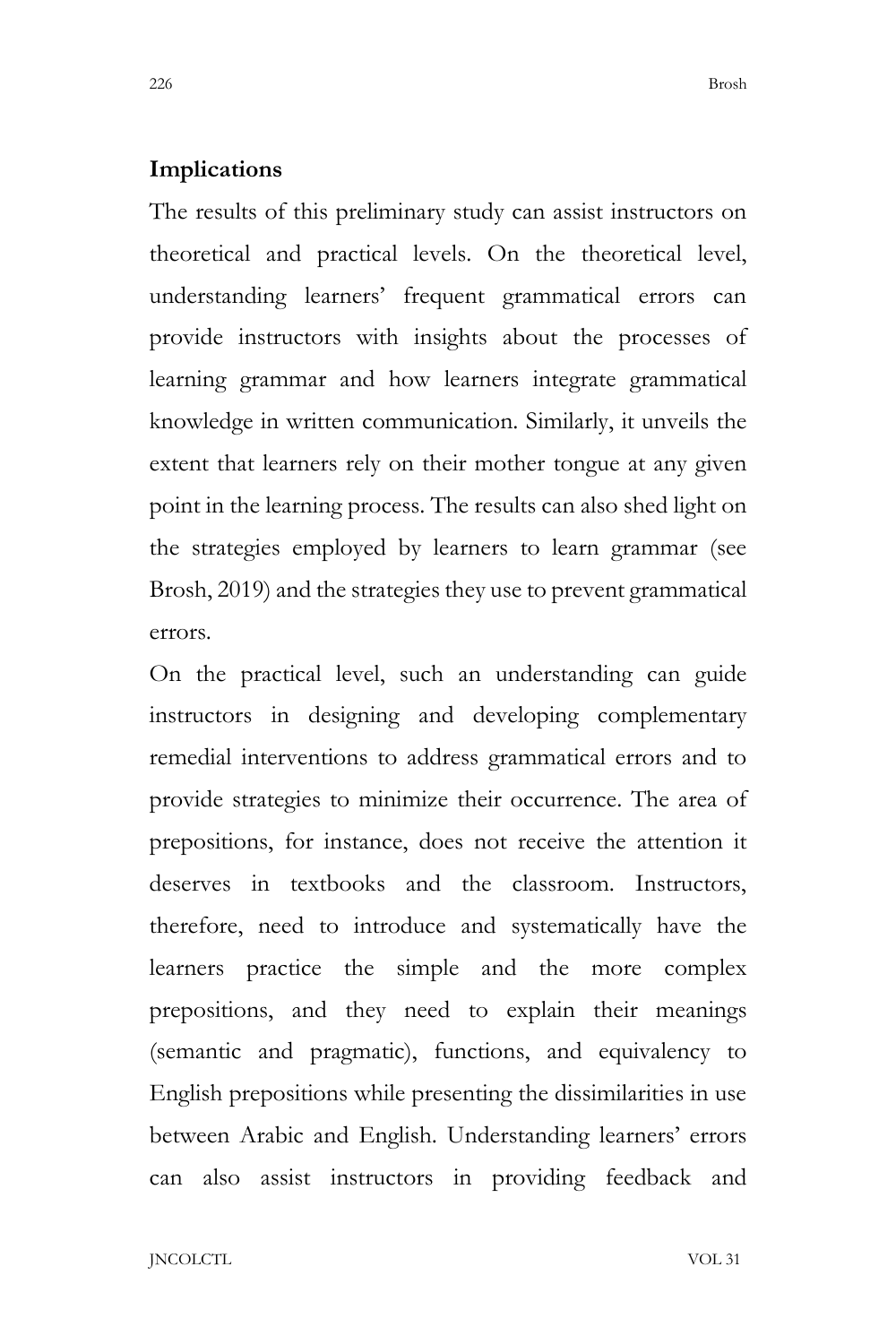methodological guidance in a way that is more applicable and more advantageous to learners. For example, when correcting a learner's error, the instructor should validate that the learner understands the causes for his or her error so as to avoid it in the future. Instructors can also put learners, at all proficiency levels, on a path to recognize and self-correct their errors so as to increase consistency in producing correct Arabic utterances. For example, an instructor can use more authentic printed texts across a variety of genres as well as provide structured opportunities for writing and reading for pleasure. Instructors could also provide learners with opportunities to notice and sort grammatical patterns within communicative tasks (Ellis, 2006; Richards & Reppen, 2014) or use cooperative group projects where learners investigate and share their discoveries about the function and the use of grammatical structures as they appear in particular contexts.

Such interventions can, in turn, help build learners' confidence and inspire them to take risks, to make errors, to correct them and try again, thereby ultimately increasing their motivation to learn the language. Motivating learners to self-correct their errors requires a greater emphasis on systematic instruction of grammar and finding the right balance between teaching grammar and teaching the other aspects of the language, such as reading, writing, and speaking. The goal is not to have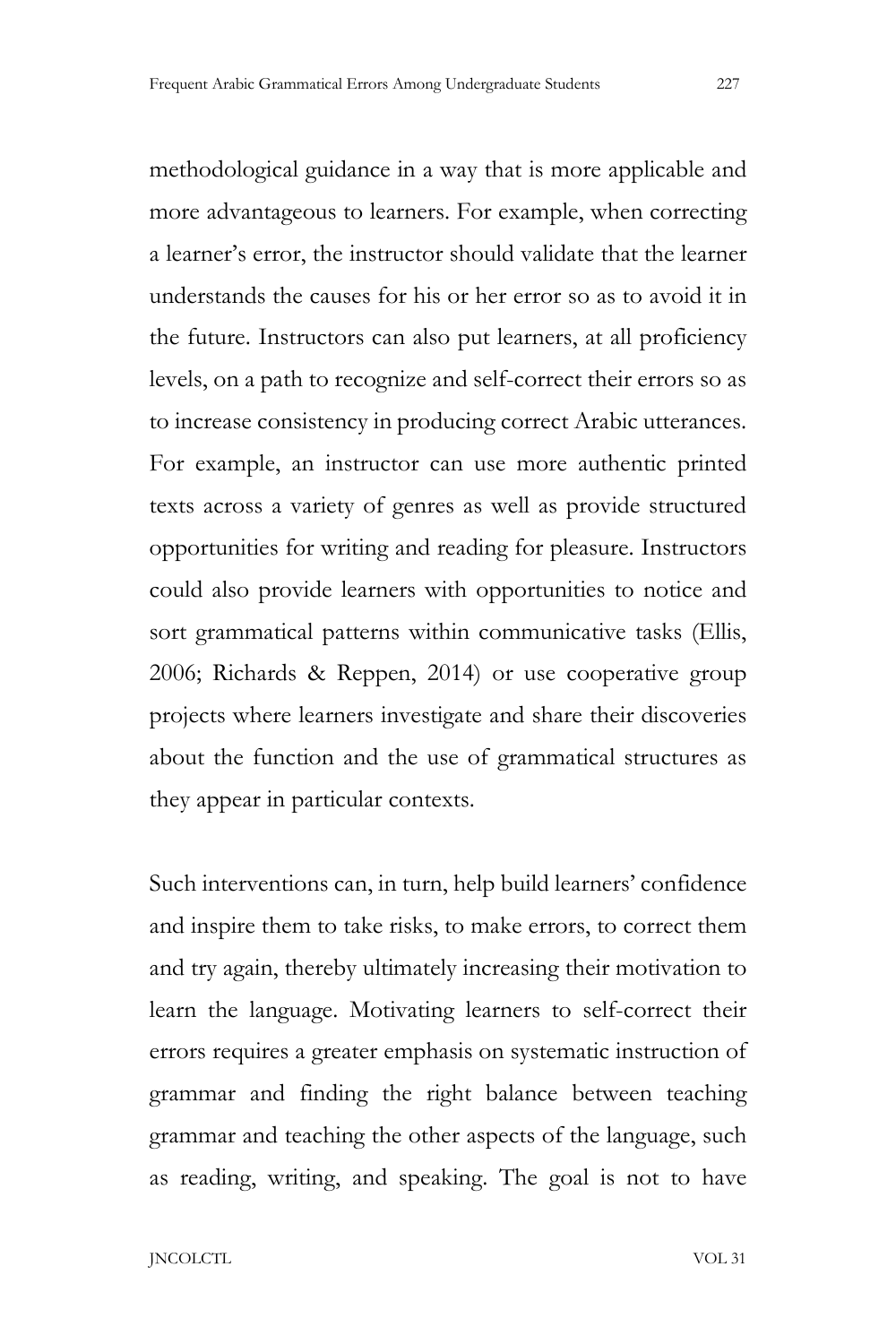learners memorize grammatical rules in order to recite them but rather to have them understand how grammar is used in real-life communication.

To further develop learners' self-correction capacity, instructors can also do the following:

- Provide learners with error correction activities based on real-life situations and assign the practice of grammatical patterns that facilitate critical thinking (problem solving, didactic games, conversations, role play) inside and outside the classroom. Simply explaining grammatical rules in class or asking learners to read about them in the textbook does not guarantee that learners will be able to successfully apply them in communicative tasks.
- Raise learners' awareness of crosslinguistic differences and similarities between Arabic and English to reduce the L1 level of interference. For example, introduce the differences between Arabic and English concerning adjective placement, noun-adjective agreement, verb-subject agreement, use of prepositions, and so on.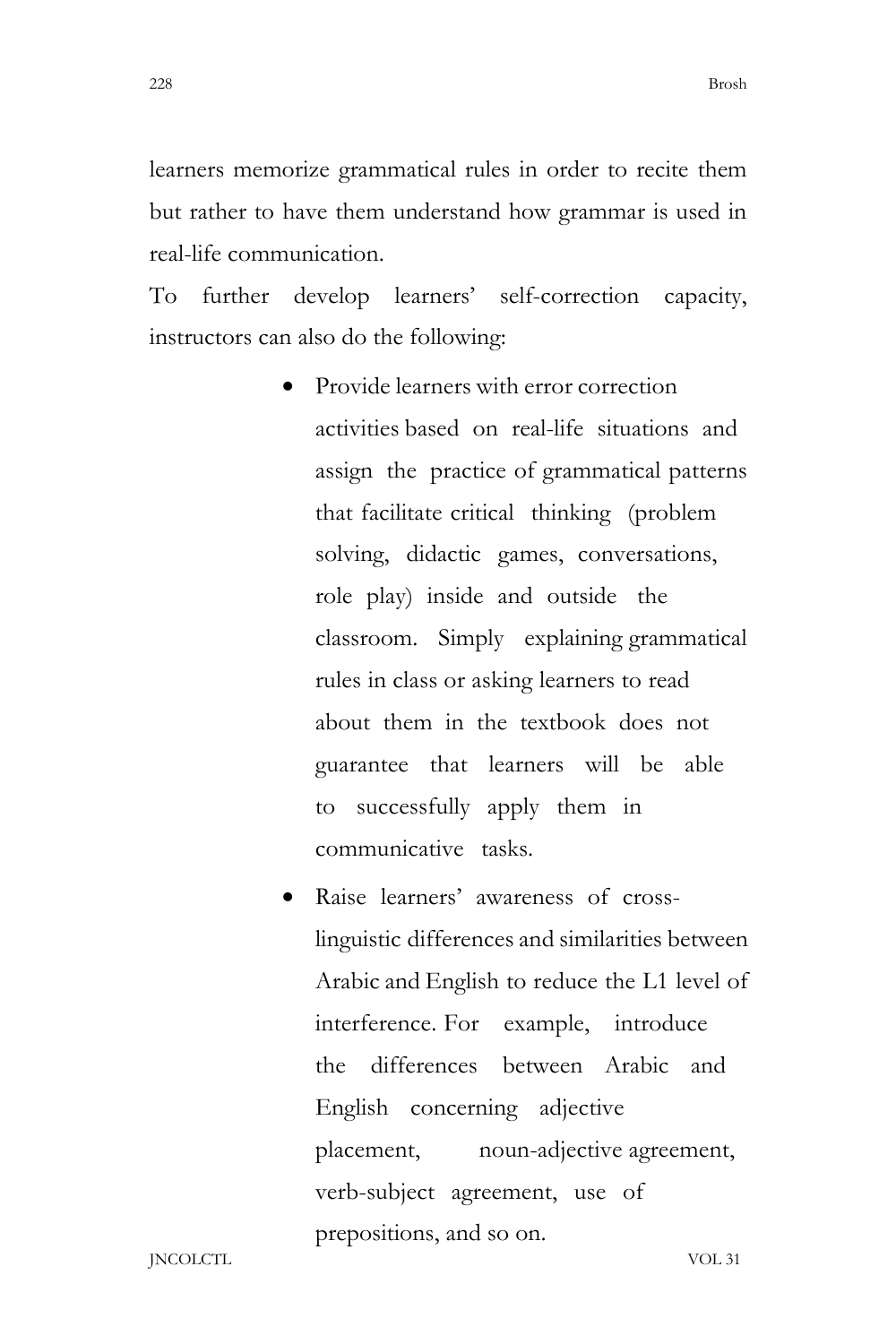Systematically explain how learners can express in Arabic some English grammatical structures (such as the infinitive) that do not have parallels in Arabic, and have them practice such structures (see also Ringbom & Jarvis, 2009).

- Demonstrate how global grammatical errors can violate the overall structure of a sentence, thereby interrupting communication (Ellis, 2015, Vásquez & Alberto, 2008).
- Increase the amount of comprehensible input through reading and listening, and assign consistent writing practice that draws on grammatical rules.
- Revise teaching strategies to reasonably match the learning strategies of learners as well as expose learners to new strategies for effective grammar learning (see also Batstone & Ellis, 2009; Brosh, 2019).
- Even though many Arabic learners perceive grammar to be valuable and significant for learning MSA (Brosh, 2017), others hold negative views of the efficacy or usefulness of grammar instruction.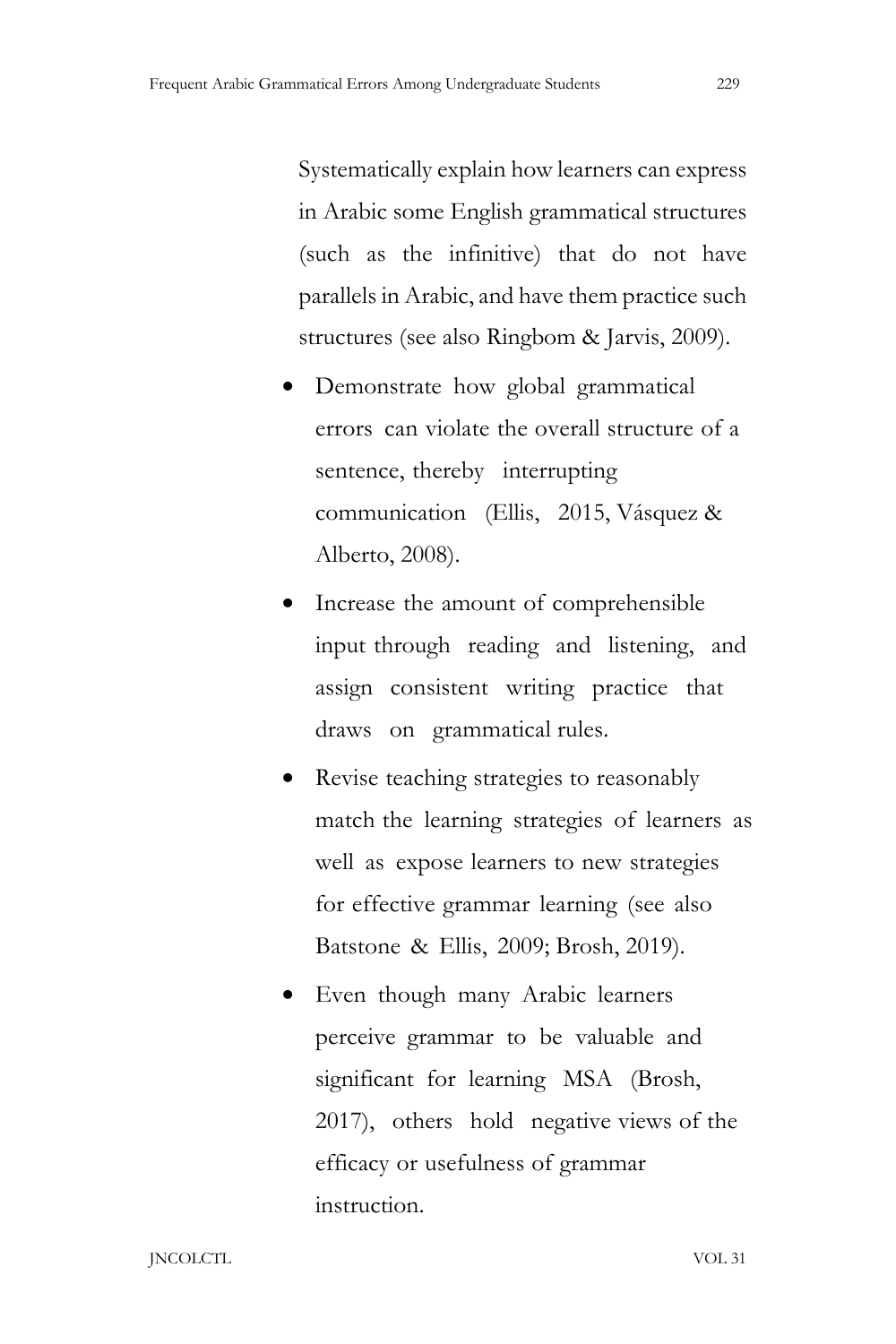Therefore, instructors should continuously motivate learners to practice grammar—for example, by teaching grammar embedded into communicative tasks using a variety of authentic texts (Lee & Valdman, 1999; VanPatten, Williams, Rott, & Overstreet, 2004). Such instruction could generate the learner's commitment and conviction in his or her abilities to succeed in minimizing grammatical errors and to reach the next level of communicative fluency.

#### **Future Research**

Surprisingly, little research written in English has explored Arabic learners' frequent grammatical errors as a foreign language. More in-depth, quantitative, and qualitative studies in different language proficiency levels are needed to provide a richer, more detailed picture of the types of grammatical errors and their sources. Another critical question is how and to what extent grammar correction strategies are directly related to grammatical errors learners make. Future studies should include Arabic as a foreign or second language and be combined with an observational measure to provide context to learners' errors and the application of strategies. It is also interesting to further investigate the effect of interlanguage transfer among speakers of other languages (rather than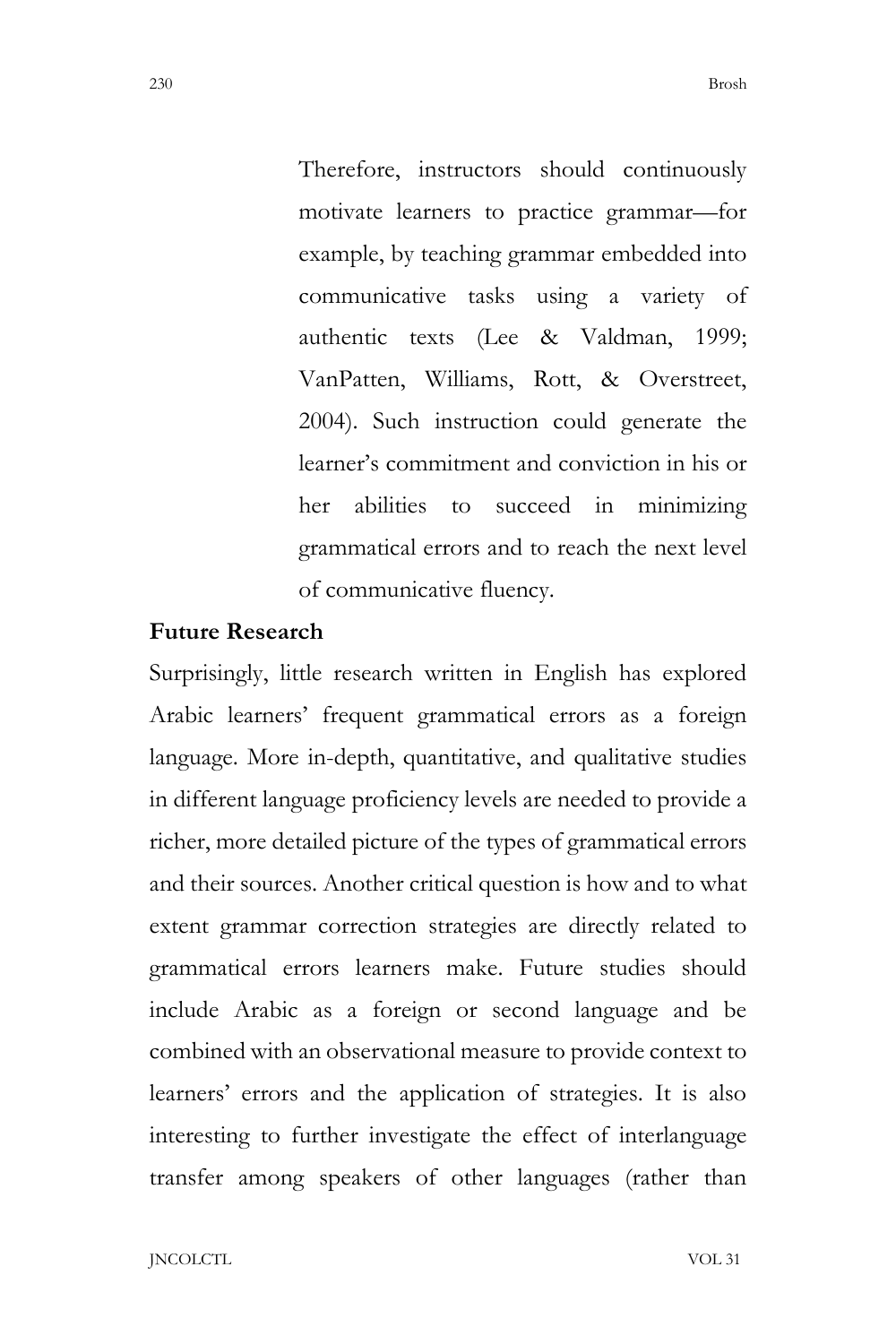English) who are learning Arabic. Such studies' outcomes can be translated into possible pedagogical implications and used as an effective platform for remedial interventions.

### **Summary**

This study investigated the types and frequencies of grammatical errors among second- and third-year undergraduate students studying Arabic as a foreign language and the strategies they used to minimize them. Although language experts, as well as students, may debate the role and contribution of grammar within communication-based curricula, the results of this preliminary study suggest that there are predictable and remarkably similar patterns of grammatical errors in the writing of second- and third-year students of Arabic. Since the most frequent errors involved the use of *prepositions*, *the definite article*, *gender agreement,* and *word choice*, instructional grammar strategies that serve to develop learners' grammatical competence and awareness hold great potential in promoting grammatical accuracy. It is understood that placing additional emphasis on grammar from the beginning phases of instruction will not eliminate all grammatical errors. However, attention to grammatical errors and learning grammatical strategies throughout the learning process can make an important contribution to learners. They can develop their grammatical accuracy so they can use Arabic in a way that is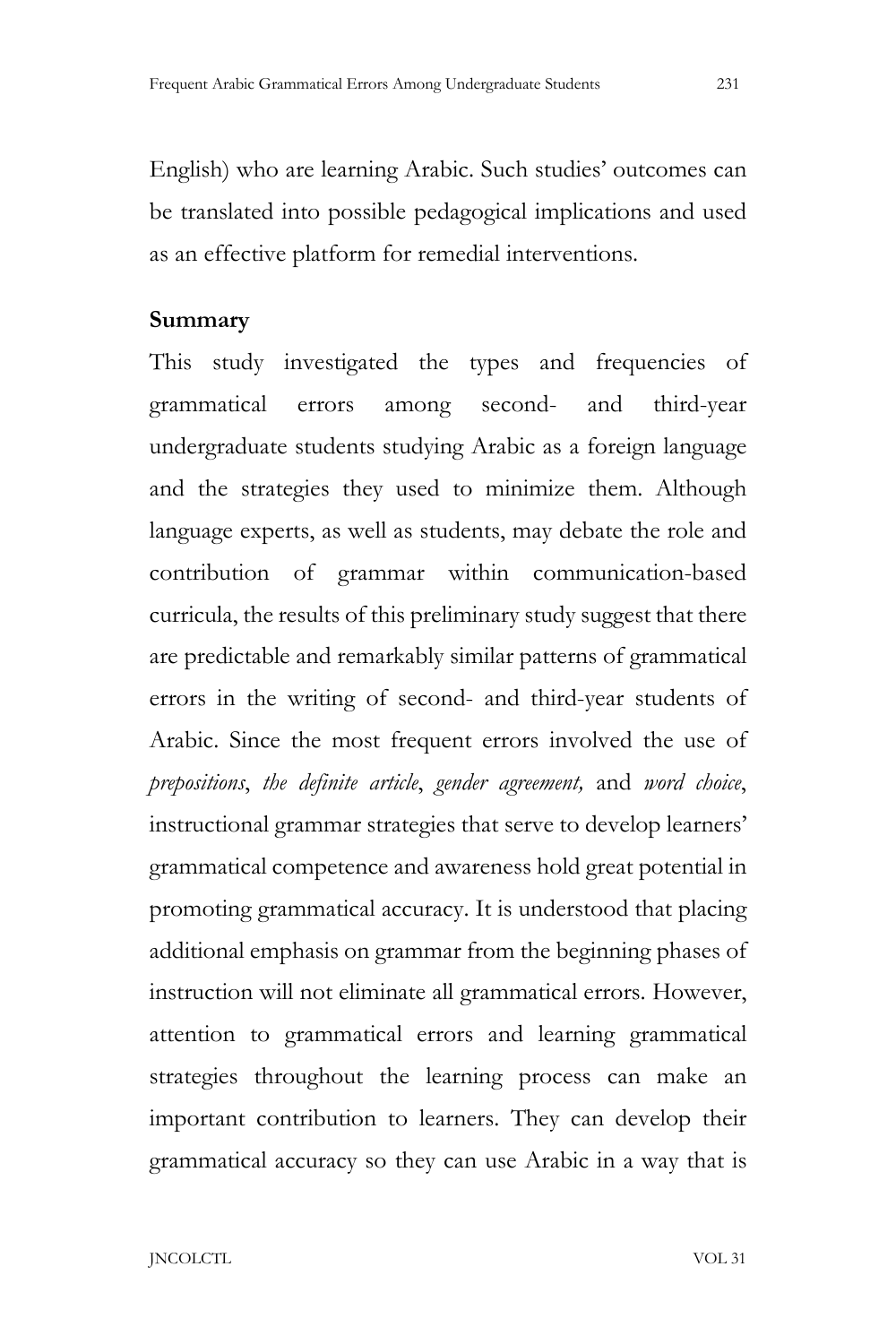socially acceptable and academically correct across all modes of communication.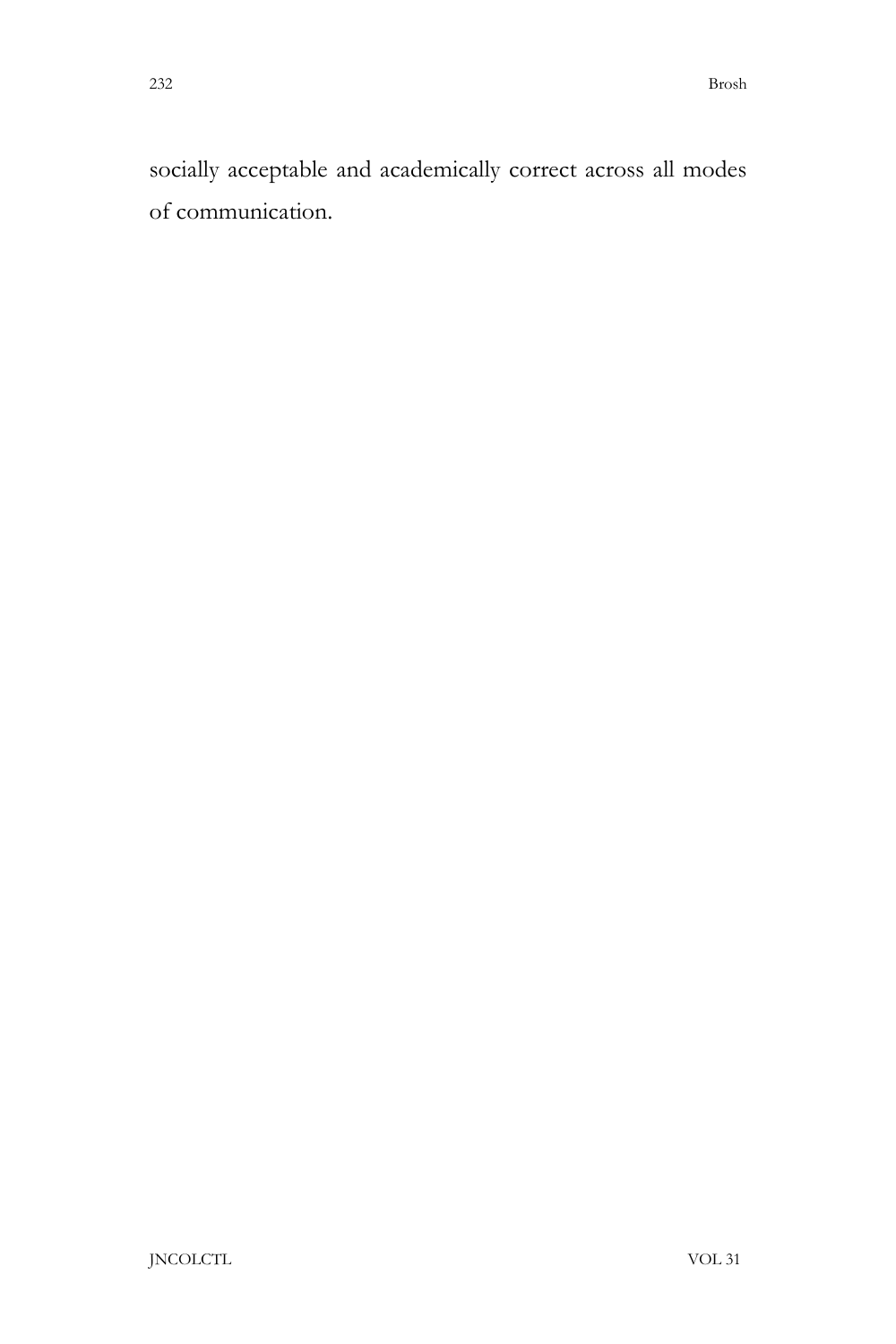## **References**

- Allwright, D., & Bailey, K. M. (1991). *Focus on the language classroom: An Introduction to classroom research for language teachers*. New York: Cambridge University Press.
- Al-Yaari, S. A., Al-Hammadi, F. S., & Alyami, S. A. (2013). Written grammatical errors of Arabic as a second language (ASL) learners: An evaluative study. *International Journal of English Language Education*, *1*(2), 143–166.
- Ayari, S. (1996). Diglossia and illiteracy in the Arab world. *Language, Culture and Curriculum, 9*(3), 243–253.
- Batstone, R., & Ellis, R. (2009). Principled grammar teaching. *System, 37*(2), 194–204.
- Broselow, E. (1984). An investigation of transfer in second language phonology, *International Review of Applied Linguistics in Language Teaching (IRAL), 22*(4), 253–269.
- Brosh, H. (2017). Grammar in the Arabic language classroom: Perceptions and preferences. *Al-'Arabiyya*, *50*, 25–52.
- Brosh, H. (2019). Arabic language-learning strategy preferences among college-level students. *Studies in Second Language Learning and Teaching (SSLLT), 9*(2), 351–377.
- Brosh, H., & Attili, L. (2015). Ramifications of diglossia on how native Arabic-speaking students in Israel write. *Journal of Applied Linguistics* (JAL), *6*(2), 165–190. [2009]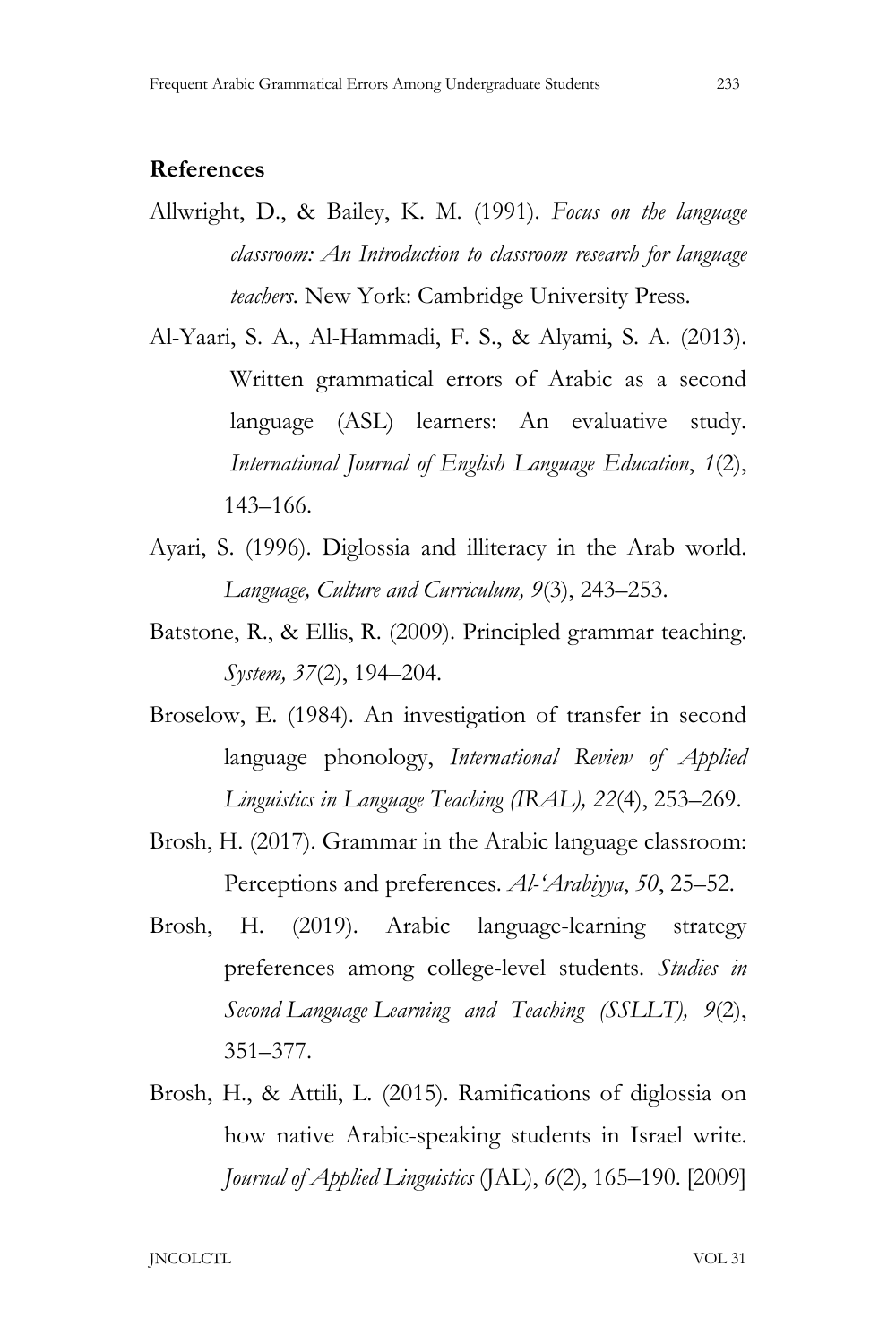- Brown, H. D. (2000). *Principles of language learning and teaching*  (4th ed.). White Plains, NY: Longman.
- Brown, H. D. (2007). *Teaching by principles: An interactive approach to pedagogy* (3rd ed.). White Plains, NY: Pearson Education.
- Celce-Murcia, M. (1991). Grammar pedagogy in second and foreign language teaching, *TESOL Quarterly, 25*(3), 459–480.
- Celce-Murcia, M. (2016). The Importance of the Discourse Level in Understanding and Teaching English Grammar. In E. Hinkel (Ed.), *Teaching English Grammar to Speakers of Other Languages*, (PP. 3–18). New York: Routledge.
- Conrad, S. (2016). Using Corpus Linguistics to Improve the Teaching of Grammar. In E. Hinkel (Ed.), *Teaching English Grammar to Speakers of Other Languages*, (PP. 38– 62). New York: Routledge.
- Cook S. J., & Suter, R. W. (1980). *The scope of grammar: A study of modern English*. New York: McGraw-Hill.
- Corder, S. P. (1967). The significance of learner's errors. *International Review of Applied Linguistics (IRAL), 5*(4), 161–170.
- Corder, S. P. (1973). *Introducing applied linguistics*. Harmondsworth, UK: Penguin Education.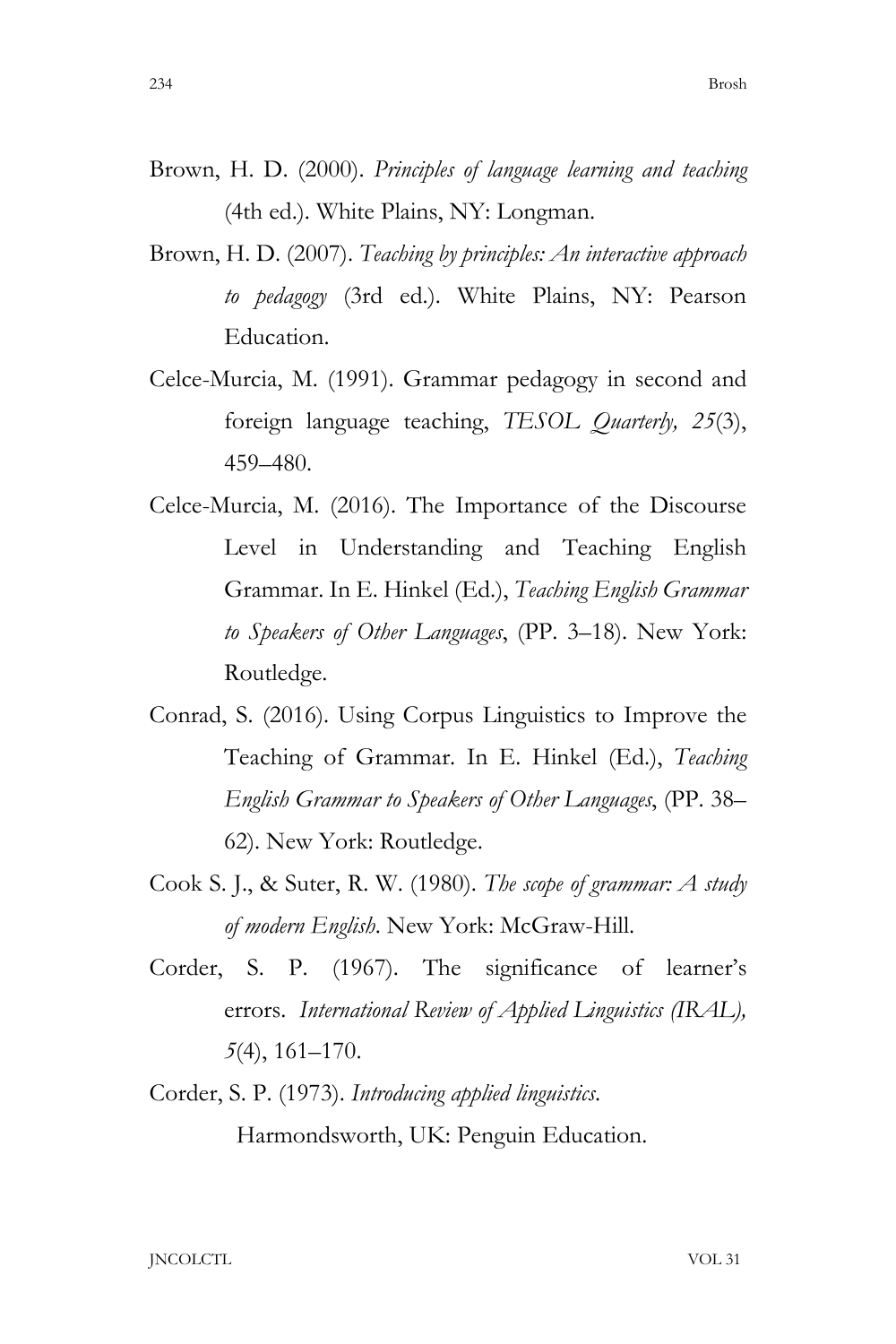- Corder, S. P. (1981). *Error analysis and interlanguage*. Oxford, UK: Oxford University Press.
- Creswell, J. W. (2014). *Research design: Qualitative, quantitative, and mixed methods approaches* (4th ed.). Los Angeles: Sage.
- Crystal, D. (2008). *A dictionary of linguistics and phonetics* (6th ed.). Oxford, UK: Wiley-Blackwell.
- Dörnyei, Z. (2001). *Motivational strategies in the language classroom*. Cambridge, UK: Cambridge University Press.
- Dulay, H. C., Burt, M. K., & Krashen, S. (1982). *Language two*. Oxford, UK: Oxford University Press.
- El-Farahaty, H. (2017). A grammatical error analysis of final year students' Arabic writing. *The Language Schola*r*, 1*. Retrieved from https://languagescholar.leeds.ac.uk/ wp-content/uploads/sites/3/2017/05/Issue1-El-Farahaty.pdf
- Ellis, R. (1984). *Classroom Second Language Development*. Oxford: Pergamon.
- Ellis, R. (2003). *Task-based language learning and teaching*. Oxford, UK: Oxford University Press.
- Ellis, R. (2005). Measuring implicit and explicit knowledge of a second language: A psychometric study. *Studies in Second Language Acquisition, 27,* 141-172.
- Ellis, R. (2006). Current issues in the teaching of grammar: An SLA perspective. *TESOL Quarterly, 40*(1), 83–108.

Ellis, R. (2009). Task-based language teaching: Sorting out the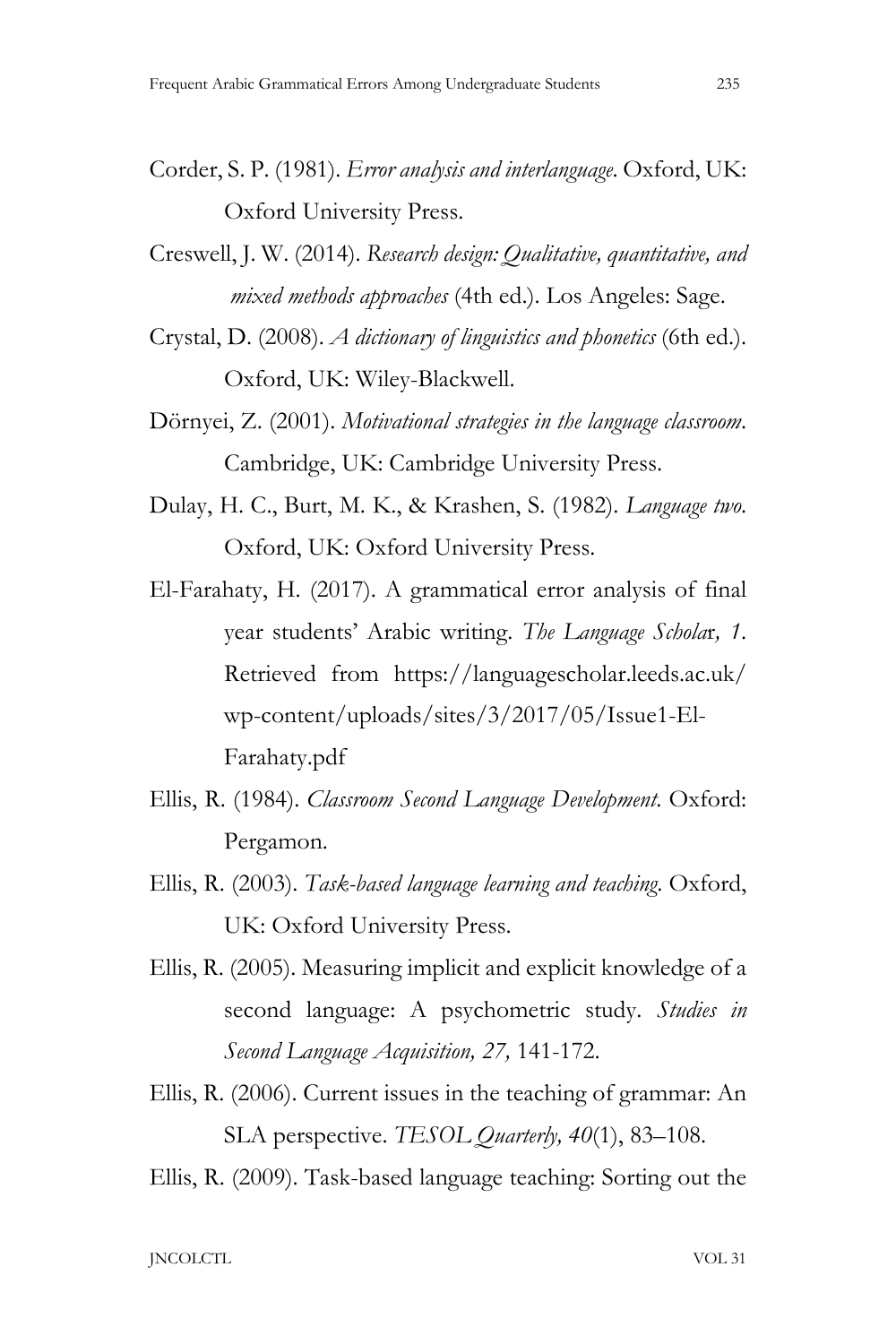misunderstandings. *International Journal of Applied Linguistics*, *19*(3), 221–246.

- Ellis, R. (2015). *Understanding second language acquisition* (2nd ed.). Oxford, UK: Oxford University Press.
- Ellis, R. (2016). Grammar teaching as consciousness raising. In E. Hinkel (Ed.), *Teaching English grammar to speakers of other languages* (pp. 129–148). New York: Routledge.
- Ellis, R., & Barkhuizen, G. (2005). *Analyzing learner language*. Oxford, UK: Oxford University Press.
- Fries, C. C. (1945). *Teaching and learning English as a second language*. Ann Arbor: University of Michigan Press.
- Gass, M. S., Behney, J., & Plonsky, L. (2013). *Second language acquisition: An introductory course* (4th ed.). New York: Routledge.
- Gass, M. S., & Selinker, L. (2008). *Second language acquisition: An introduction course* (3rd ed.). New York: Routledge.
- Han, Z. (2004). Fossilization: Five central issues. *International Journal of Applied Linguistics*, *14*(2), 212–242.
- Ibrahim, R., & Aharon-Peretz, J. (2005) Is literary Arabic a second language for native Arab speakers? Evidence from semantic priming study. *Journal of Psycholinguistic Research, 34*(1), 51–70.
- James, C. (1998). *Errors in language learning and use: Exploring error analysis*. London: Longman.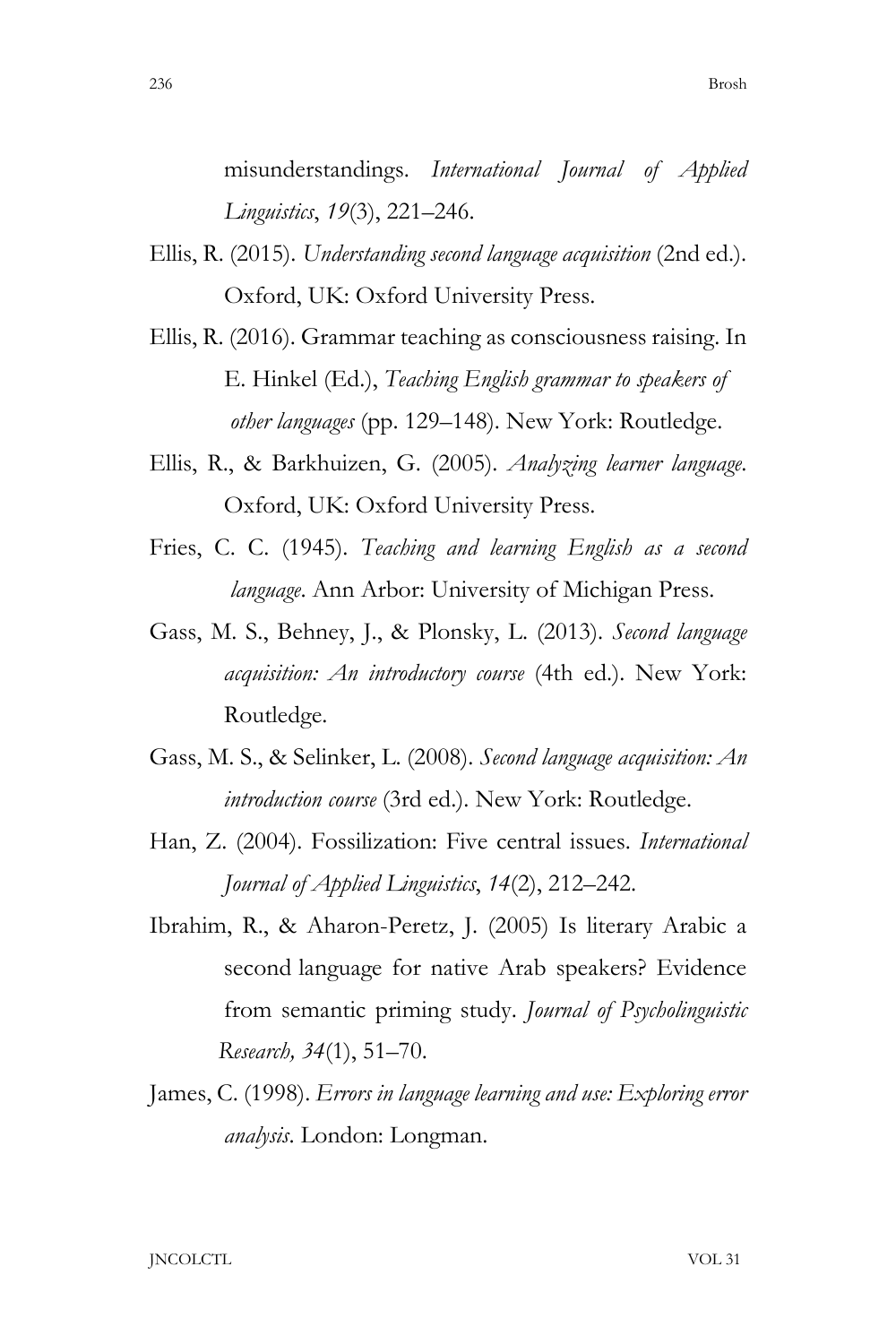- Keshavarz, M. H. (2012). *Contrastive analysis and error analysis*. Tehran: Rahnama Press.
- Krashen, S. D. (1999). Seeking a role for grammar: A review of some recent studies. *Foreign Language Annals, 32*(2), 245–257.
- Lado, R. (1957). *Linguistics across cultures: Applied linguistics and language teachers*. Ann Arbor: University of Michigan Press.
- Larsen-Freeman, D. (2000). *Techniques and principles in language teaching*. New York: Oxford University Press.
- Larsen-Freeman, D. (2003). *Teaching Language: From grammar to grammaring*. Boston: Heinle & Heinle.
- Lee, J., & Valdman, A. (Eds.) (1999). *Form and meaning: Multiple perspectives in language program directions: Series of annual volumes*. Boston: Heinle and Heinle.
- Lennon, P. (1991). Error: Some problems of definition, identification, and distinction. *Applied Linguistics*, *12*(2), 180-196.
- Lightbown, P. M., & Spada, N. (2006). *How Languages Are Learned* (3rd ed.). Oxford: Oxford University Press.
- Loewen, S., Shaofeng, L., Fei, F., Thompson, A., Nakatsukasa, K., Ahn, S., & Chen, X. (2009). Second language learners' beliefs about grammar instruction and error correction. *Modern Language Journal 93*(1), 91–104.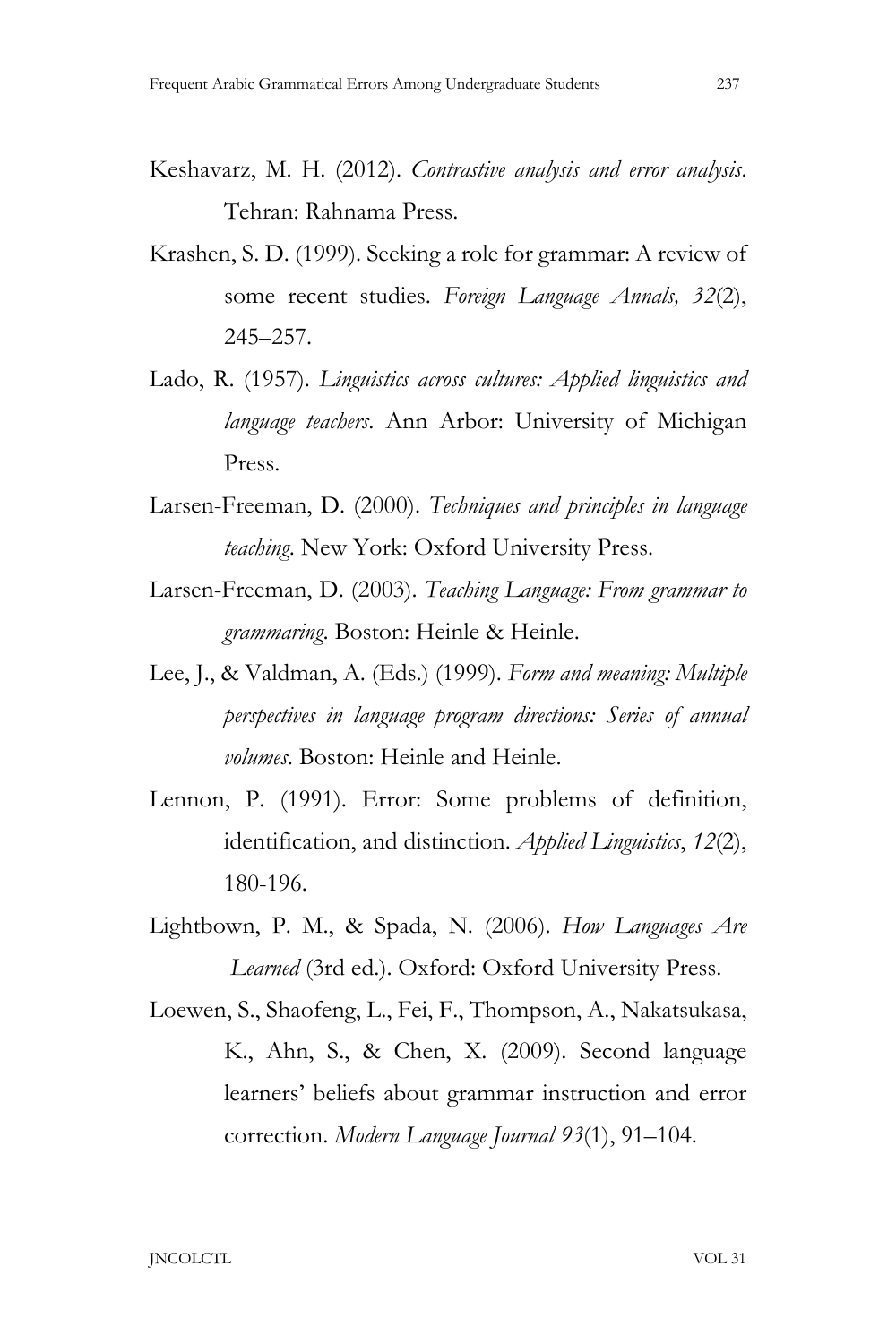- McLaughlin, B. (1988). *Theories of second language acquisition*. Rowley, MA: Newbury House.
- Mitchell, R., & Myles, F. (2013). *Second language learning theories* (2nd ed.). New York: Routledge.
- Newmeyer, F. J. (1996). Some incorrect implications of the full-access hypothesis. *Behavioral and Brain Sciences, 19,* 736–737.
- Odlin, T. (1989). *Language transfer: Cross-linguistic influence in language learning*. New York: Cambridge University Press.
- Oxford, R. L. (2017). *Teaching and researching language learning strategies: Self-regulation in context.* (2nd ed). New York: Routledge.
- Pawlak, M. (2018). Grammar Learning Strategy Inventory*:* Another look. *Studies in Second Language Learning and Teaching*, 8, 351–379.
- Pawlak, M. (2020). Grammar learning strategies as a key to mastering second language grammar: A research agenda. *Language Teaching*, 53, 358–370.
- Richards, J. C. (1971). A non-contrastive approach to error analysis. *English Language Teaching Journal, 25*(3), 204– 219.
- Richards, J. C. (1975). Simplification: A strategy in adult L2 acquisition. *Language Learning, 25*, 115–126.

Richards, J. C. (1985). *The context of language teaching.* Cambridge,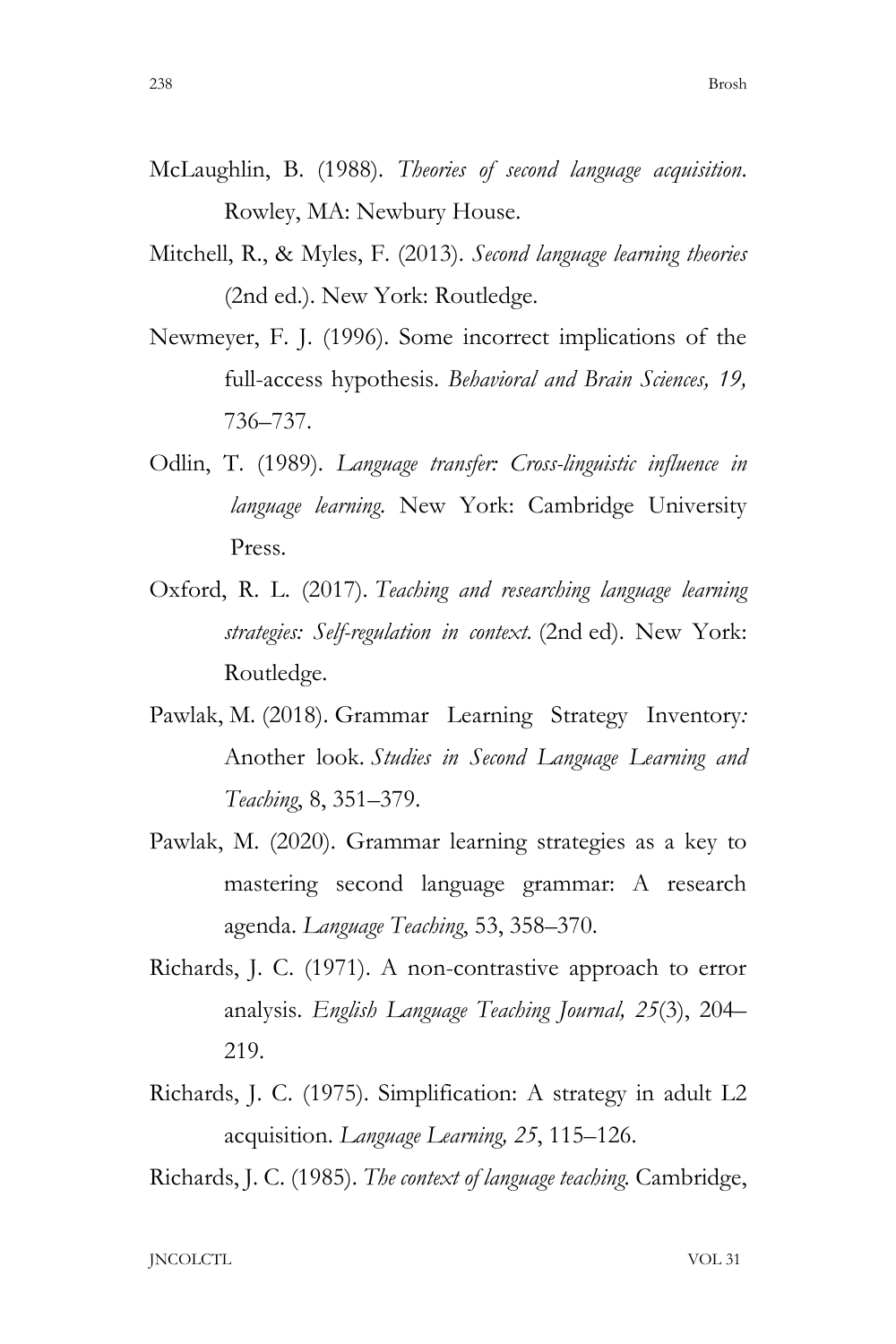UK: Cambridge University Press.

- Richards, J. C., Platt, J. & Platt, H. (1992). *Longman dictionary of language teaching and applied linguistics*. London: Longman.
- Richards, J. C., & Reppen, R. (2014). Towards a pedagogy of grammar instruction. *RELC Journal 45*(1), 5–25.
- Richards, J. C., & Reppen, R. (2016). Twelve principles of grammar instruction. In E. Hinkel (Ed.), *Teaching English grammar to speakers of other languages* (pp. 151–170). New York: Routledge.
- Ringbom, H. (1987). *The role of the first language in foreign language learning.* Clevedon, UK: Multilingual Matters.
- Ringbom, H., & Jarvis, S. (2009). The importance of crosslinguistic similarity in foreign language learning. In M. H. Long & C. J. Doughty (Eds.), *The handbook of language teaching* (pp. 106–118). London: Blackwell.
- Schachter, J., & Celce-Murcia, M. (1977). Some reservations concerning error analysis. *TESOL Quarterly*, *11(*4), 441–451.
- Seliger, H. (1988). Psycholinguistic issues in L2 acquisition. In L. Beebe (Ed.), *Issues in second language acquisition research*. New York: Harper and Row.
- Selinker, L. (1972). Interlanguage. *International Review of Applied Linguistics in Language Teaching (IRAL)*, *10*(3), 209–231.
- Selinker, L. (1992). *Rediscovering interlanguage*. London: Longman.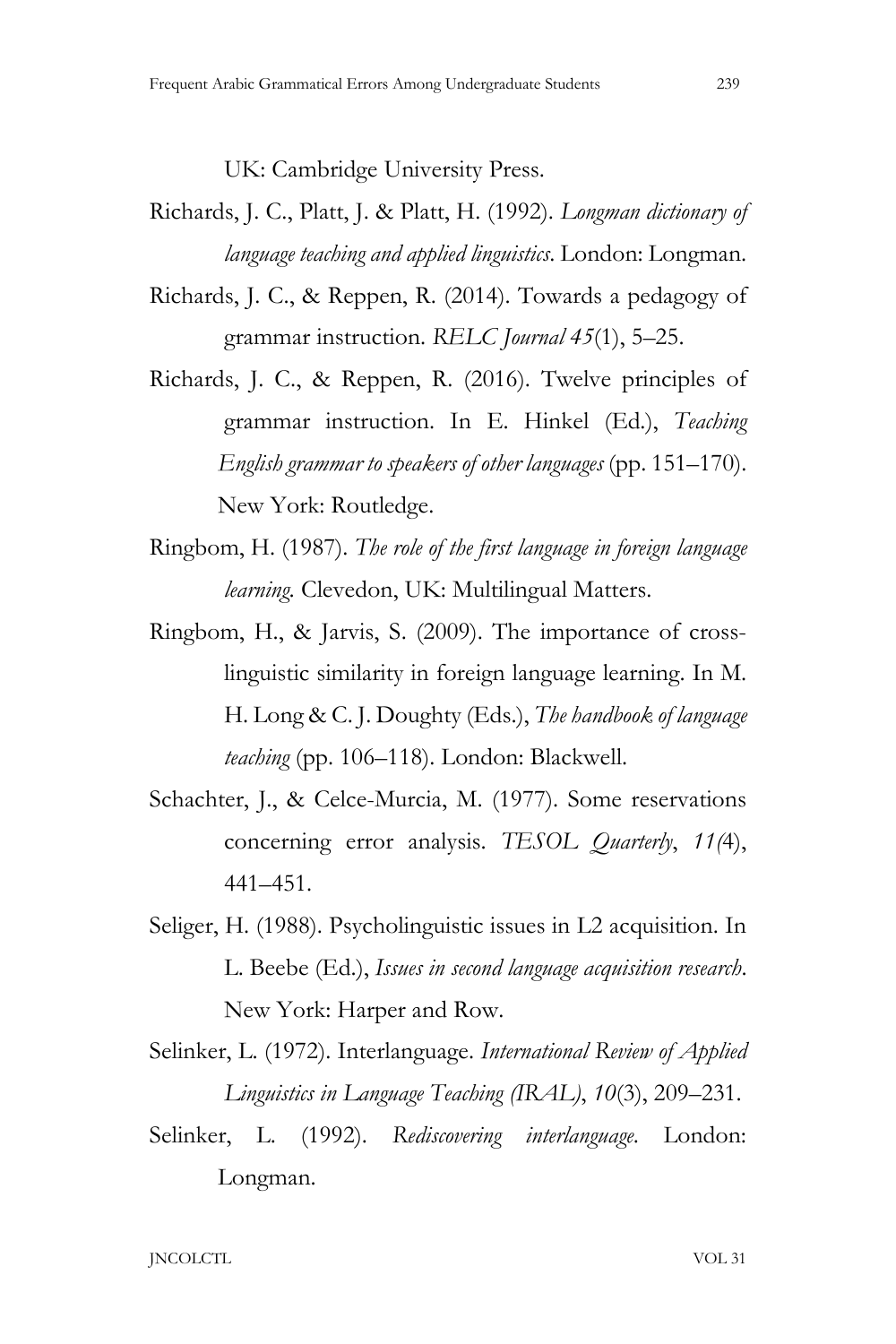- Spada, N., and P. M. Lightbown. (2008). Form-Focused Instruction: Isolated or integrated? *TESOL Quarterly 42*(2), 181–207.
- Spada, N. & Tomita, Y. (2010). Interactions between type of instruction and type of language feature: A meta analysis. *Language learning, 60*(2), 263–308.
- Truscott, J. (1999). What's wrong with oral grammar correction? *Canadian Modern Language Review,* 55, 437– 456.
- Ur, P. (1988). *Grammar Practice Activities: A practical guide for teachers.* Cambridge, England: Cambridge University Press.
- Ur, P. (2011). Grammar teaching: Research, theory, and practice. In E. Hinkel (Ed.)*, Handbook of research in second language teaching and learning* (vol. 2, pp. 507–522). New York: Routledge.
- VanPatten, B., Williams, J., Rott, S., & Overstreet, M. (Eds.) (2004). *Form-meaning connections in second language acquisition.* Mahwah, NJ: Erlbaum.
- Vásquez, L. O., & Alberto, D. (2008). Error analysis in written composition. *Profile Issues in Teachers' Professional Development, 10*, 135–146.
- Wardhaugh, R. (1970, March). The contrastive analysis hypothesis. Paper presented at the Fourth Annual TFSOL Convention, San Francisco, CA. Retrieved